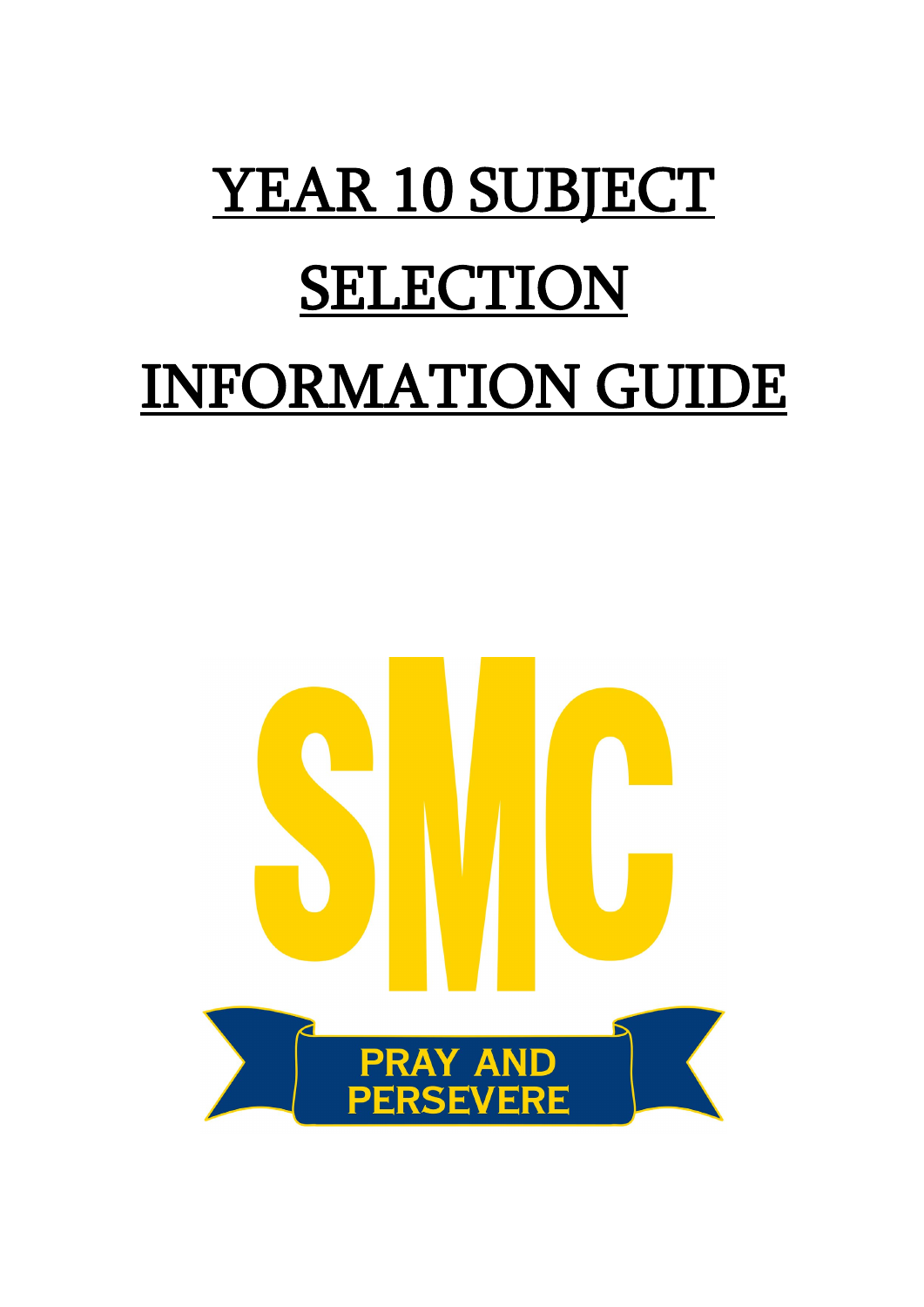| <b>Contents</b><br>YEAR COURSE STRUCTURE <b>Example 20</b> YEAR COURSE STRUCTURE |  |
|----------------------------------------------------------------------------------|--|
| <b>KEY STAFF</b> 2                                                               |  |
| COURSE STRUCTURE 4                                                               |  |
|                                                                                  |  |
|                                                                                  |  |
|                                                                                  |  |
|                                                                                  |  |
|                                                                                  |  |
|                                                                                  |  |
|                                                                                  |  |
|                                                                                  |  |
|                                                                                  |  |
|                                                                                  |  |
|                                                                                  |  |
|                                                                                  |  |
|                                                                                  |  |
|                                                                                  |  |
|                                                                                  |  |
| <b>YEAR 10 PHILOSOPHY</b> 20 20                                                  |  |
|                                                                                  |  |
|                                                                                  |  |
|                                                                                  |  |
|                                                                                  |  |
| <b>YEAR 10 HOSPITALITY</b> 24                                                    |  |
|                                                                                  |  |
|                                                                                  |  |
|                                                                                  |  |
|                                                                                  |  |
|                                                                                  |  |
|                                                                                  |  |
|                                                                                  |  |
|                                                                                  |  |
|                                                                                  |  |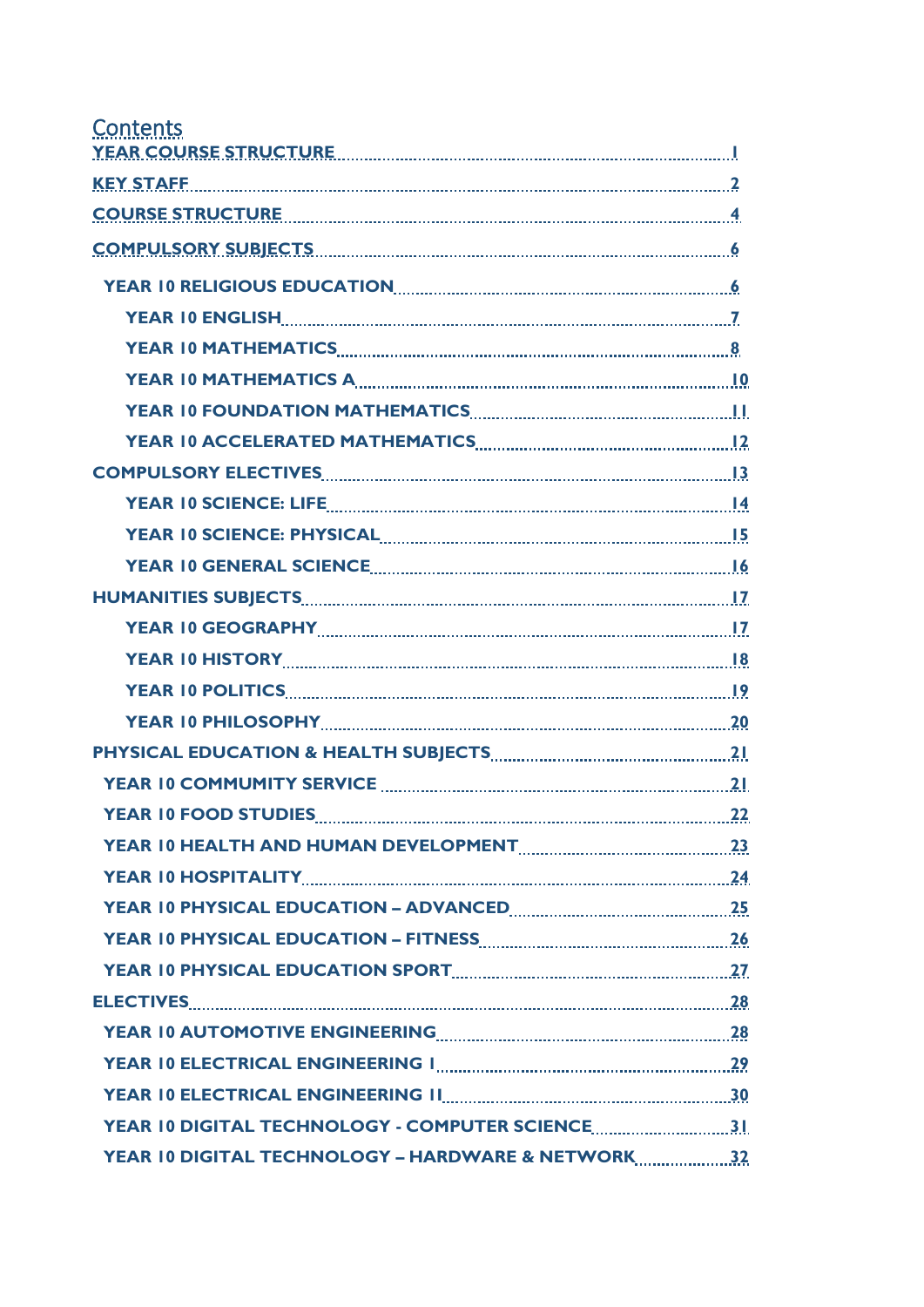| YEAR 10 DIGITAL TECHNOLOGY - PROGRAMMING [[[[[[[[[[[[[[[[[[[]]]]]]]]] |  |
|-----------------------------------------------------------------------|--|
|                                                                       |  |
|                                                                       |  |
|                                                                       |  |
| <b>YEAR 10 ART</b> 36                                                 |  |
|                                                                       |  |
|                                                                       |  |
|                                                                       |  |
|                                                                       |  |
|                                                                       |  |
|                                                                       |  |
|                                                                       |  |
|                                                                       |  |
|                                                                       |  |
| <b>YEAR 10 LOTE: ITALIAN 46</b>                                       |  |
|                                                                       |  |
|                                                                       |  |
|                                                                       |  |
|                                                                       |  |
|                                                                       |  |
|                                                                       |  |
| <b>YEAR 10 TEXTILES</b> 23                                            |  |
| <b>YEAR 10 THEATRE STUDIES MANUAL CONSUMING SAMPLE STUDIES</b>        |  |
|                                                                       |  |
| VCAL 55                                                               |  |
|                                                                       |  |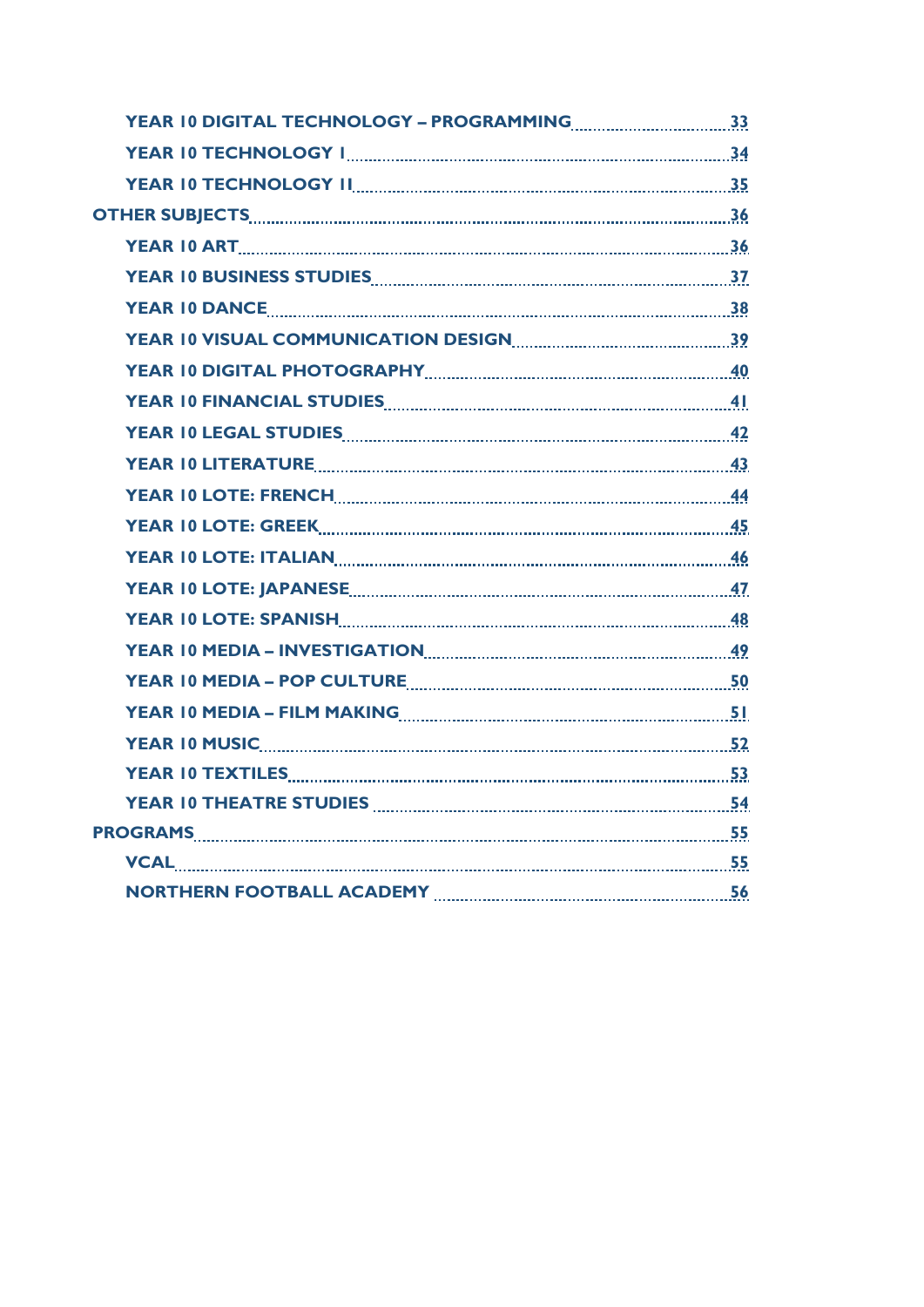## YEAR 10 COURSE STRUCTURE

#### PLANNING A YEAR 10 COURSE AT ST MONICA'S COLLEGE

A Year 10 Course is normally made up of three core subjects (Religious Education, English and Mathematics) which are studied for the whole year, and eight other electives, of which four are studied per semester. You must select elective subjects from the Science, Humanities and Food Studies/Health/Physical Education groups, as indicated on the Web Preferences web site. Other elective subjects are optional.

For entry to some elective subjects such as Norther Football Academy, Accelerated Mathematics, and Pre-VCAL, you will need to obtain a teacher recommendation and to have demonstrated specified levels of competence. Entry into the Northern Football Academy is dependent upon an application process communicated to interested parties by the Director of the Northern Football Academy.

Year 10 students who intend to begin their VCE studies early are invited in May to complete an aptitude test that will coincide with references from their teachers and analysis of past curriculum reports. These factors will deem their suitability for early entry into the VCE studies of Biology, Environmental Science, Psychology, and Business Management.

Before selecting subjects, you must:

- Discuss subject selection with your parents
- Read this handbook carefully and discuss concerns with appropriate members of the College staff
- Consider your interests
- Be honest about your skills and abilities
- Begin to think about future career choices.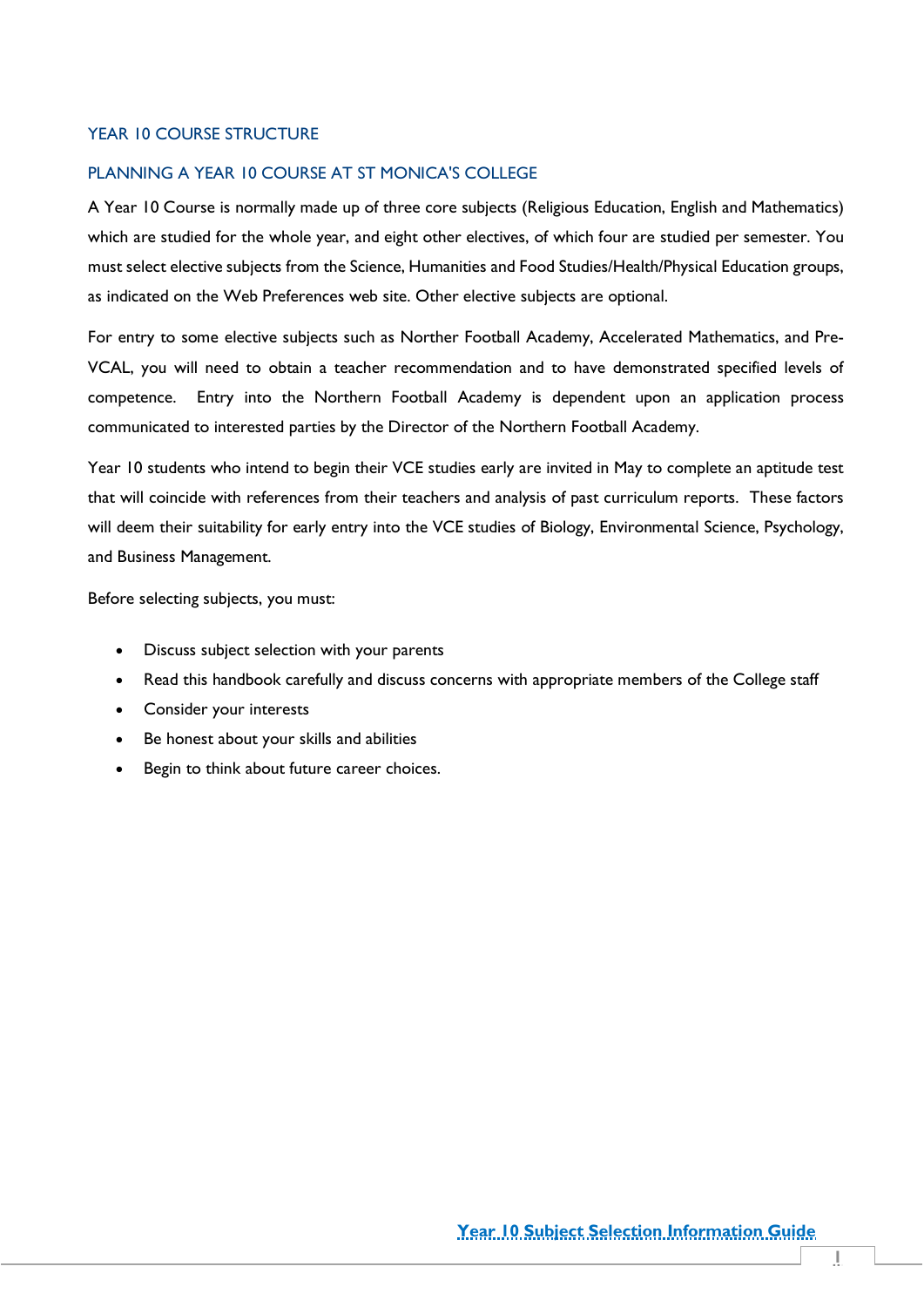# KEY STAFF:

| Role                                                    | <b>Name</b>            | <b>Email Address</b>               |
|---------------------------------------------------------|------------------------|------------------------------------|
| <b>Assistant Principal (Teaching &amp;</b><br>Learning) | Ms Michelle Keele      | m.keele@stmonicas-epping.com       |
| Senior Teacher (VCE Management &<br>Development)        | Mr Luca Finanzio       | l.finanzio@stmonicas-epping.com    |
| Senior Teacher (Pathways)                               | Mr Paul White          | p.white@stmonicas-epping.com       |
| Senior Teacher (VETis and VCAL<br>Programs)             | Mrs Helen Rabenda      | h.rabenda@stmonicas-epping.com     |
| <b>Coordinator of VCAL</b>                              | Mrs K Registro         | k.registro@stmonicas-epping.com    |
| <b>Faculty Leader of Digital Technology</b>             | Mr Sid Bagh            | s.bagh@stmonicas-epping.com        |
| <b>Faculty Leader of Commerce</b>                       | Mr Lukasz Rabenda      | I.rabenda@stmonicas-epping.com     |
| <b>Faculty Leader of Educational Support</b>            | Ms Kyra Farquharson    | k.farquharson@stmonicas-epping.com |
| <b>Faculty Leader of English</b>                        | <b>Miss Amy Foster</b> | a.foster@stmonicas-epping.com      |
| <b>Faculty Leader of Health</b>                         | Mrs Amber Dal Cin      | a.dalcin@stmonicas-epping.com      |
| Faculty Leader of Physical Education                    | Mr Bradley Beecham     | b.beecham@stmonicas-epping.com     |
| <b>Faculty Leader of Humanities</b>                     | Mrs Clare Turner       | c.turner@stmonicas-epping.com      |
| <b>Faculty Leader of Learning</b><br>Intervention       | Mr Bryan Kilkenny      | b.kilkenny@stmonicas-epping.com    |
| <b>Faculty Leader of Languages</b>                      | Ms Maryanne Theodosis  | m.theodosis@stmonicas-epping.com   |
| <b>Faculty Leader of Mathematics</b>                    | Ms Jenny Bowers        | j.bowers@stmonicas-epping.com      |

# **Year 10 Subject Selection Information Guide**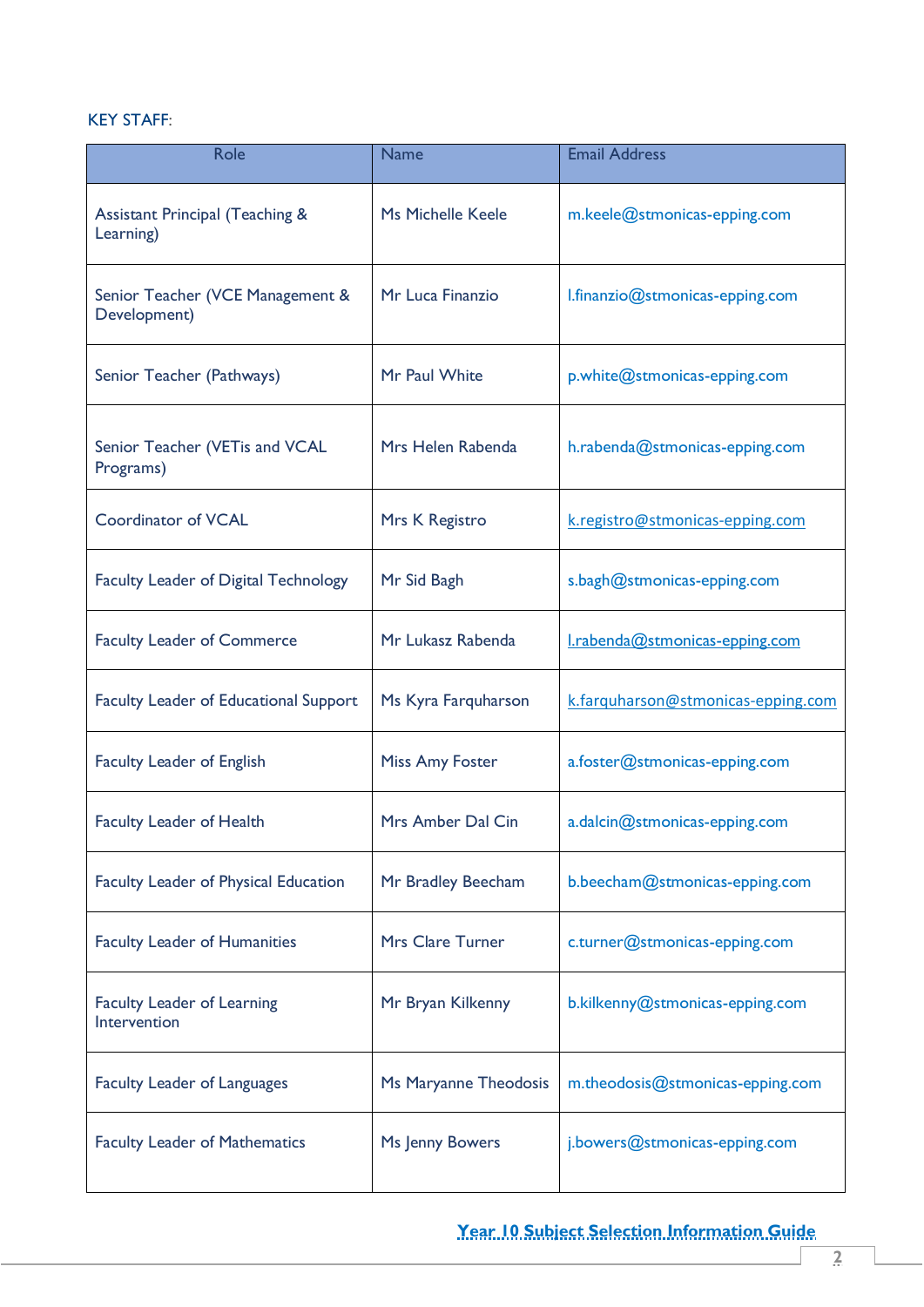| <b>Faculty Leader of Performing Arts</b>   | Mr Benjamin Hodges     | b.hodges@stmonicas-epping.com   |
|--------------------------------------------|------------------------|---------------------------------|
| <b>Faculty Leader of Religious Studies</b> | Mr Shannon Donahoo     | s.donahoo@stmonicas-epping.com  |
| <b>Faculty Leader of Science</b>           | Mrs Shayne Esmaquel    | s.esmaquel@stmonicas-epping.com |
| <b>Faculty Leader of Technology</b>        | Mr Michael Gowers      | $m.gowers@stmonicas-epping.com$ |
| <b>Faculty Leader of Visual Arts</b>       | <b>Mrs Pina Glover</b> | p.glover@stmonicas-epping.com   |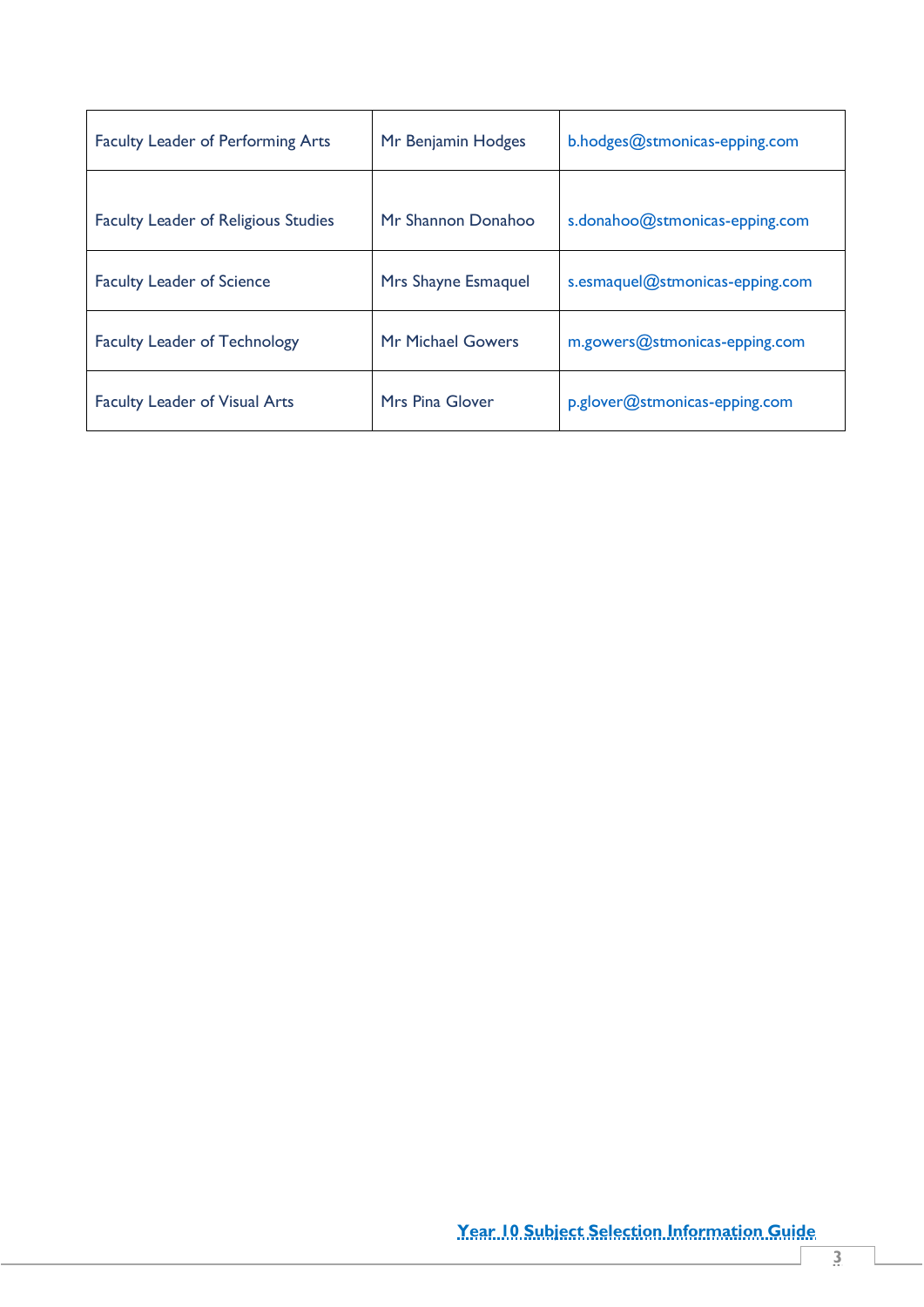## COURSE STRUCTURE

# COMPULSORY SUBJECTS

You must study the following subjects (all year):

- Religious Education
- English
- Mathematics

# COMPULSORY ELECTIVES

You must choose:

- One Science Elective
- One Humanities Elective
- One Health/Physical Education Elective

# **ELECTIVES**

You must choose 5 other electives:

• These can include another subject from the Science, Humanities, Health or Physical Education Electives or from the following Electives:

Technology (No more than four from:)

- Automotive Engineering
- Electronics 1
- Electronics 2
- Digital Technology Computer Science
- Digital Technology Hardware & Network
- Digital Technology Programming
- Technology 1
- Technology 2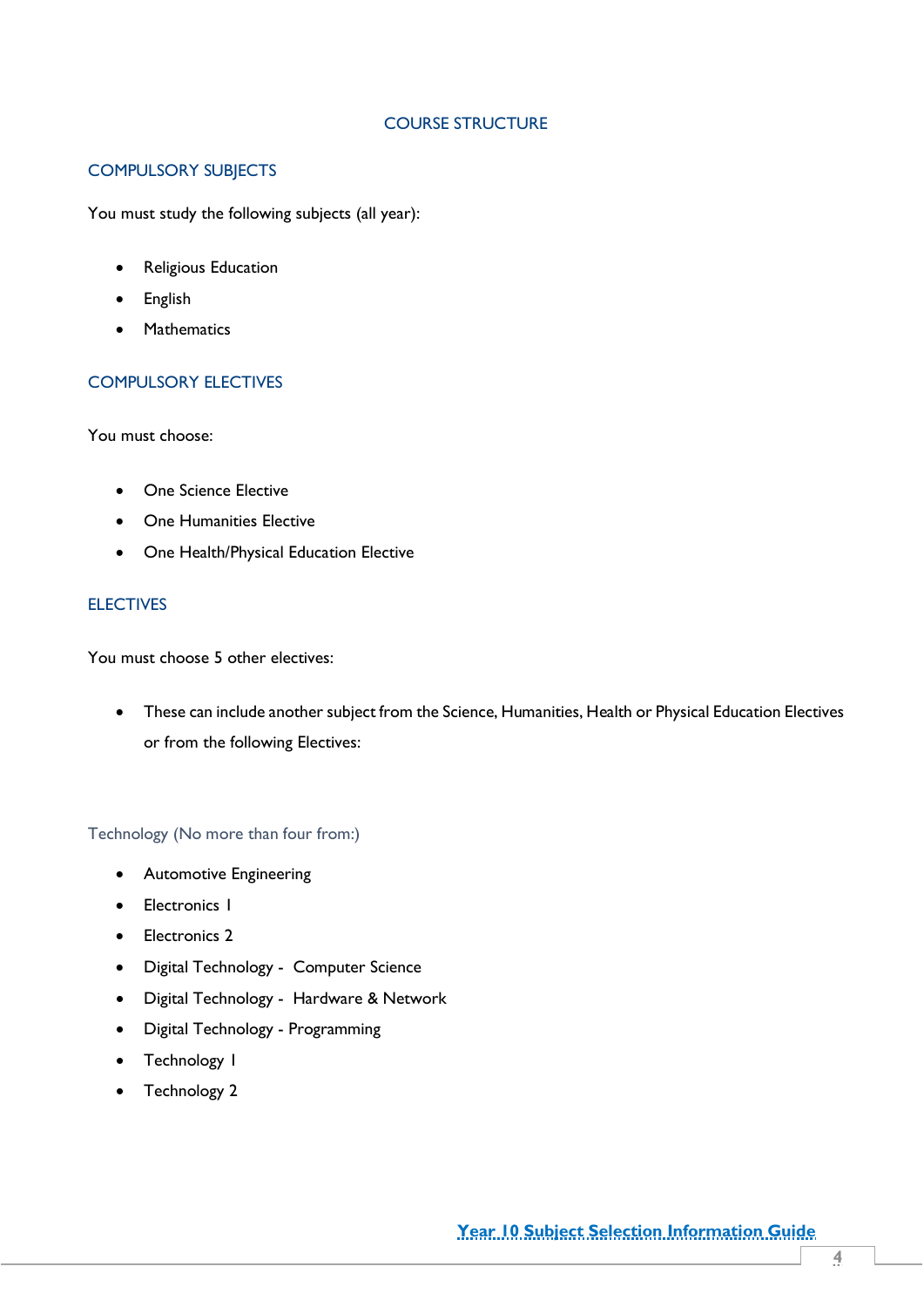# Other Subjects (No restrictions)

- Art
- **Business Studies**
- Dance
- Digital Photography
- Financial Studies
- Legal Studies
- Literature
- Visual Communication Design
- Languages French (full year 2 Elective choices)
- Languages Greek (full year 2 Elective choices)
- Languages Italian (full year 2 Elective choices)
- Languages Japanese (full year 2 Elective choices)
- Languages Spanish (full year 2 Elective choices)
- Media Film Making
- Media Investigation
- Media Popular Culture
- Music (full year  $-2$  Elective choices)
- Textiles
- **Theatre Studies**

# SUBJECT SELECTION FORM

Use the Year 10 2022 Subject Selection Form to make your subject choices before filling in the online Web Preference form.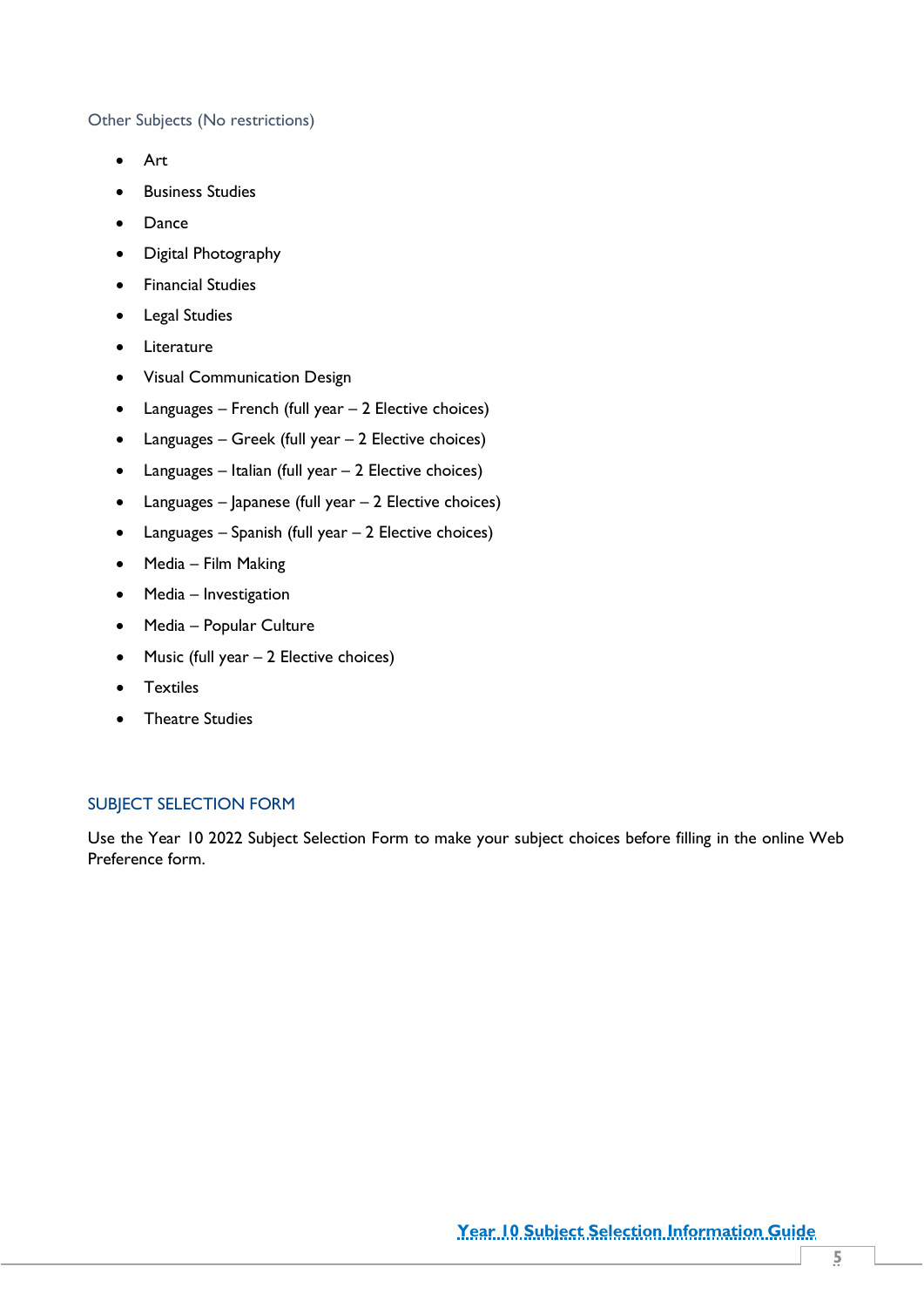# COMPULSORY SUBJECTS

#### YEAR 10 RELIGIOUS EDUCATION

#### GENERAL DESCRIPTION

During the course of the year, Year 10 Religious Education will cover a number of topics. Students will examine decision making and the Catholic conscience. They will consider moral decision making and values and beliefs. The topic is also discussed from a cultural perspective. Time is spent looking at the Catholic Church's viewpoint and the issues of living in a secular society. The course also looks at the Sacrament of Reconciliation. In addition, students will investigate change and growth and develop an understanding of faith and mission using Scripture and other resources. They will examine various models of Church and are introduced to the concept of God as understood within the Catholic and other world religions.

# RELEVANT STAFF

Mr S Donahoo – Faculty Leader of Religious Studies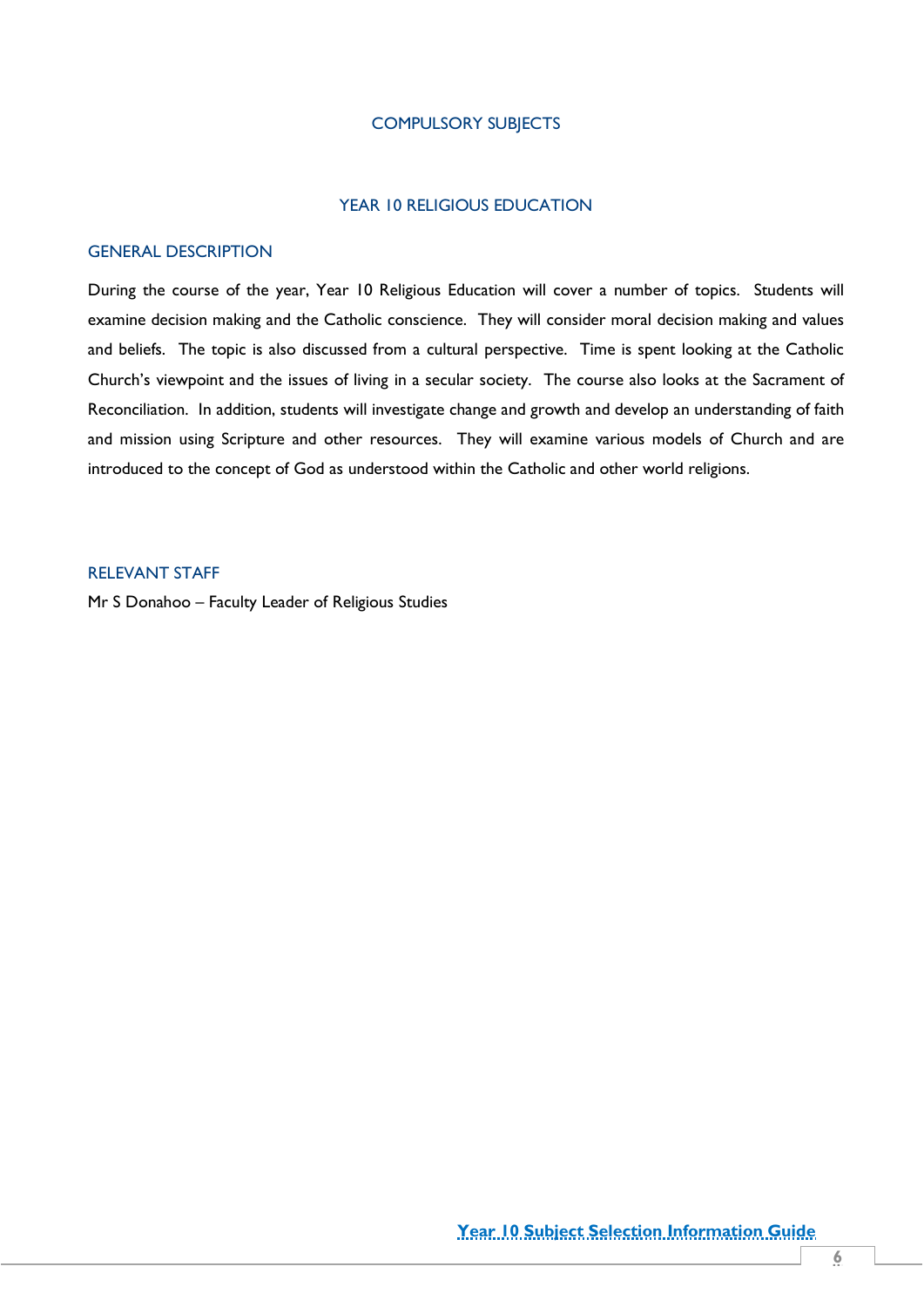#### YEAR 10 ENGLISH

#### GENERAL DESCRIPTION

In Year 10 English, students build upon the skills and knowledge they have been acquiring throughout their time at the Dalton Road Campus, however, they also begin to undertake work which prepares them for the demands of VCE English, VCE Literature or VCAL offered in Years 11 and 12. They undertake a range of units centred around texts or issues which enables them to demonstrate what they have learnt in assessments such as: a text response essay, a comparative essay, an oral presentation, a creative response and the end of semester examinations. Students who take the time to work with their Year 10 teacher to strengthen their performance in English find themselves very well prepared for the challenges of VCE which lay ahead.

## RELEVANT STAFF

Ms A Foster - English Faculty Leader

## PATHWAY INFORMATION

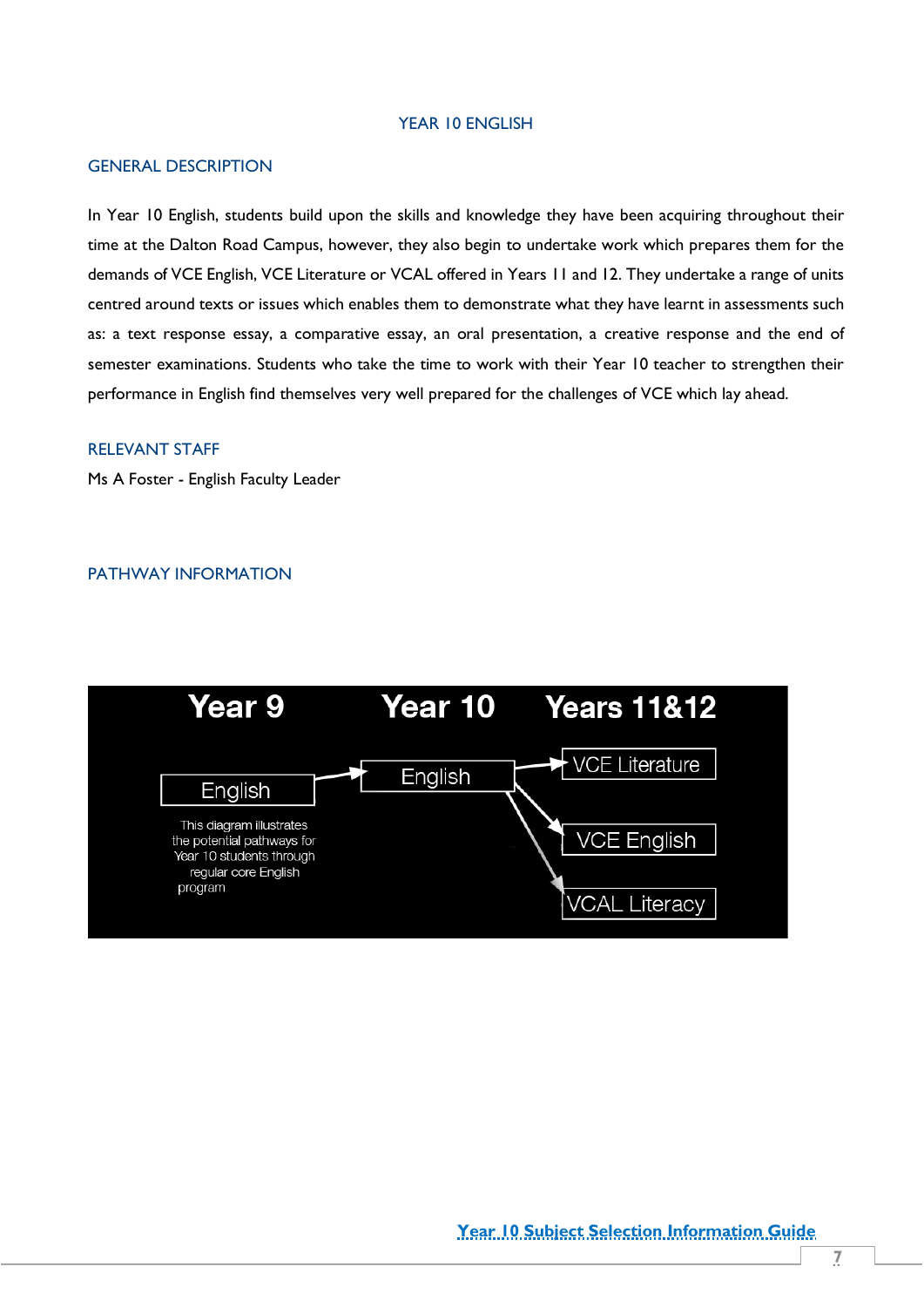## YEAR 10 MATHEMATICS

Most Year 9 students will select from 10 Mathematics or 10 Mathematics A to study in Year 10. Careful consideration must be given to the content, required skill level and pathways for these subjects as it is important that students make an appropriate choice.

The Mathematics staff will make recommendations to Year 9 students of the appropriate Year 10 Mathematics course to undertake. A pathway diagram is provided below to assist in the making of appropriate choices for Year 10.

Acceleration into VCE Math Methods Units 1 and 2 is only offered students who have completed Year 9 Accelerated Maths or Year 9 HORIZONS Maths and selection criteria applies.



Note: It is possible to complete all three Year 12 Maths subjects however only the two highest maths scores will be included in the top four subjects for ATAR calculations.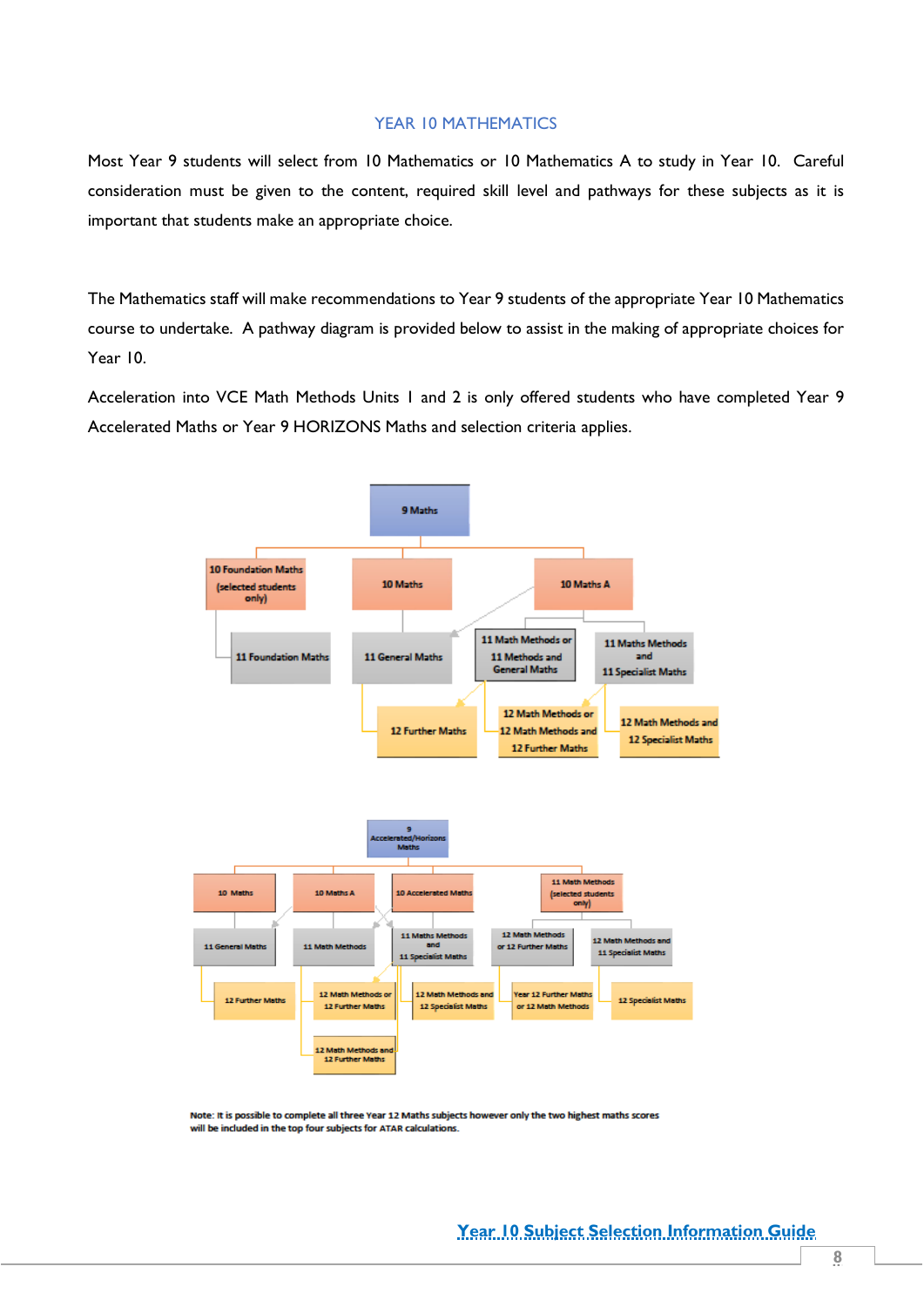# YEAR 10 MATHEMATICS

#### GENERAL DESCRIPTION

The Year 10 Mathematics course covers the core requirements for the study of Year 10 Mathematics, along with additional content designed to develop students' mathematical background in preparation for VCE General and Further Maths.

The focus of this subject is on Financial Arithmetic, Measurement and Trigonometry and Data Analysis. There will also be a strong focus on the development of skills required for the effective use of the CAS calculator as both a solving and checking tool.

Topics studied include:

- Linear relations
- Financial maths
- **Trigonometry**
- Measurement
- **Statistics**
- **Matrices**
- Graphs and networks
- Number patterns and recursion

#### RELEVANT STAFF

Ms J Bowers - Faculty Leader of Mathematics

# PATHWAY INFORMATION

Year 10 Mathematics is recommended for those students planning to continue to the following Year 11 and/or 12 subjects: General Mathematics, Further Mathematics.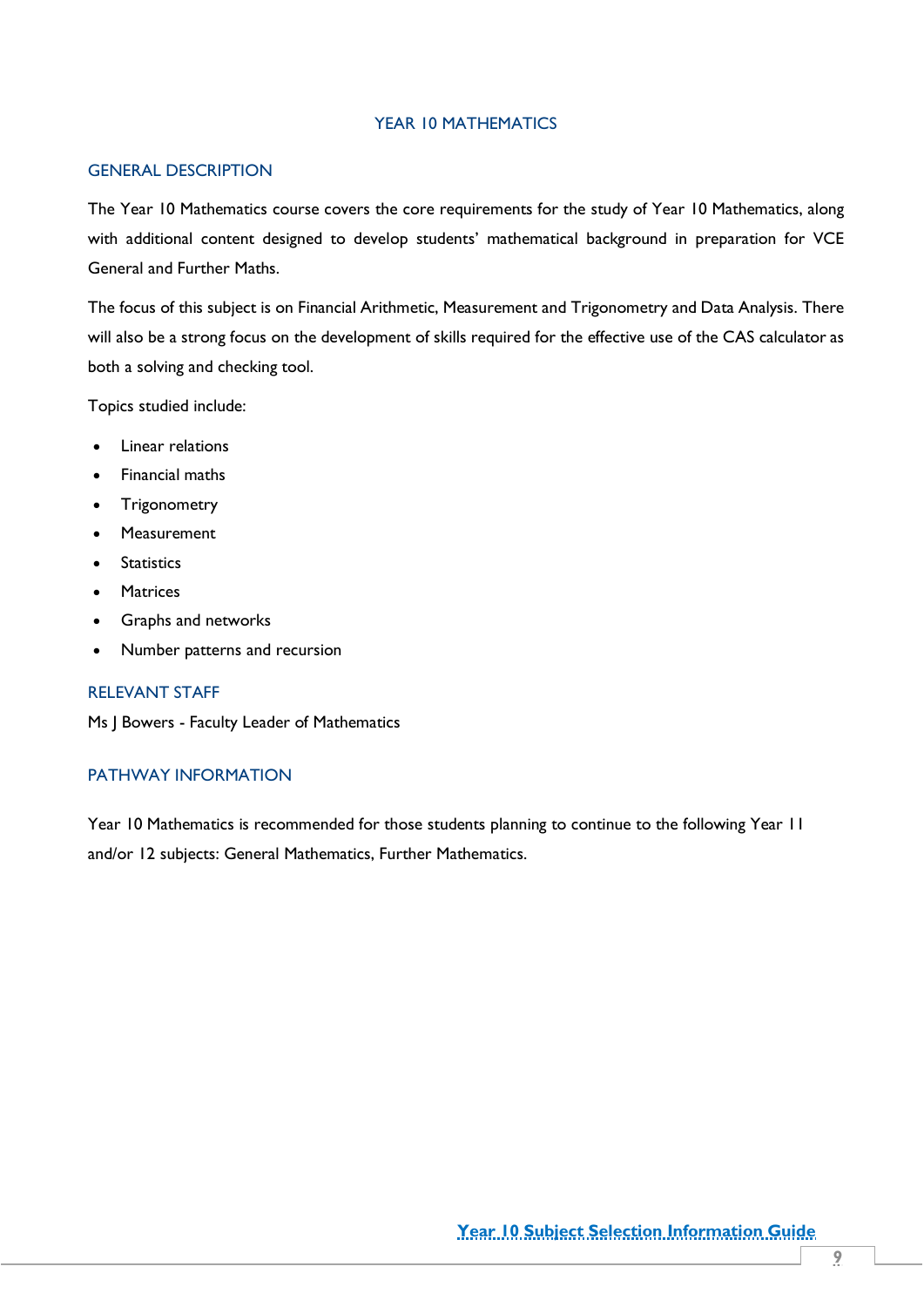## YEAR 10 MATHEMATICS A

#### GENERAL DESCRIPTION

Year 10 Mathematics A is a more challenging course which places strong emphasis on effective algebra skills and strengthens a student's existing capabilities and skills. The focus of this subject is on Algebra and Graphing. There is also a strong focus on the development of skills required for the effective use of the CAS calculator. The Year 10 Mathematics A course covers the core requirements for the study of Year 10 Mathematics, along with additional content designed to develop students' mathematical background in preparation for the VCE Mathematical Methods and Specialist Mathematics pathways. This course will prepare students for the full range of VCE Mathematics subjects however it is recommended only to students who have completed Year 9 Mathematics to a high standard.

#### Topics studied include:

- Linear relations
- Quadratics and other polynomials
- Parabolas and graphs of other functions
- Surds & Exponentials
- Logarithms
- Trigonometry (including Advanced Trigonometry and Circular Functions)
- Measurement
- Probability

## RELEVANT STAFF

Ms | Bowers - Faculty Leader of Mathematics

## PATHWAY INFORMATION

Year 10 Mathematics A is compulsory for students planning to continue to the following Year 11 and 12 subjects: Mathematical Methods, Specialist Mathematics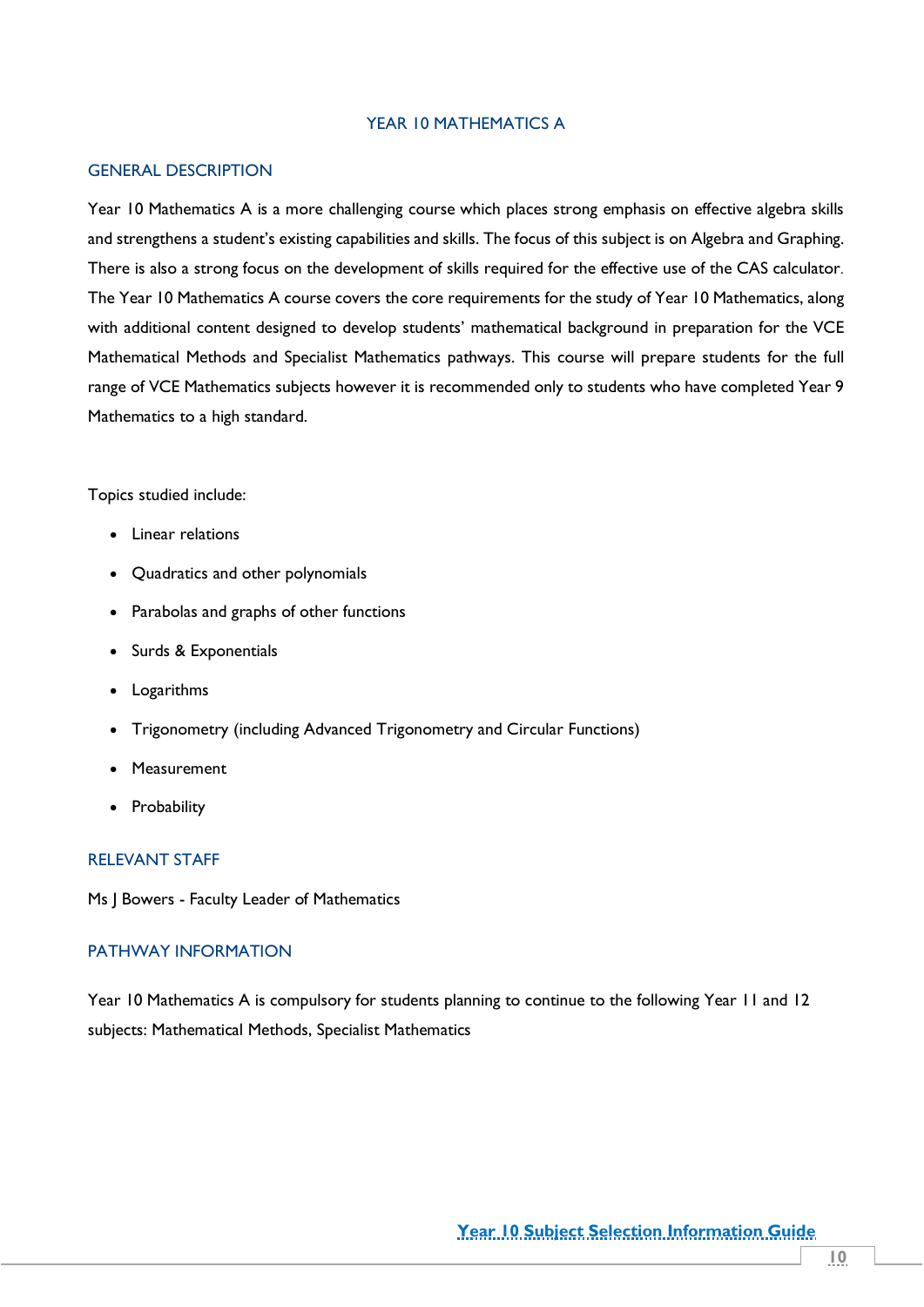## YEAR 10 FOUNDATION MATHEMATICS

### GENERAL DESCRIPTION

Year 9 students who undertook a Modified Mathematics program will be offered the Foundation Mathematics Program in Year 10. This program is also recommended for students struggling with Year 9 Mathematics. The content of the course consists of relevant modified work from Year 10 Mathematics, skills and concepts required for Year 11 Foundation Maths Units 1& 2 along with a focus on numeracy and literacy.

The main objectives of Year 10 Foundation Mathematics are to:

- Develop and consolidate mathematical skills using mathematics in practical contexts relating to everyday life, recreation, work and study;
- Develop a variety of problem-solving strategies;
- Gain a positive attitude, experience success and develop confidence in working and thinking mathematically.

Students will study topics in the areas of Financial Maths, Statistics, Measurement, Geometry and Probability.

### RELEVANT STAFF

Ms | Bowers - Faculty Leader of Mathematics

## PATHWAY INFORMATION

PLEASE NOTE: Students undertaking the Foundation Maths Program in Year 10 will only be able to study Units 1 & 2 of Foundation Maths in Year 11. They will not be eligible to undertake any VCE Units 3 & 4 Maths subject in Year 12. You should seek advice as to how this may affect your intended career pathway(s).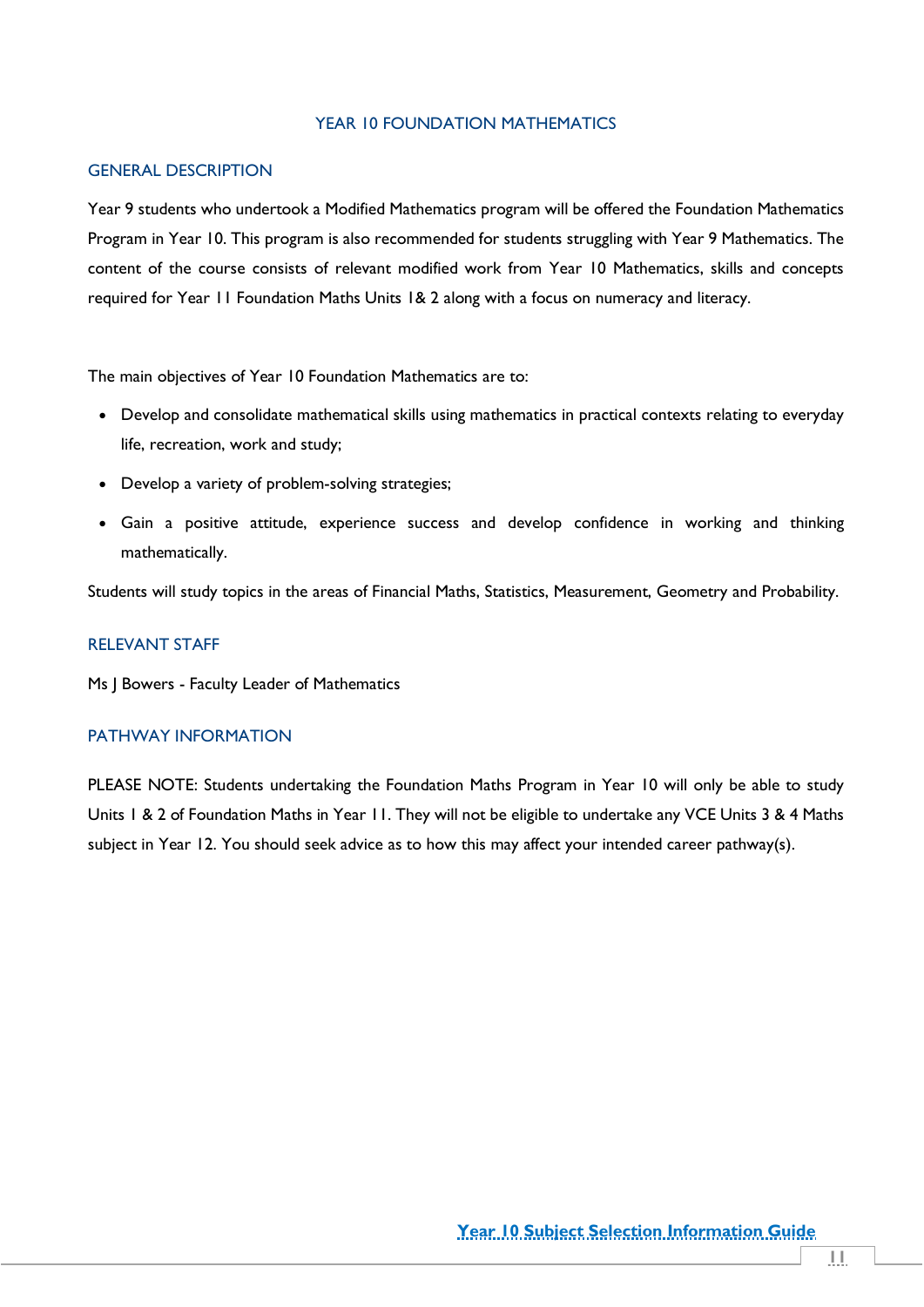## YEAR 10 ACCELERATED MATHEMATICS

#### GENERAL DESCRIPTION

This subject is available to students who completed the Accelerated or Horizons Maths programs in Year 9. It is designed to challenge and extend high performing mathematics students and to provide thorough preparation for the Mathematical Methods and Specialist Mathematics pathways in VCE. The curriculum includes elements from the Units 1 and 2 Mathematical Methods and Specialist Mathematics courses. There is also a strong focus on the development of skills required for the effective use of the CAS calculator.

Topics studied include:

- Linear equations
- Linear relations and Coordinate geometry
- Quadratic functions & graphs
- Polynomials
- Functions and relations
- Circular Functions
- Exponentials and Logarithms
- Polar coordinates & complex numbers
- Differential calculus
- Probability

#### RELEVANT STAFF

Ms | Bowers - Faculty Leader of Mathematics

## PATHWAY INFORMATION

Year 10 Accelerated Mathematics is only available to those students who completed Year 9 Accelerated or Horizons Mathematics. It is recommended for students planning to continue to the following Year 11 and 12 subjects: Mathematical Methods, Specialist Mathematics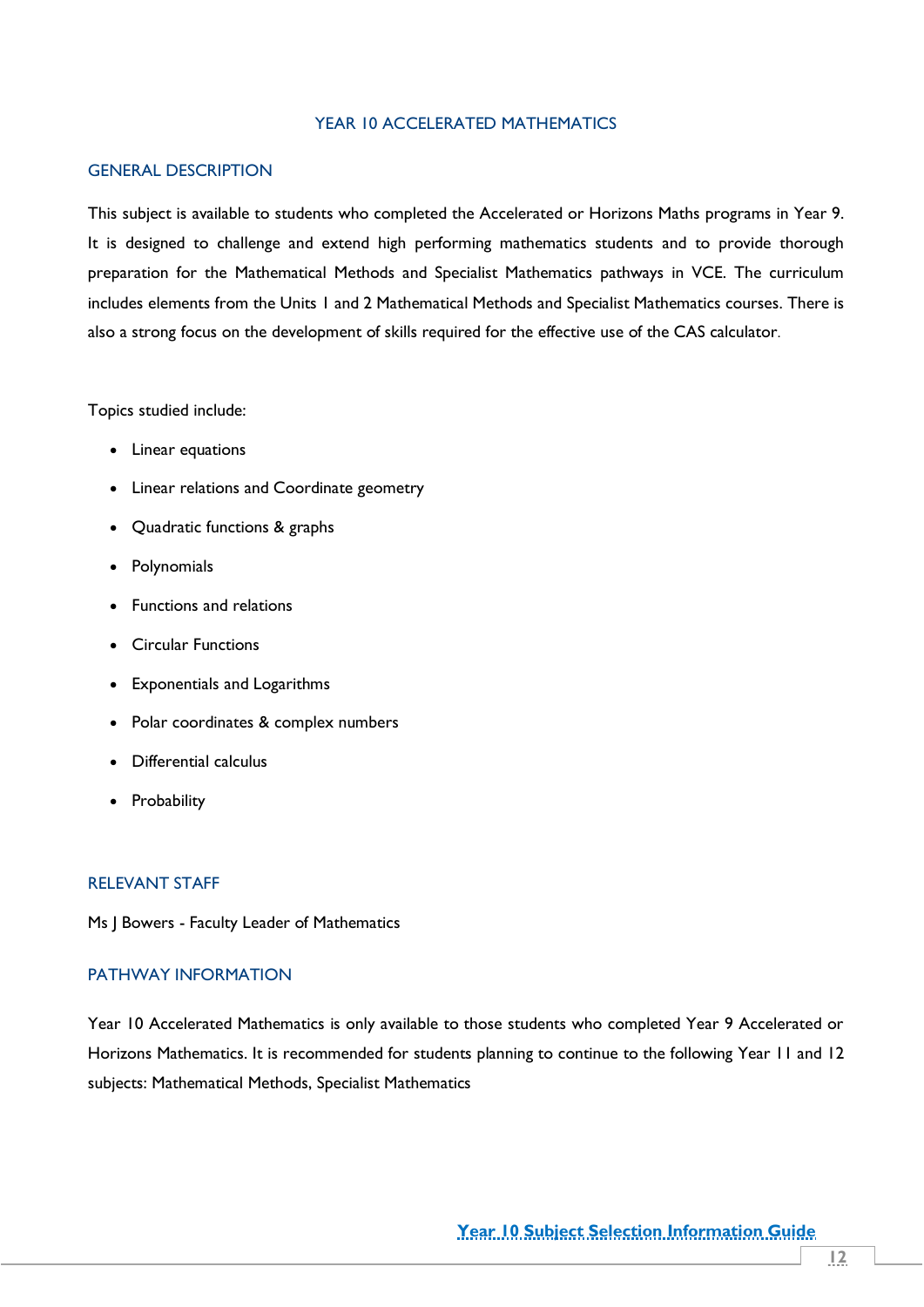## COMPULSORY ELECTIVES

# YOU MUST CHOOSE **ONE** FROM THE SCIENCE, HUMANITIES AND HEALTH/PHYSICAL EDUCATION ELECTIVES LISTED BELOW:

# SCIENCE SUBJECTS

All students must include a minimum of one (1) subject from the SCIENCE Group of subjects.

Both Physical Science and Life Science are recommended as a whole year combination to keep all Science pathways open into the VCE Sciences.

You cannot combine General Science with either Life Science or Physical Science due to a cross over of topics.

As Science subjects are often prerequisites for tertiary courses, along with English and Mathematics subjects, a pathway diagram is provided below to assist in the making of appropriate choices for Year 10.

The left hand column shows all possible combinations of Year 10 Science options, which then maps all possible pathways through to Year 12 for each combination. For further assistance in selecting Science subjects for Year 10, please consult the Science Faculty Leader and teachers.

Please note: Selected students will be offered a pathway into the Science VCE Advanced Program. Students are invited to accept by the Science Faculty based on past results, teacher recommendations and other performance factors.

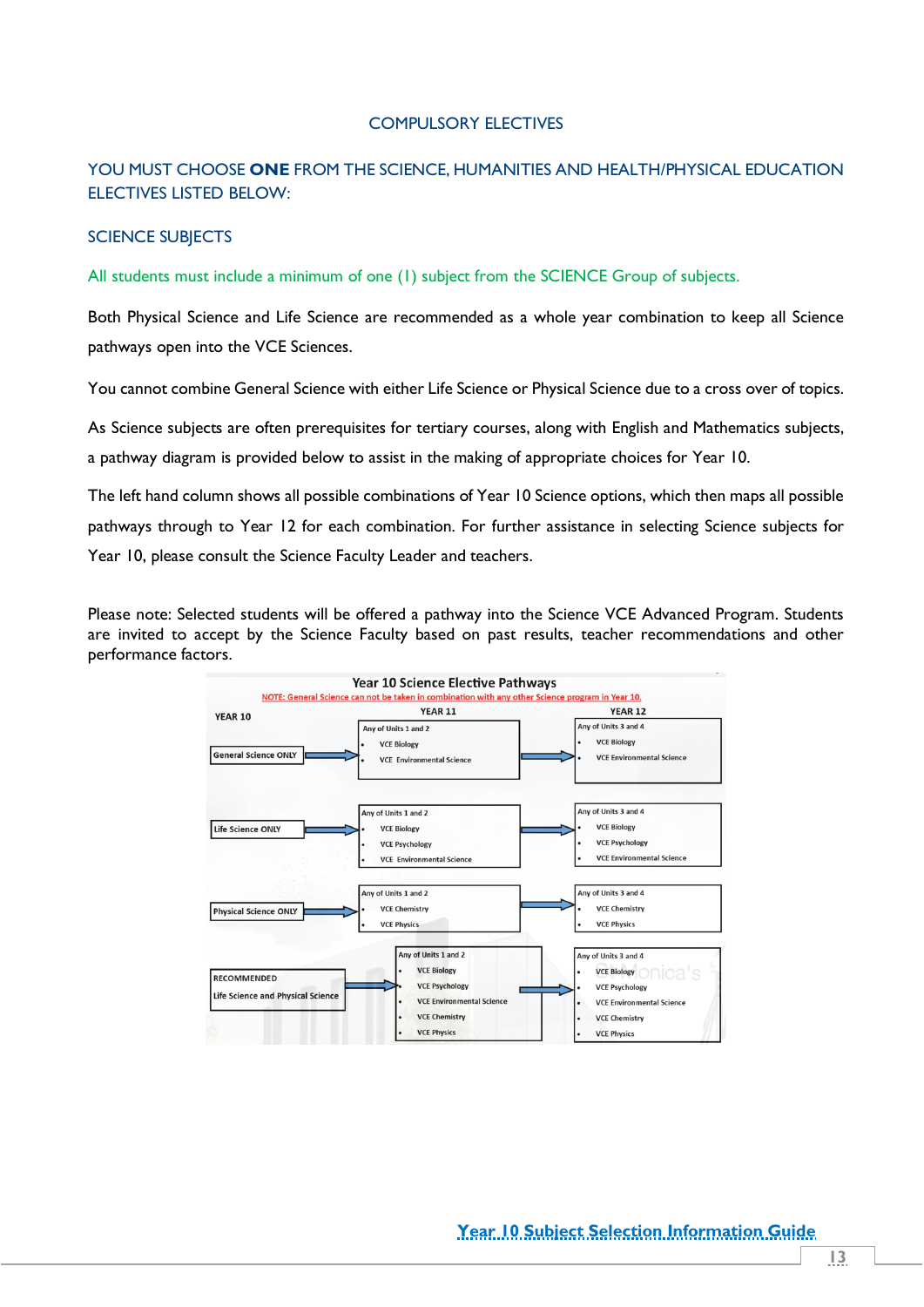## YEAR 10 SCIENCE: LIFE

#### GENERAL DESCRIPTION

This subject will be made up of units of study in the areas Biology, Environmental Science and Psychology.

Biology: Genetics

Students will model the basic structure of chromosomes, DNA and genes and compare the outcomes of mitosis and meiosis. Genetic disorders and biological inheritance will also be investigated.

Biology and Environmental Science: Evolution

Students study the theory of evolution by natural selection. They also explore the diversity of species on earth and how organisms have changed over time. Students also investigate fossils and the fossil record as well as other scientific evidence that supports evolution.

Psychology: Biological Bases of Behaviour

Students will investigate the structure and function of the human brain and nervous system as a means of explaining human behaviour. The evolutionary development of the brain and its effect on humankind will be considered, along with current advances in the field of neuroscience.

# RELEVANT STAFF

Ms S Esmaquel - Faculty Leader of Science Mrs L Rigoni - Science Teacher Miss J Cheriyan - Science Teacher

# PATHWAY INFORMATION

Year 10 Science: Life is compulsory for students planning to continue to the following Year 11 and/or 12 subjects: Biology, Environmental Science, Psychology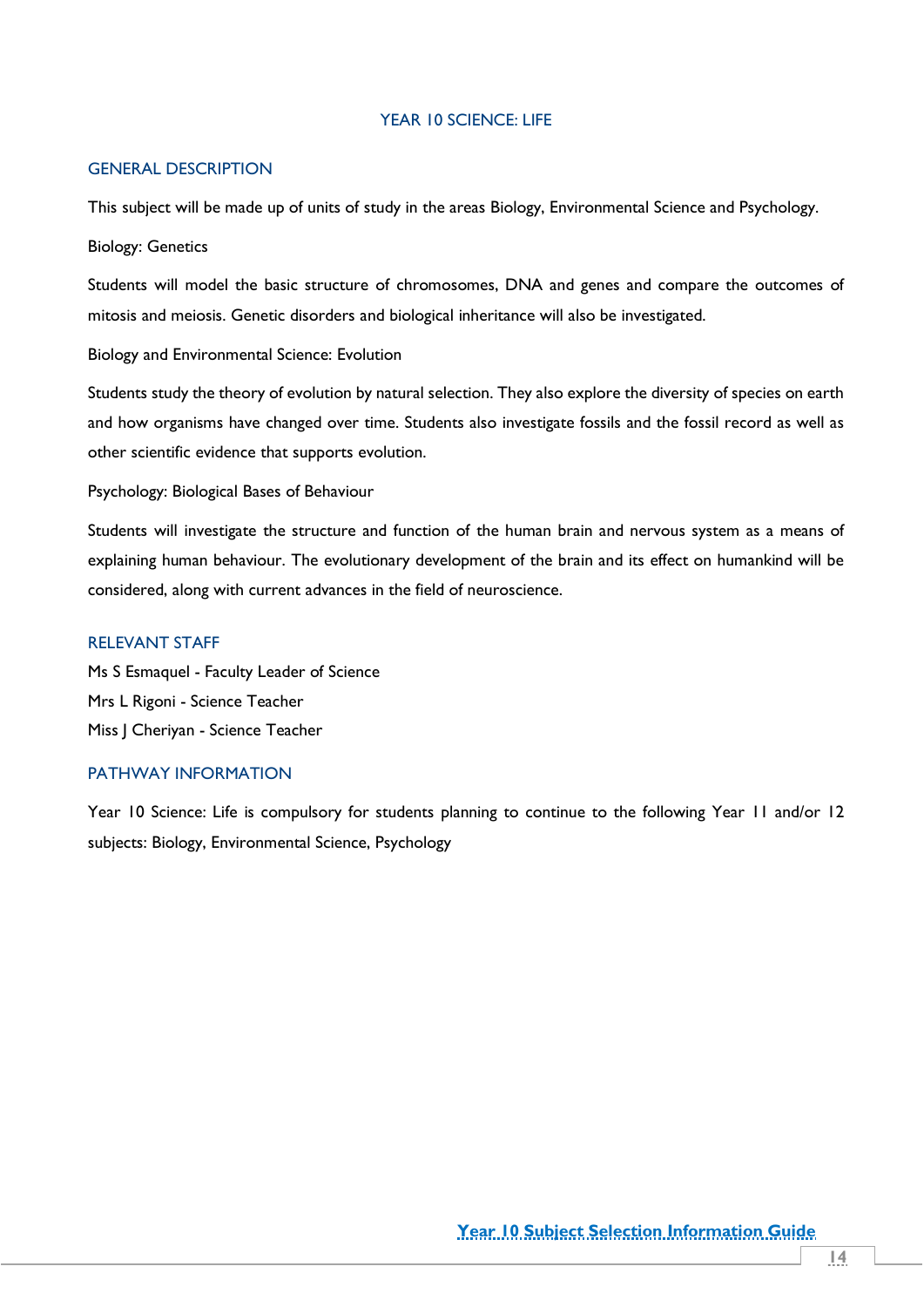## YEAR 10 SCIENCE: PHYSICAL

#### GENERAL DESCRIPTION

This subject will be made up of units of study in the areas of Chemistry and Physics.

Chemistry: Chemical Reactions

Students will develop an understanding of the major classes of chemical substances and their consequent uses in society. Students will also investigate a range of chemical reactions and relate them to everyday substances seen around the work place and home.

Chemistry: The Periodic Table

Students will investigate the structure of the Periodic Table and evidence surrounding the classification of matter. The physical properties of gases, metals, non-metals and radioactive isotopes will be considered.

Physics: Energy Conservation, Motion & The Universe

Students will study the Law of Conservation of energy, energy transfer, as well as, examine models for comparing energy changes within systems. The understanding of concepts surrounding motion, speed, velocity, acceleration and forces will also be developed. Newton's Law of Motion and the mathematical formulae will be used to investigate everyday examples of this area of physics in our world.

# RELEVANT STAFF

Mrs S Esmaquel - Faculty Leader of Science Mrs S George - Science Teacher Mr A Rofo – Science Teacher

## PATHWAY INFORMATION

Year 10 Science: Physical is compulsory for students planning to continue to the following Year 11 and/or 12 subjects: Chemistry, Physics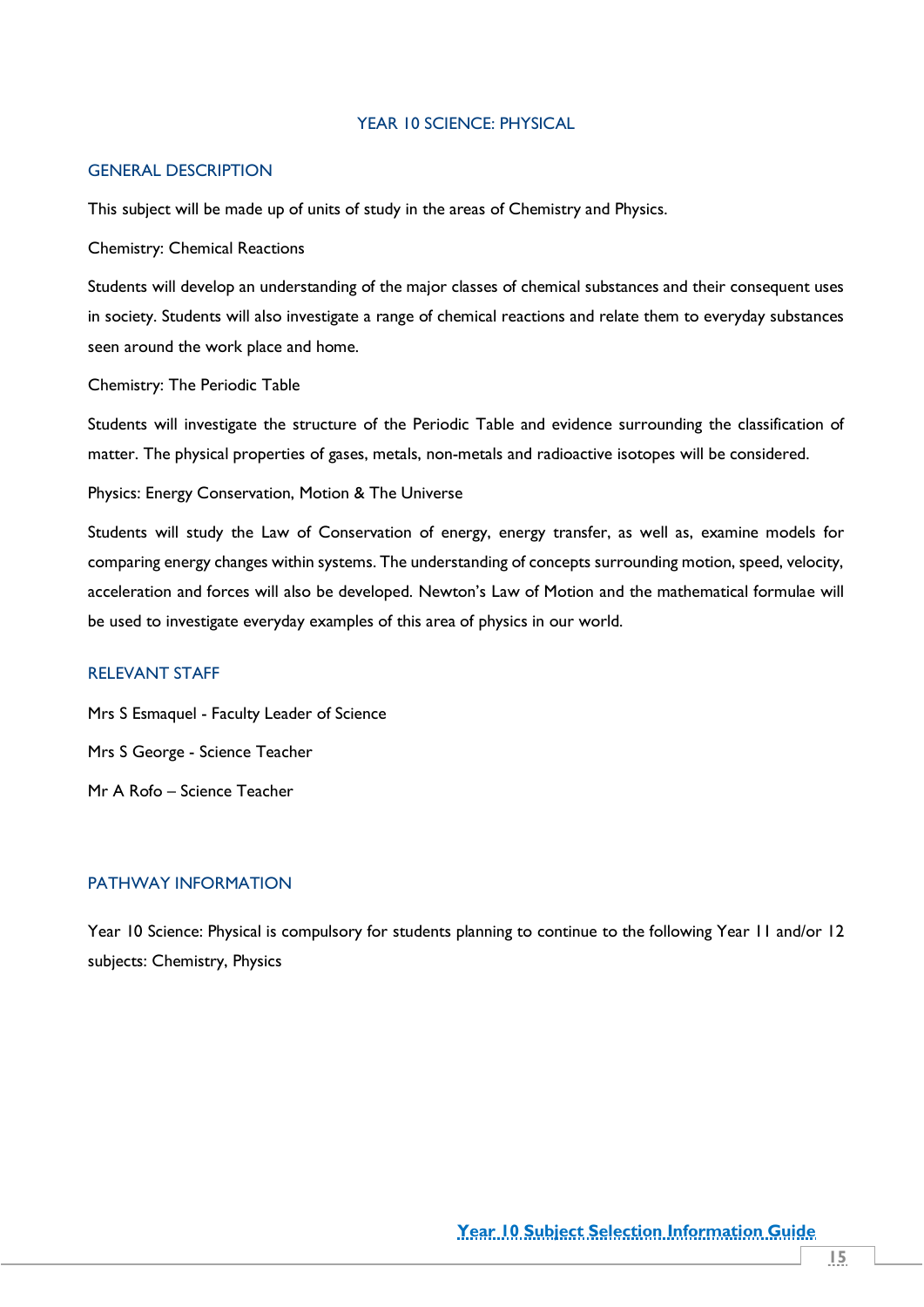## YEAR 10 GENERAL SCIENCE

#### GENERAL DESCRIPTION

This subject is a generalist program designed to touch on three of the main strands of science including, Physics, Chemistry and Biology. Note: it is a more practical/hands on course.

Biological Science: Genetics

Students will model the basic structure of chromosomes, DNA and genes and compare the outcomes of mitosis and meiosis. Punnett squares and inheritance of characteristics will be explored.

Psychology: Sport Psychology

Students will study the role of the human nervous system in relation to performance in sport. Students will also explore changes to the body due to the sympathetic nervous system.

General Science: Forensics

The exploration of Forensics leads students to see the real-life applications of physics, chemistry and biology when solving or presenting evidence for crimes.

## RELEVANT STAFF

Mrs S Esmaquel - Faculty Leader of Science

# PATHWAY INFORMATION

Year 10 Year 10 General Science is a broad Science subject picking up topics from both Life and Physical Sciences . It is not intended for students wishing to study VCE Science.

Students who wish to study any VCE Sciences should take Science: Life and Science: Physical which leaves open all VCE Science pathways.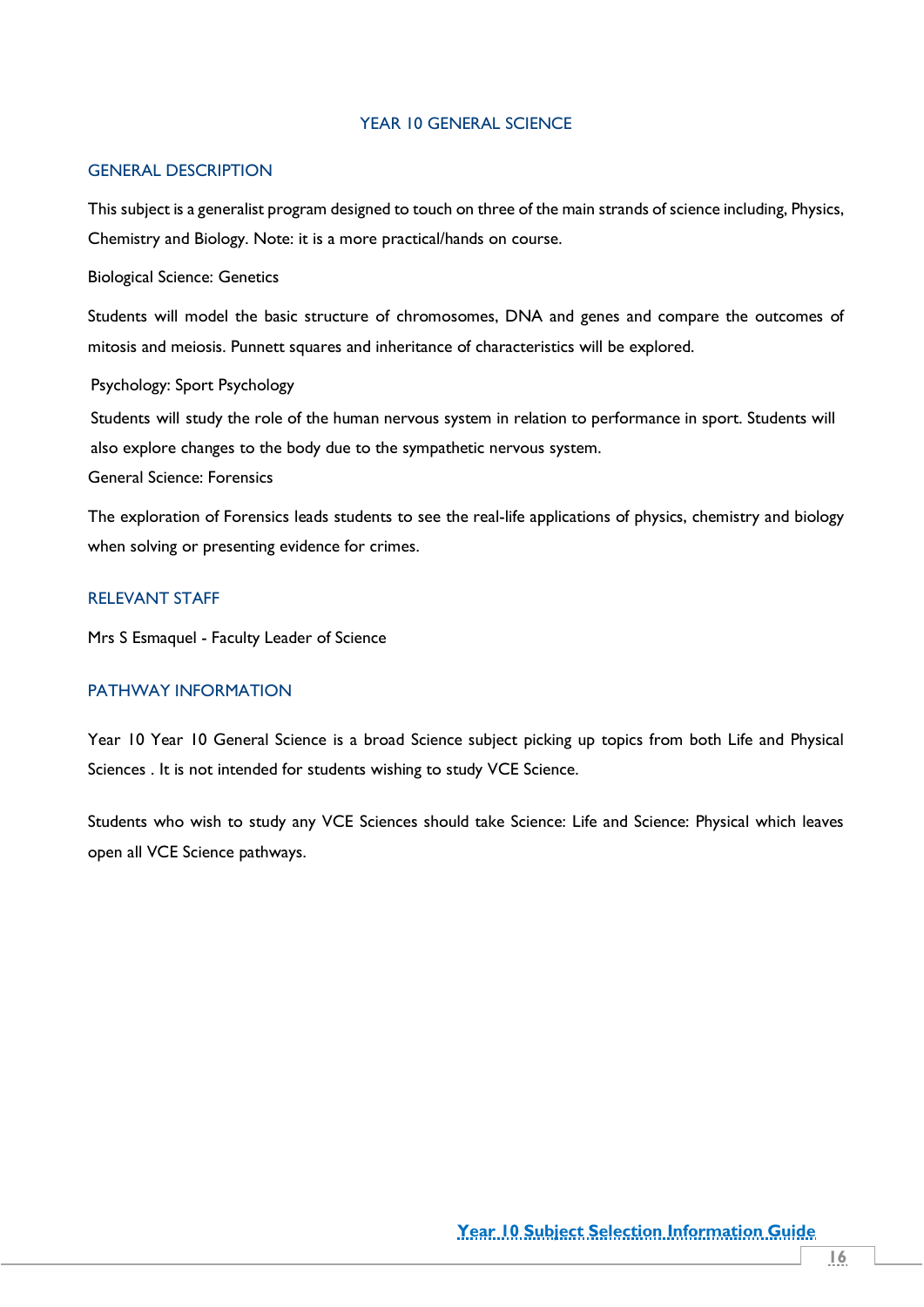#### HUMANITIES SUBJECTS

All students must include a minimum of one (1) subject from the HUMANITIES Group of subjects. You cannot select more than two (2) H Group subjects.

#### YEAR 10 GEOGRAPHY

#### GENERAL DESCRIPTION

The Geography course at Year 10 focusses on the study of the interactions between the natural and human made environments. Topics covered in this study focus on how the human population of the world has an impact on living standards and the sustainability of resources. Students explore how natural environments change over time and the impact that human activities have on natural environments which are developed for human use and are impacted by Climate Change. Students also engage in the use of spatial technologies such as GIS to create graphs, maps and explore geographic media. There is discussion about the use of the environment and how to balance demands with needs, and also how to maintain our modern way of living and at the same time reduce the current exploitation of our planet.

Students who choose to study Geography will be involved in this debate, but more importantly, encouraged to reflect on what they can do as an individual. Geography is about considering the possibilities and overcoming and resolving problems. Assessments include Fieldwork Reports, Data Analysis and Structured Questions. Fieldwork experiences of both human and natural environments are a key component of the study of Geography.

Students interested in the Sciences, Health & PE, IT, Food & Hospitality, Politics, Media, Maths and Economics are encouraged to study Geography in Year 10.

#### RELEVANT STAFF

Ms C Turner - Faculty Leader of Humanities

Mrs D O'Malley - Geography Teacher

## PATHWAY INFORMATION

Year 10 Geography is recommended for students planning to continue to the following Year 11 and/or 12 subjects: Geography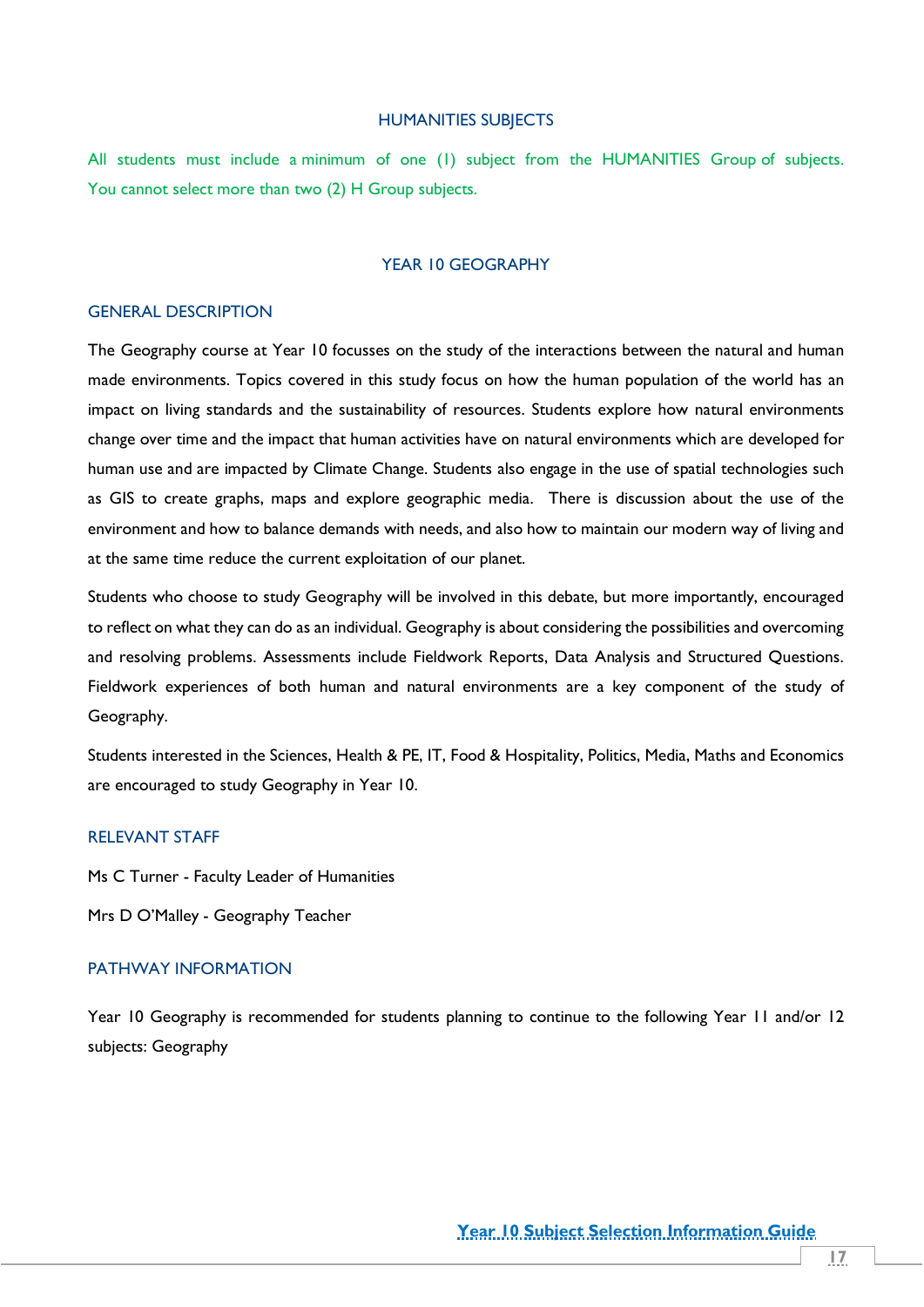#### YEAR 10 HISTORY

#### GENERAL DESCRIPTION

This course explores the history of the 20th Century from 1920 – 1945. Students explore the manner in which the Australia and the world recovered after the First World War and the factors that led to the rise of dictatorships in Europe and Asia. The lead up to the Second World War is discussed, and particular attention is given to the Australia's involvement with the USA in the Pacific War.

This study enhances a student's historical literacy and writing skills that are important for VCE studies. Students will extend and further develop their critical, analytical and writing skills for History. Assessments include analysis of historical sources, extended responses and essay writing. Students with a passion for History are strongly encouraged to undertake History studies in Year 10.

Students interested in the Creative & Visual Arts, Literature, Languages, Media, Legal Studies or Economics are encouraged to study History in Year 10.

## RELEVANT STAFF

Mrs C Turner - Faculty Leader of Humanities

Ms E Marcuccio - History Teacher

#### PATHWAY INFORMATION

Year 10 History is recommended for students planning to continue to the following Year 11 and/or 12 – History, Politics, Philosophy.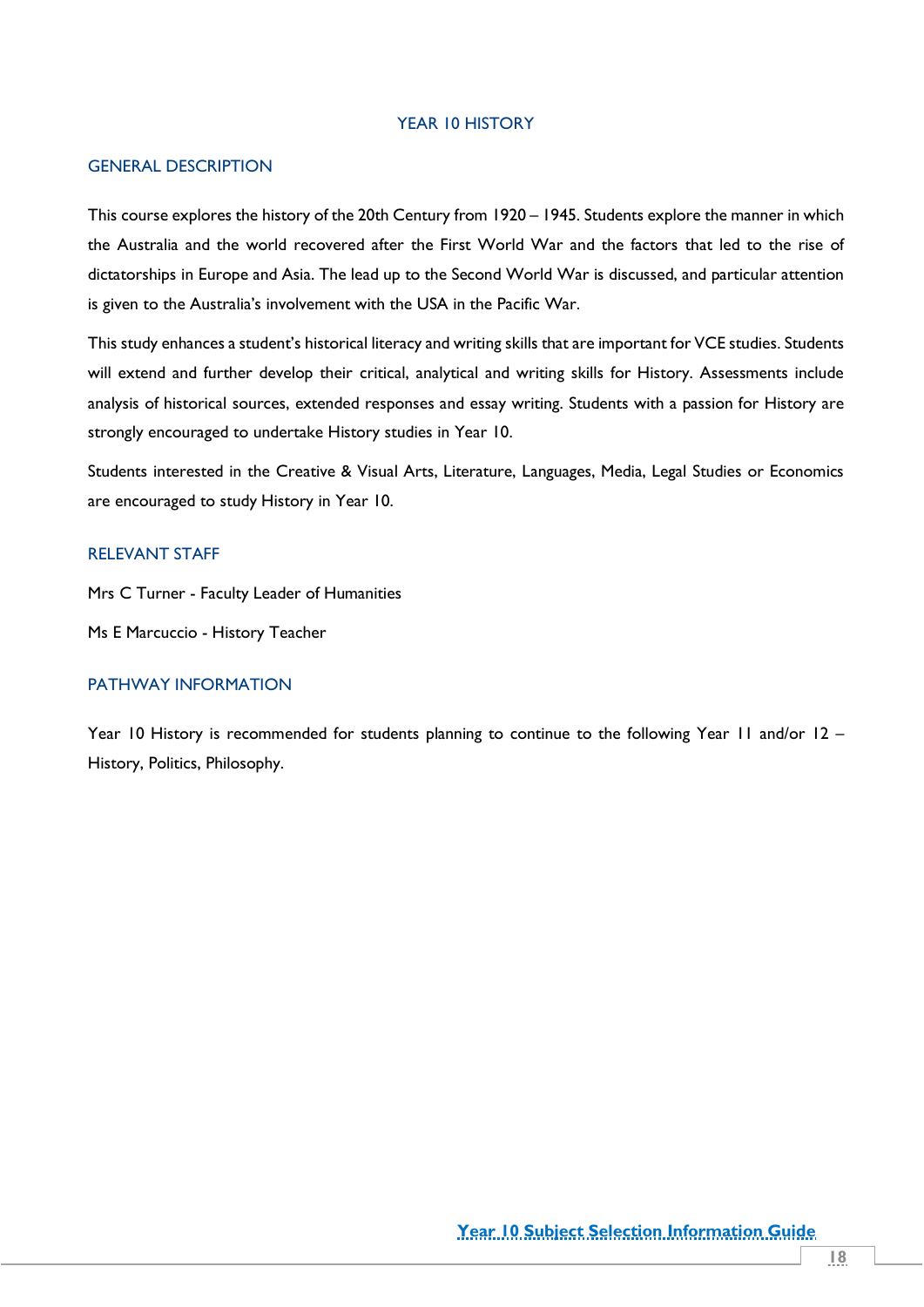#### YEAR 10 POLITICS

#### GENERAL DESCRIPTION

This course of Politics is an introduction to Political Studies, which is the foundation for Year 11 & 12 Australian and Global Politics studies. Politics is the study of power and the ideas which direct it. Students learn about 'power' and how it is used by governments. Topics studied in the course include: how political ideologies influence governments and their rule over their citizens; terrorism and its impact on a local, national and global scale; how political parties and groups influence society and governance.

Students will analyse and determine the manner in which a nation's power and interests can affect a country, a region or the whole global community. Specific historical and current global case studies will be analysed. Assessments include analysis tasks, essays and short response questions. Students intending to complete Legal Studies, Economics, History and Politics into VCE, are recommended to pursue Year 10 Politics studies.

Students interested in the Humanities, Literature, Languages, Media, Legal Studies or Economics are encouraged to study Politics in Year 10.

# RELEVANT STAFF

Mrs C Turner - Faculty Leader of Humanities Mrs H Luppino - Politics Teacher Mr L McCann – Politics Teacher

# PATHWAY INFORMATION

Year 10 Political Studies is recommended for students planning to continue to the following Year 11 and/or 12 subjects: History, Politics, Philosophy, Geography.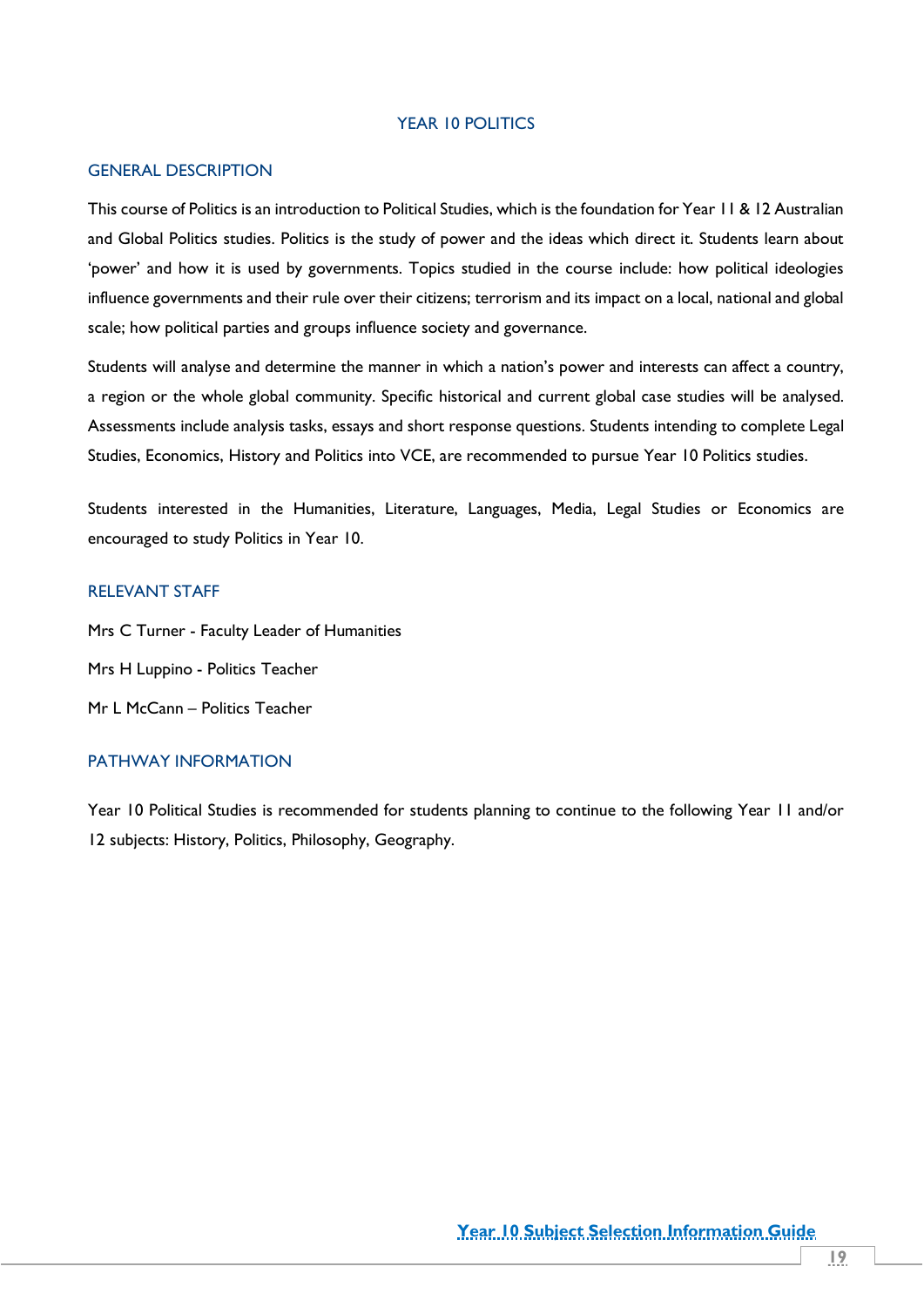#### YEAR 10 PHILOSOPHY

## GENERAL DESCRIPTION

Philosophy is the study of knowledge and wisdom ("thinking" about thinking). It is the discipline concerned with questions of how one should live (ethics); what sorts of things exist and what are their essential natures (metaphysics); what counts as genuine knowledge (epistemology); and what are the correct principles of reasoning (logic).

This introductory course focusses on the following areas of Philosophy: nature of existence, reality, knowledge and goodness, the mind, matter, reason, proof and what is truth. Students read texts related to these topics and learn to use ideas and evidence to prove their own theories on these topics supported by the work and ideas of Philosophers, such as Aristotle and Marx.

Students learn to write and think critically by analysing and evaluating texts and learn to formulate philosophical questions. Reflection on such skills and knowledge assists with one's self development in terms of understanding one's own beliefs, thoughts and ways of thinking.

Students interested in the Arts, Literature, Humanities, Media, Legal Studies, Religious Studies or Sciences are encouraged to study Philosophy in Year 10.

## RELEVANT STAFF

Mrs Clare Turner - Faculty Leader of Humanities

Mr | Hili - Philosophy Teacher

## PATHWAY INFORMATION

Year 10 Philosophy is recommended for students planning to continue to the following Year 11 and/or 12 subjects: Philosophy, History, Politics.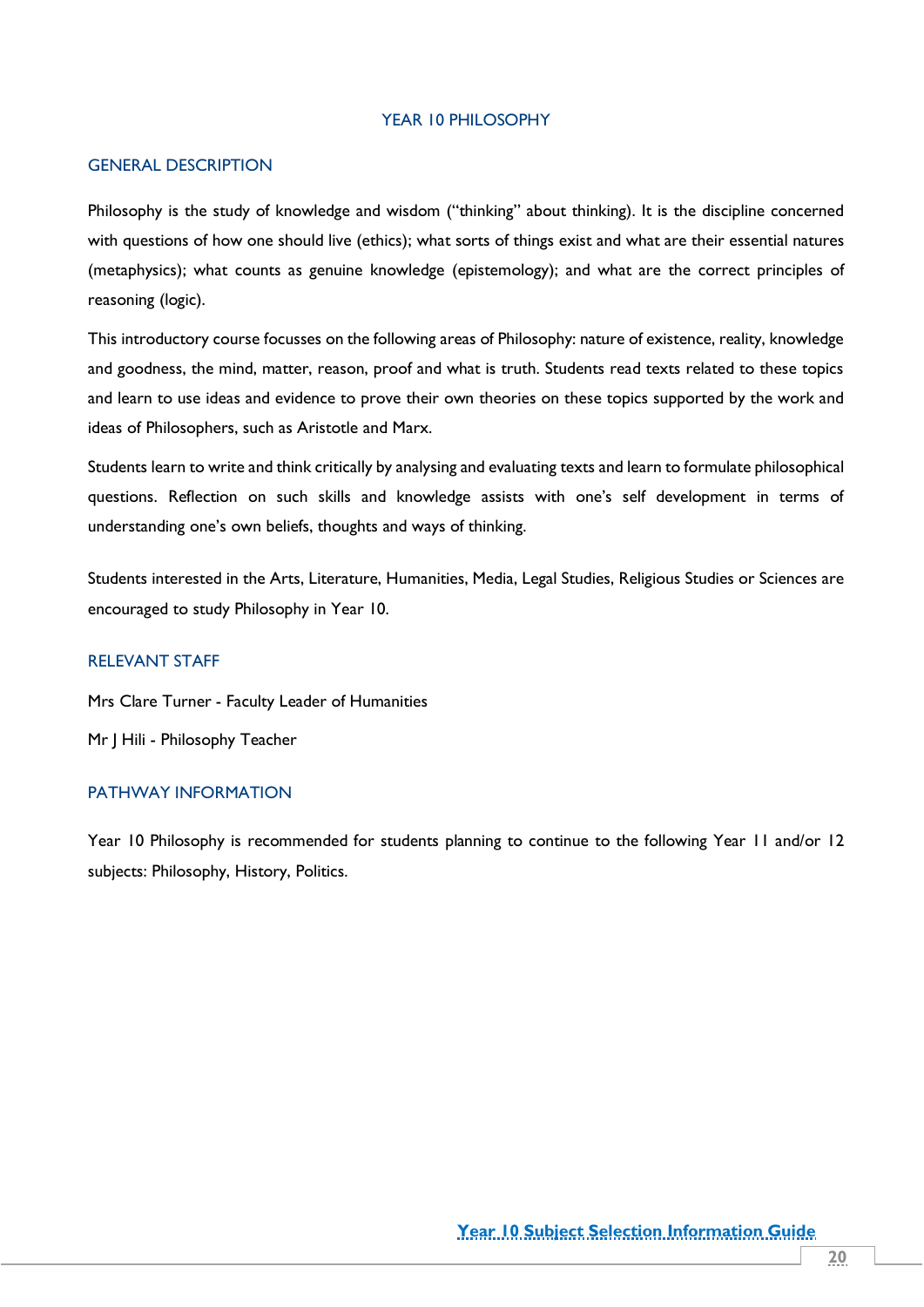## PHYSICAL EDUCATION & HEALTH SUBJECTS

All students must include a minimum of one (1) subject from the Physical Education/Health Group of subjects. You cannot select more than four (4) P Group subjects.

## YEAR 10 COMMUNITY SERVICES

### GENERAL DESCRIPTION

The main areas of focus include a snapshot of the following topic areas:

- Community Services Industry
- Diverse Communities
- Presenting issues
- Positive Relationships
- Mental Health.

Topics describe the skills and knowledge required to support and respond holistically to workers in a range of community services contexts who provide person-centred support to communities.

Students will explore presenting issues such as homelessness and Human Rights. Students will investigate diverse communities. Students will learn about perspectives, stereotypes and their rights and responsibilities within a community. By the end of the course students will identify the impact and interrelationships between issues relating to mental health, physical health, disabilities and Alcohol and Other Drugs (AOD).

## RELEVANT STAFF

Mrs A Dal Cin – Faculty Leader of Health Ms A Xerri – VET Community Services Teacher

## PATHWAY INFORMATION

This course may be used as a pathway for entry into VCE VET Community Service. At this level, student participation and assessment are presented through portfolio's and projects, case studies and extended responses. Engagement with external networks through presentation and guest speakers enhance the breadth of this subject.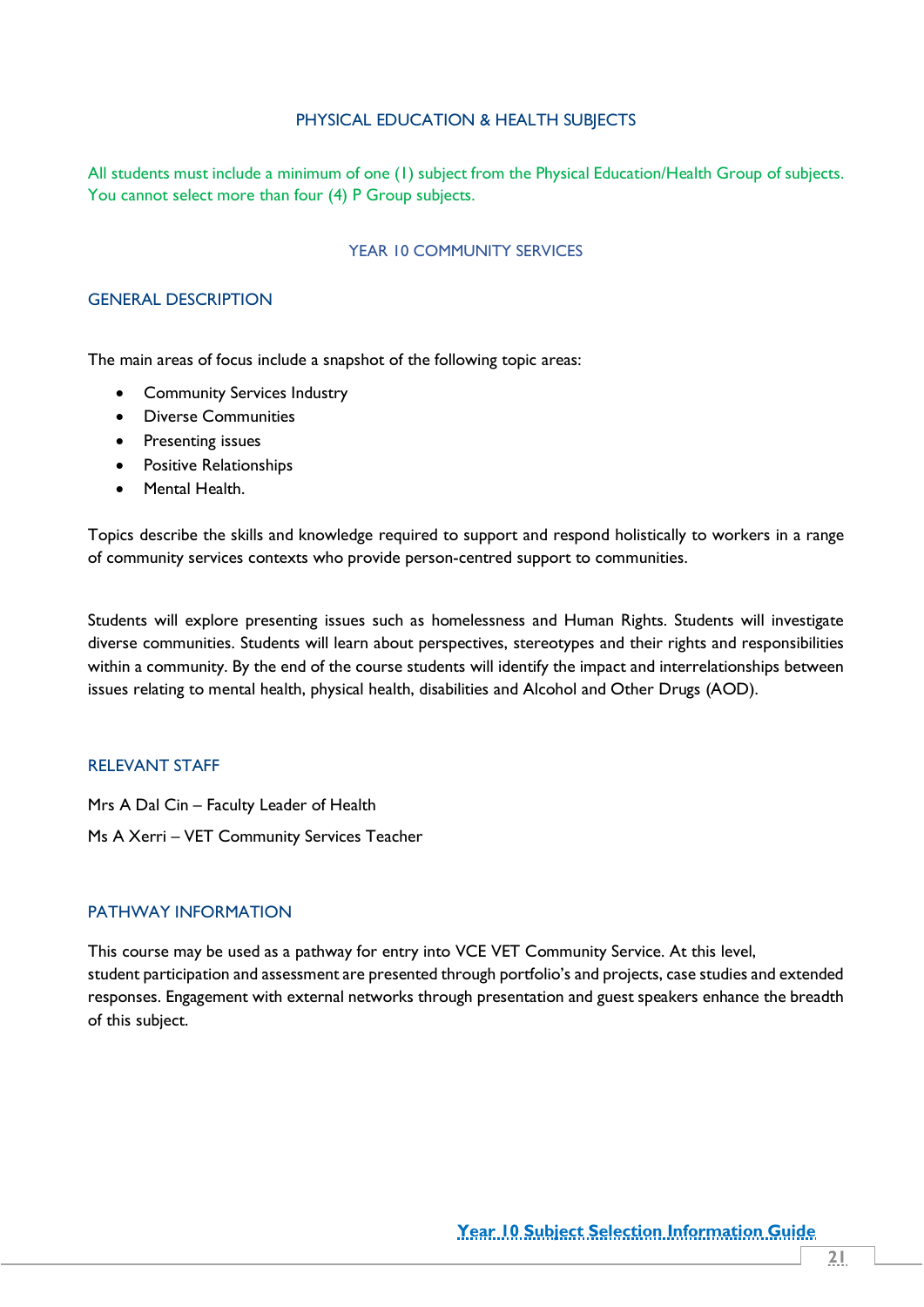## YEAR 10 FOOD STUDIES

## GENERAL DESCRIPTION

This course is designed to increase students' knowledge and skills in the development of design briefs and improve their practical skills. Students have the opportunity to demonstrate their understanding of the role technology plays in producing a range of recipes. Students will learn how our cuisine has developed over time and what has influenced our cuisine. Practical classes allow students to produce a range of food products using various cooking methods to prepare main courses, snacks and desserts.

Topics studied include:

- Key foods and the role they play in our diets;
- The interrelationships between food and nutrition;
- The chemistry of cooking;
- The role of functional ingredients in food preparation;
- Where our cuisine has come from including Indigenous ingredients and the influences that multiculturalism has had on the Australian cuisine.
- Packaging and labelling;

This subject combines both practical and theoretical work and students are assessed on both components.

## RELEVANT STAFF

Mrs A Dal Cin – Faculty Leader of Health Ms O Marazita – Year 10 Food Studies Teacher Mrs J Southall – Year 10 Food Studies Teacher

# PATHWAY INFORMATION

Year 10 Food Studies is recommended for students planning to continue to the following Year 11 and/or 12 subjects:

Unit 1/2 and/or 3/4 Food & Technology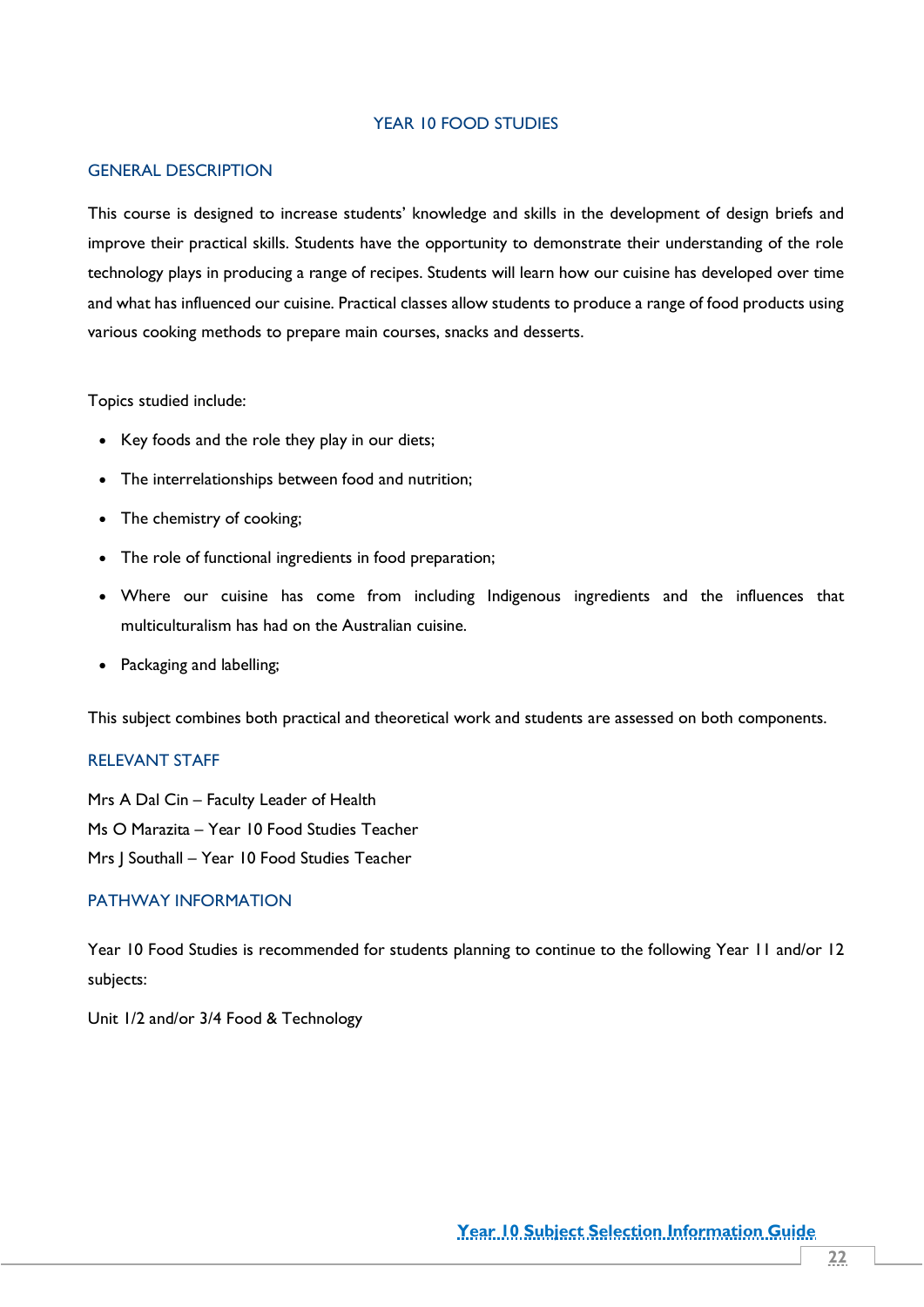## YEAR 10 HEALTH AND HUMAN DEVELOPMENT

## GENERAL DESCRIPTION

This course focuses on the physical, social, emotional and spiritual factors that contribute to the health and wellbeing of the whole person. The course also explores factors that develop strong, well rounded, confident people with high self esteem. Some of the topics studied included:

- Social Health: Social changes, impact of media, decision making, communication, resilience and relationships;
- Mental Health: Self esteem, identity, body image and mental illness
- Spiritual Health: Values, morals, beliefs and well-being
- Physical Health: Body functions, including nutrition and developmental changes, with links to measures of health status
- Emotional Health: Efficiently manage and express emotions, incorporating resilience and exploring risk taking.

Students will be assessed through research assignments, a written examination, health scenarios analysis and a childhood development project.

## RELEVANT STAFF

Mrs A Dal Cin - Faculty Leader of Health Ms O Getson - Health & Human Development Teacher Ms S Ireland - Health & Human Development Teacher

# PATHWAY INFORMATION

Year 10 Health & Human Development is recommended for students planning to continue to the following Year 11 and/or 12 subjects: Health & Human Development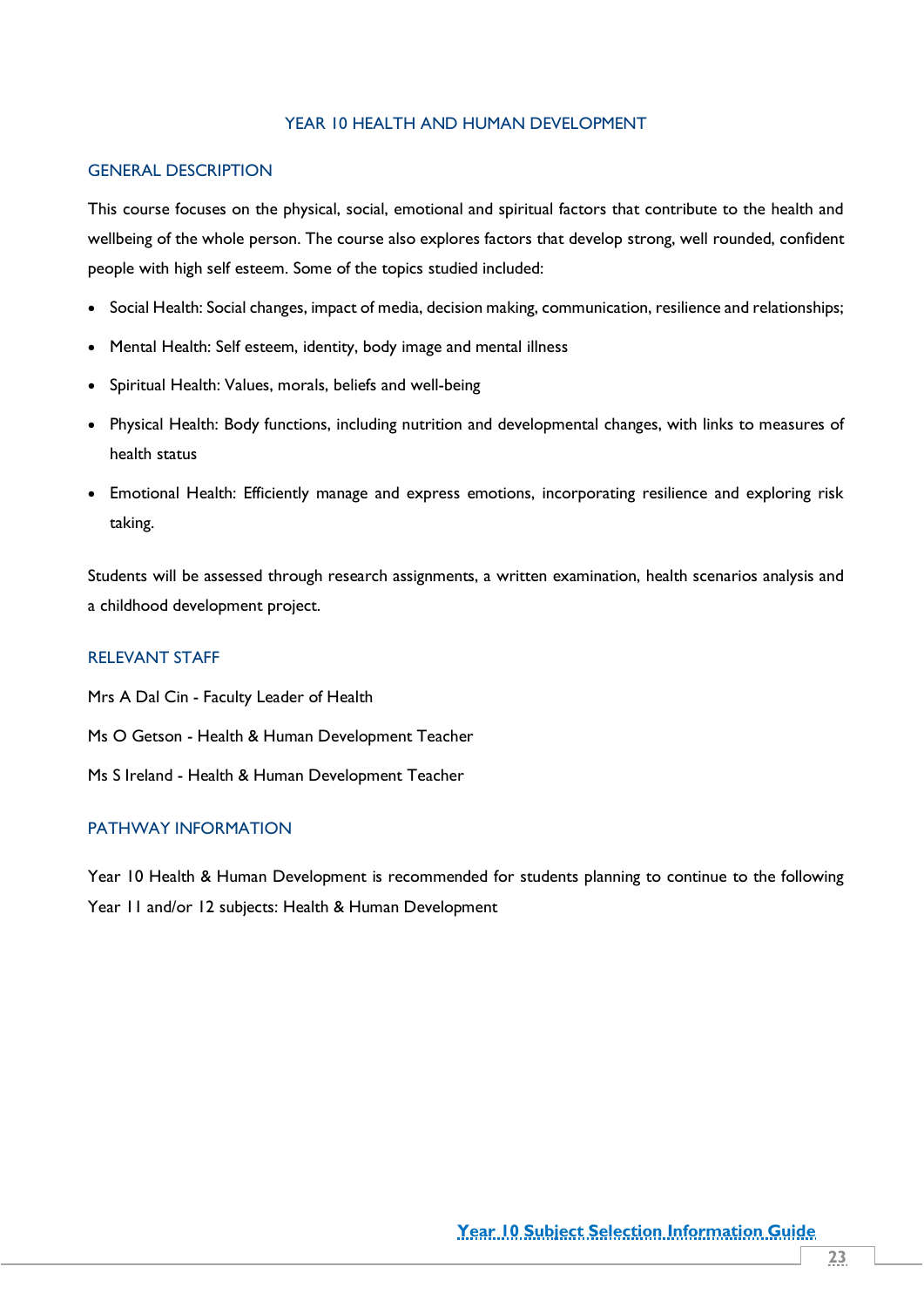## YEAR 10 HOSPITALITY

#### GENERAL DESCRIPTION

The Hospitality course focuses on giving students an overview of the various sectors within the hospitality industry and their interrelationships with each other. The subject will also give students the opportunity to experience preparing and cooking food for outside groups whilst learning skills relating to interacting with the public and the importance of presentation. Through taste tests and practical tasks, students will be exposed to various cuisines, cooking styles and ingredients.

The Main Areas of Study include:

- Food Hygiene & Occupational Health and Safety
- Basic Skills and Knowledge of Commercial Cookery, both Savoury and Sweet dishes
- Methods of Cookery and Equipment

Imbedded in the subject are the employability skills of communication, team work, and self-management. Students will also develop skills in menu planning, recipe modifying, and food ordering.

This subject combines both practical and theoretical work and students are assessed on both components.

## RELEVANT STAFF

Mrs A Dal Cin – Faculty Leader of Health

Mrs | Southall – Year 10 Hospitality Teacher

## PATHWAY INFORMATION

Year 10 Hospitality is recommended for students planning to continue to the following Year 11 and/or 12 subjects: VET Hospitality.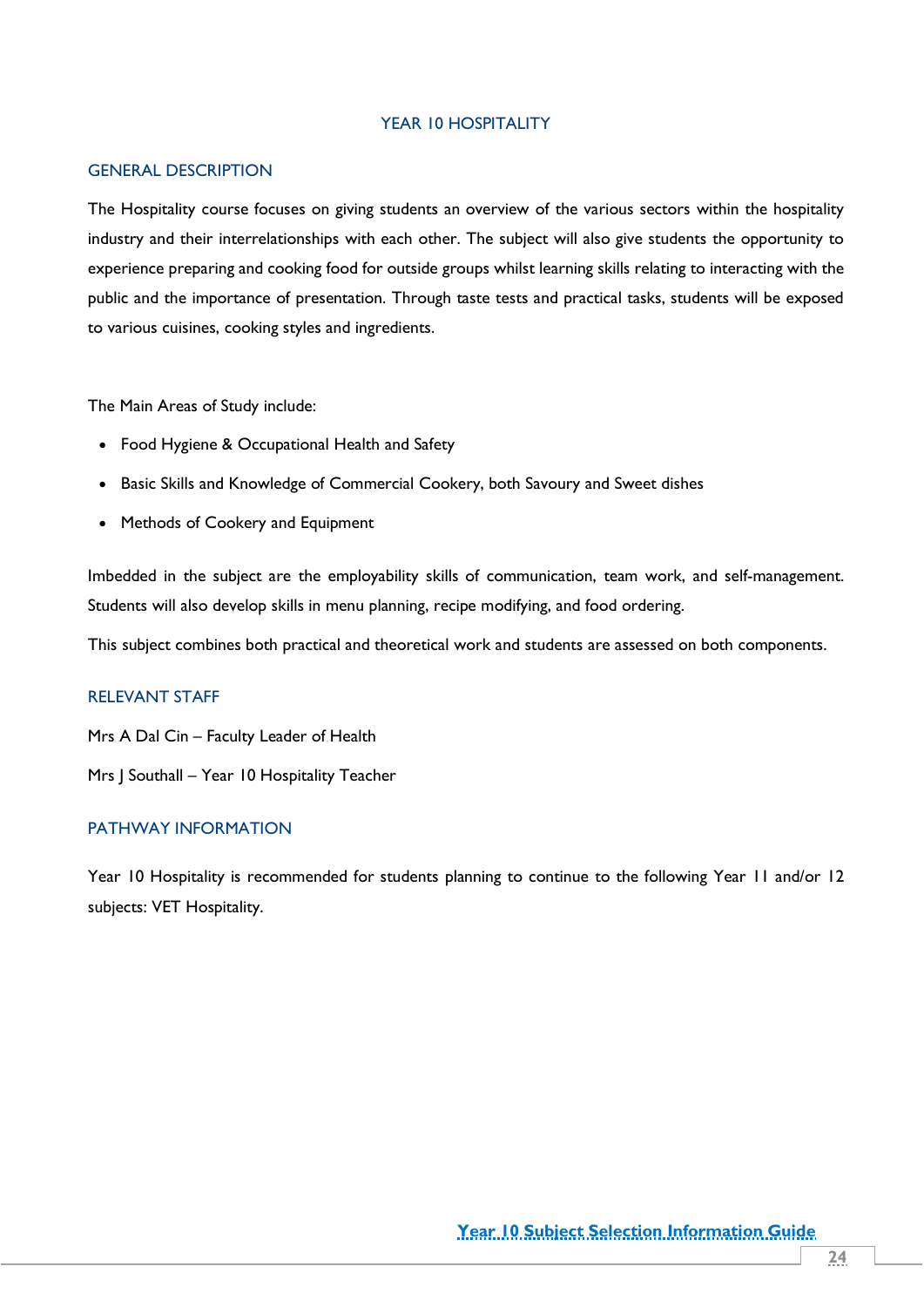## YEAR 10 PHYSICAL EDUCATION - ADVANCED

## GENERAL DESCRIPTION

This option is designed for students who are serious about studying VCE Physical Education in Year 11 or 12. The course introduces many of the topics covered in VCE Physical Education Units 1-4. There is a large theoretical component involved in this course as it prepares you for what to expect when you undertake VCE Physical Education. Topics include how and why the body performs or reacts in certain ways when undertaking physical activity. The course will also include a practical component. Sports activity sessions will be used for gathering data and information that allow for the study of concepts such as energy systems, fitness components, acute and chronic responses to training/physical activity, fatigue and recovery. This unit will have some assessment tasks that need to be completed as well as an examination at the end of the semester. If you are unsure about VCE Physical Education but would like to get a taste of it to help make your decision then you may want to consider this unit.

#### RELEVANT STAFF

Mr B Beecham - Faculty Leader of Physical Education

#### PATHWAY INFORMATION

Year 10 PE: Advanced is compulsory for students planning to continue to the following Year 11 and/or 12 subjects: Physical Education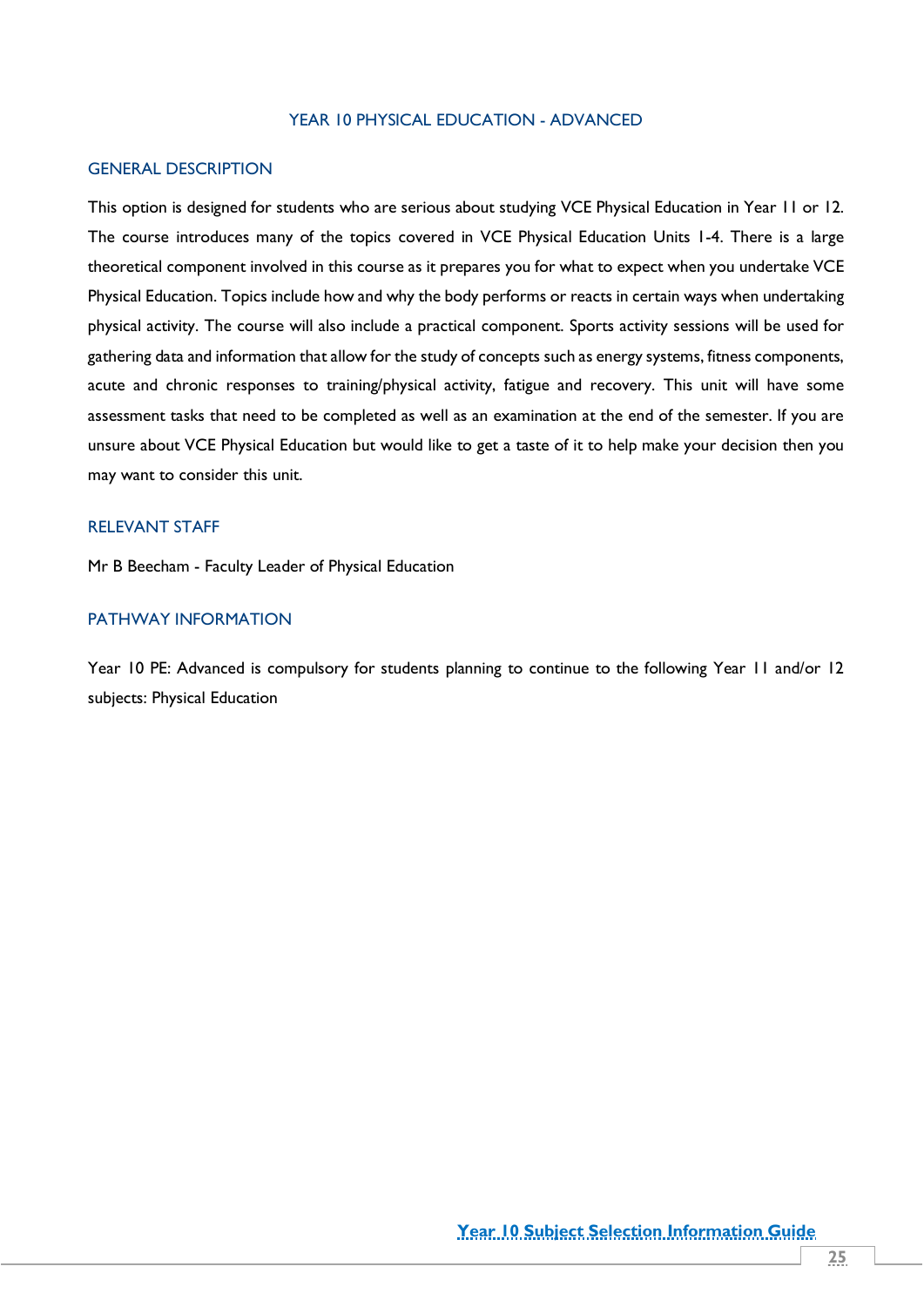## YEAR 10 PHYSICAL EDUCATION - FITNESS

## GENERAL DESCRIPTION

This unit will involve plenty of physical activity on an individual or small group level. Students should only choose this unit if they are prepared to be physically active in all practical lessons. Activities will include many of the following: spin classes (on stationary bikes), Body Combat, Pump, Boxing, Step, Circuit and weight training classes in both SMC gyms, Bocce, Ten Pin Bowling, Self Defence/Martial Arts and Golf. Activities selected will depend on staff expertise and the availability of facilities. There will be a theory component in the course which will be undertaken in the single period each week. Theory topics will focus on aspects of physical activity and may cover areas such as Training Methods, Components of Fitness and other topical issues. Theory topics will be assessed in the form of an assignment undertaken during two weeks of class time.

# RELEVANT STAFF

Mr B Beecham - Faculty Leader of Physical Education Ms S Ireland - Physical Education Teacher Ms L Hammond - Physical Education Teacher Ms S Pasahidis – Physical Education Teacher Mr M Eastham - Physical Education Teacher

## PATHWAY INFORMATION

Year 10 PE: Fitness is recommended for students planning to continue to the following Year 11 and/or 12 subjects: VET Sport & Recreation.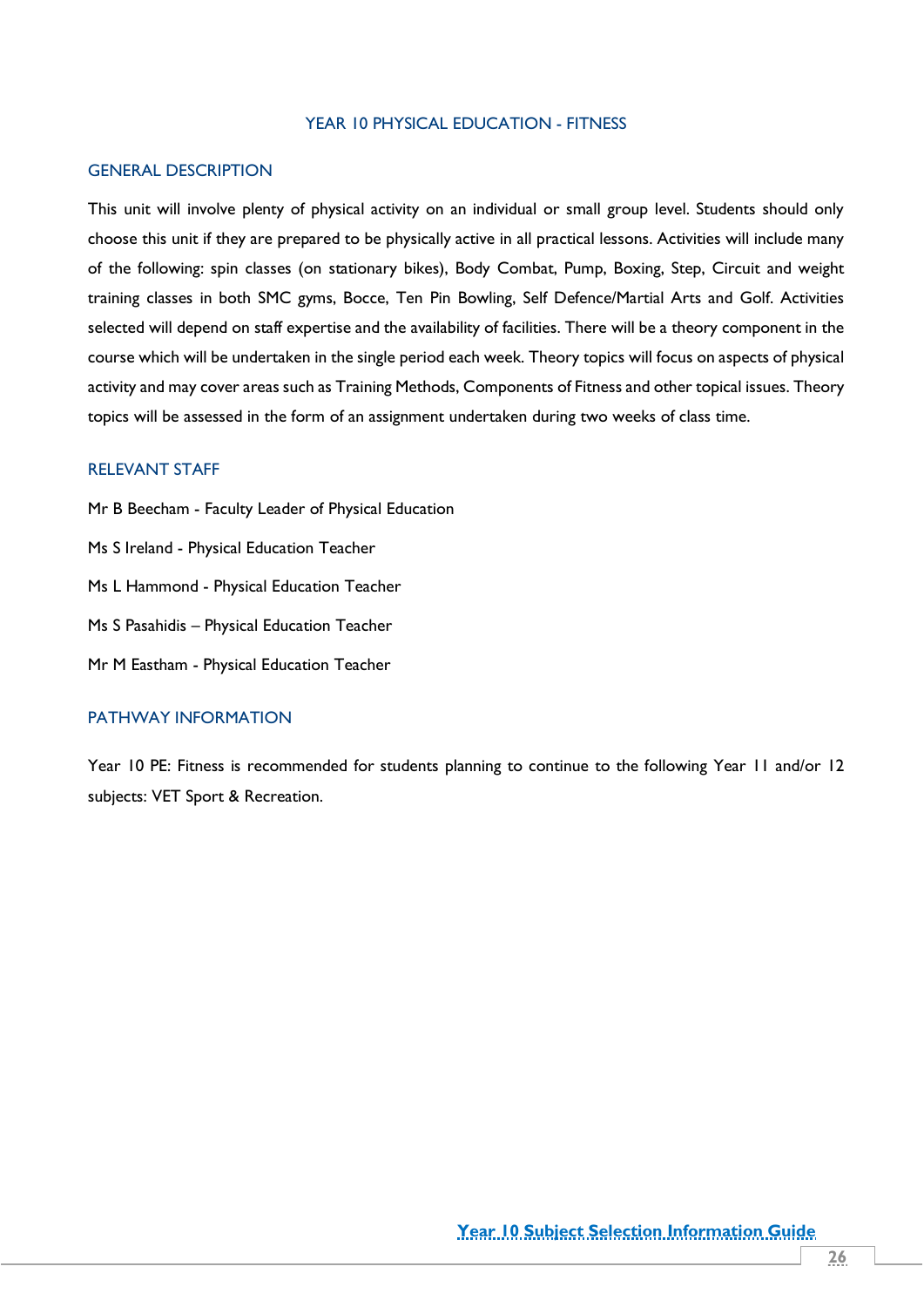## YEAR 10 PHYSICAL EDUCATION SPORT

#### GENERAL DESCRIPTION

Students will be actively involved in many and varied sports. Students should only choose this unit if they are prepared to be physically active against a single opponent or as part of a team in all practical lessons. Sports conducted will include many of the following: squash, racquetball, badminton, table-tennis, volleyball (beach and indoor), softball, cricket (outdoor and indoor), AFL, NFL (American football), soccer, touch rugby, Gaelic football, basketball, netball and handball. Activities selected will depend on staff expertise and the availability of facilities. There will be a theory component in the course which will be undertaken in the single period each week. This component of the course will introduce students to some of the elements of VCE PE at a Year 10 level. The theory component will be assessed and reported on in the form of an in-class assignment. Theory topics will focus on areas such as good sportsmanship, role models, racism in sport and drugs in sport.

#### RELEVANT STAFF

Mr B. Beecham - Faculty Leader of Physical Education Miss O Getson - Physical Education Teacher Mr L Vincitorio – Physical Education Teacher

## PATHWAY INFORMATION

Year 10 PE: Sport is recommended for students planning to continue to the following Year 11 and/or 12 subjects: VET Sport & Recreation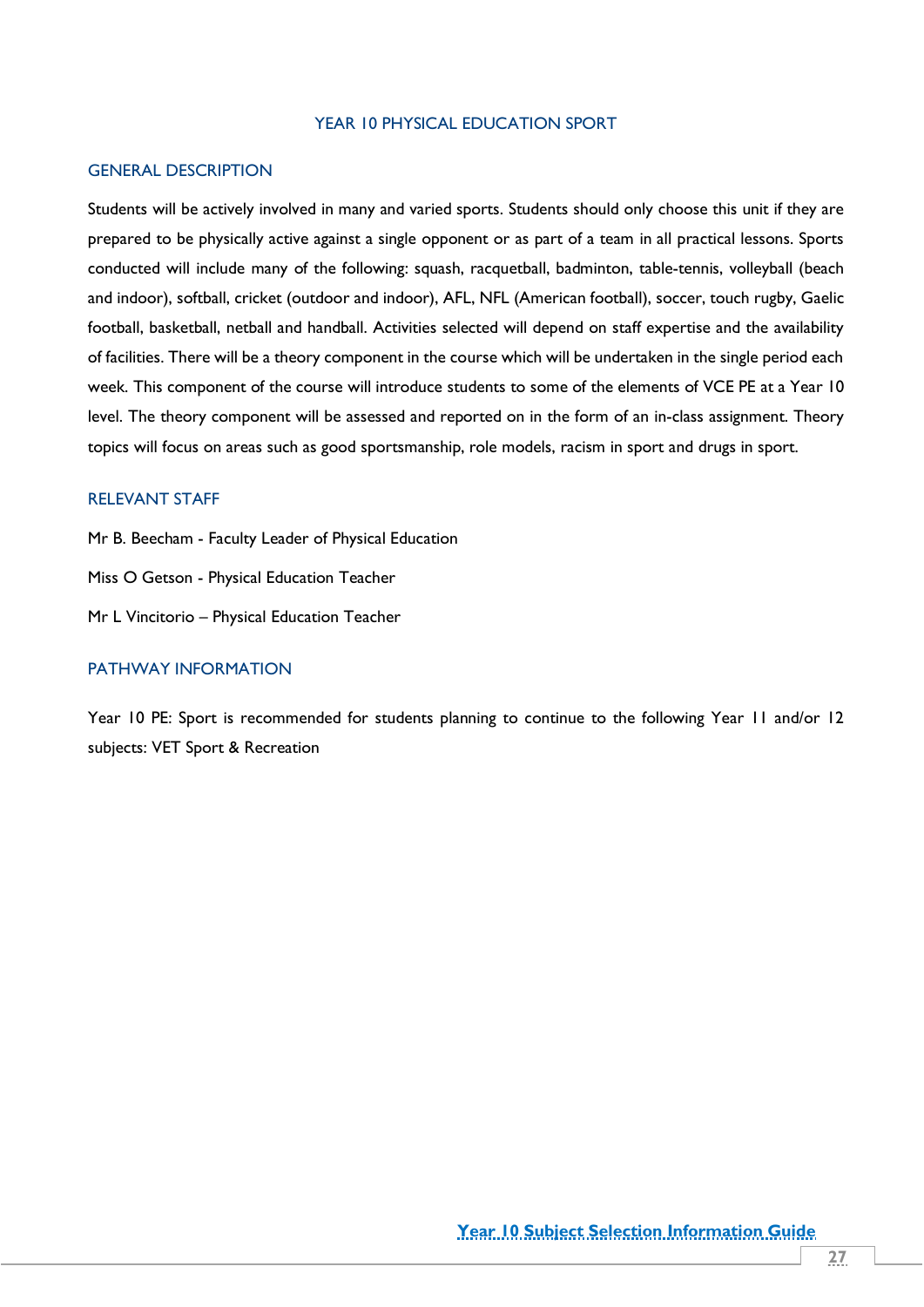#### **ELECTIVES**

YOU MUST CHOOSE **FIVE** OTHER ELECTIVES. THESE CAN BE FROM THE SCIENCE, HUMANITIES, HEALTH AND PHYSICAL EDUCATION LISTED UNDER COMPULSORY ELECTIVES OR FROM THE FOLLOWING:

## TECHNOLOGY SUBJECTS

You cannot select more than four (4) TECHNOLOGY Group subjects.

#### YEAR 10 AUTOMOTIVE ENGINEERING

#### GENERAL DESCRIPTION

Automotive Engineering provides students with a systems approach towards the repair and maintenance of automotive engines. Students are taught how to read schematic diagrams and to produce their own maintenance flow charts. They are taught the care and use of hand tools and equipment associated with engine technology. Students dismantle and reassemble an engine and use accurate measuring equipment to measure worn components and use engine tuning equipment to accurately analyse the specific settings of both small single cylinder engines and four cylinder engines. Australian Standards and SI units are introduced and students learn the importance of systems and their associated subsystems. Students are introduced to the safe use of automotive equipment and components associated with the course. They are taught the safety procedures involved in the running of small engines and the safe use and storage of liquids associated with engine technology. They learn how to identify and use specific engine components and measuring equipment and to solve problems using automotive manuals, including how to dismantle, fault find and reassemble a small, fourcylinder engine.

#### RELEVANT STAFF

Mr M Gowers – Faculty Leader of Technology Mr C Macnaughtan – Automotive Teacher

# PATHWAY INFORMATION

Year 10 Automotive Engineering is recommended for students planning to continue to the following Year 11 and/or 12 subjects: VET Automotive, VET Electrotechnology, Systems Engineering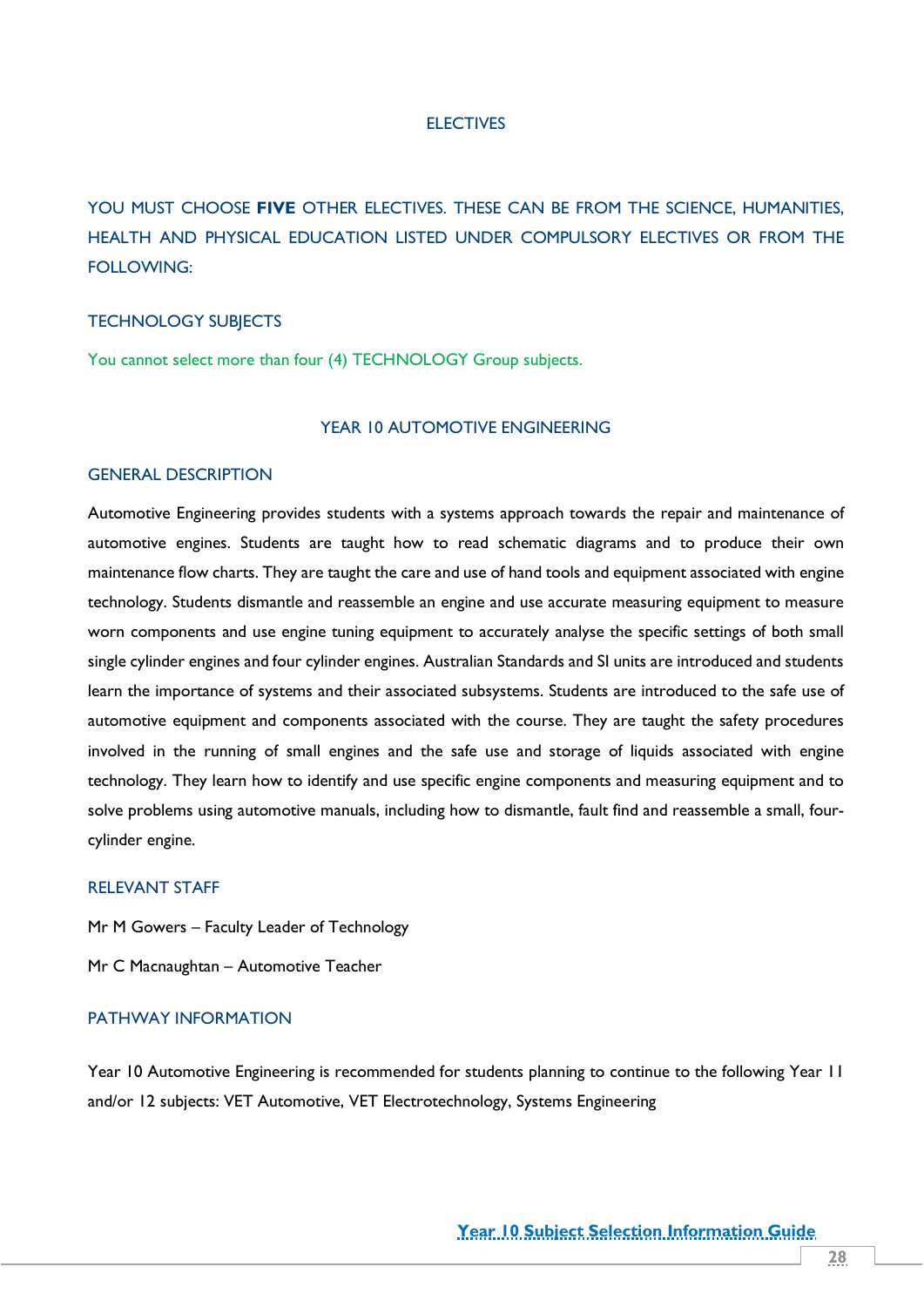## YEAR 10 ELECTRICAL ENGINEERING 1

## GENERAL DESCRIPTION

In Electrical Engineering you learn the systems approach to the use of electricity. You will study how electrical power is generated and transmitted from one location to another. Power might be converted from one form to another as in rectification from AC to DC (Alternating Current to Direct Current). You will learn how to control the power level which is often done through sensing and switching. You may wish to use the power to create sound, movement or you may wish to store it for future use. Using Electronic circuits you could be generating electrical data from a mechanical movement, communicating that data through a cable or wireless link, performing some signal processing or amplification and then storing the information or producing sound or a visual display. The course focuses on using programmable microchips to control circuits and movement of machines that will be built from computer drawn laser cut designs.

#### RELEVANT STAFF

Mr M Gowers – Faculty Leader of Technology Mr S Kalantzis – Teacher of Technology Mr I Hoffman – Teacher of Technology

## PATHWAY INFORMATION

Year 10 Electrical Engineering 1 is recommended for students planning to continue to the following Year 11 and/or 12 subjects: VET Automotive, VET Electrotechnology, VCE Systems Engineering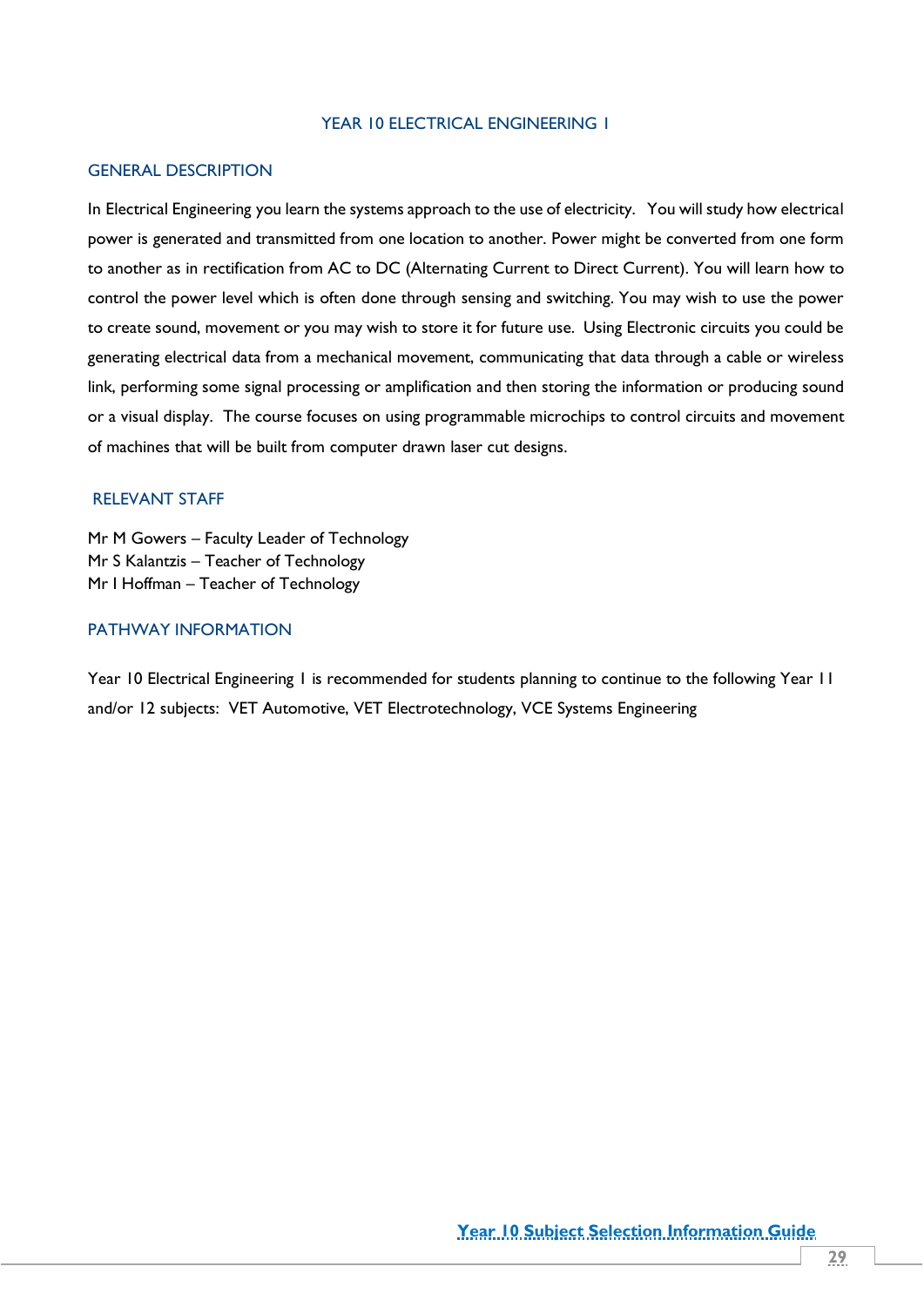## YEAR 10 ELECTRICAL ENGINEERING 1I

#### GENERAL DESCRIPTION

Electrical Engineering 2 is an extension unit to Electrical Engineering 1. Students can only select Electrical Engineering 2 if they have first selected Electrical Engineering 1. Electrical Engineering 2 is designed for students who may like making things with electricity. Any student considering a possible career in the automotive, electrical, electronic or engineering fields at TAFE or University would find this course challenging and interesting.

In Electrical Engineering 2, students extend their knowledge by completing the following tasks:

- Working with two or more systems to solve a problem;
- Building simple circuits on "breadboards";
- Measuring Voltage and Current in a circuit and learning how to alter this through circuit construction
- Using electrical sensors to use measurements to control machines.
- Use computers to design machines to be assembled from laser cut pieces;
- Use computer programming to control electronic circuits.

## RELEVANT STAFF

Mr M Gowers – Faculty Leader of Technology Mr S Kalantzis – Teacher of Technology Mr I Hoffman – Teacher of Technology

# PATHWAY INFORMATION

Year 10 Electrical Engineering 2 is recommended for students planning to continue to the following Year 11 and/or 12 subjects: VET Automotive, VET Electrotechnology, VCE Systems Engineering.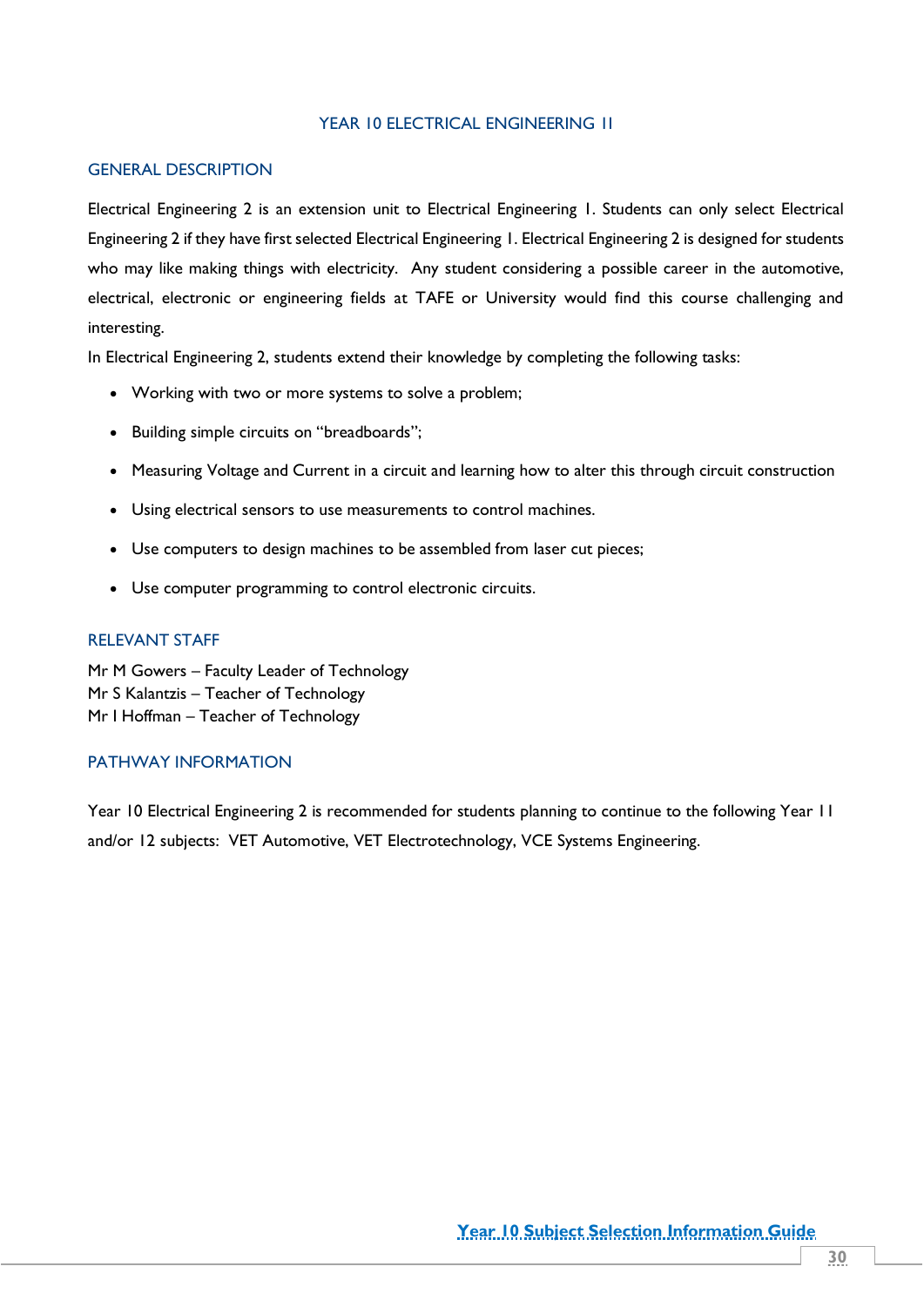## YEAR 10 DIGITAL TECHNOLOGY - COMPUTER SCIENCE

## GENERAL DESCRIPTION

Computer Science is study of the foundations of information and computation and their implementation and application in computer systems. In this course students will study algorithms and programming (using Python and Edgy), robotics (using Lego Mindstorm), introduction to game theory, coding theory (compression and cryptography), introduction to data visualisation and computing mathematics can be used to develop infographics and artificial intelligence and automation with robotics. In teams, students will be required to construct, program and develop skills to impart partial intelligence to a robotic device.

Software and Hardware Tools:

Edgy (block based simulation software), Lego Mindstorm bot-kit and software.

#### Assessment:

A portfolio of exercises, topic tests and written work along with an online end of semester examination.

#### RELEVANT STAFF

Mr S Bagh - Faculty Leader of Digital Technologies

Mr C Thomson – Teacher of Digital Technology

Mr M Quilliam –Teacher of Digital Technology

# PATHWAY INFORMATION

Year 10 IT: Computer Science is recommended for students planning to continue to the following Year 11 and/or 12 subjects: Applied Computing, Algorithmics, Data Analytics, Software and Development.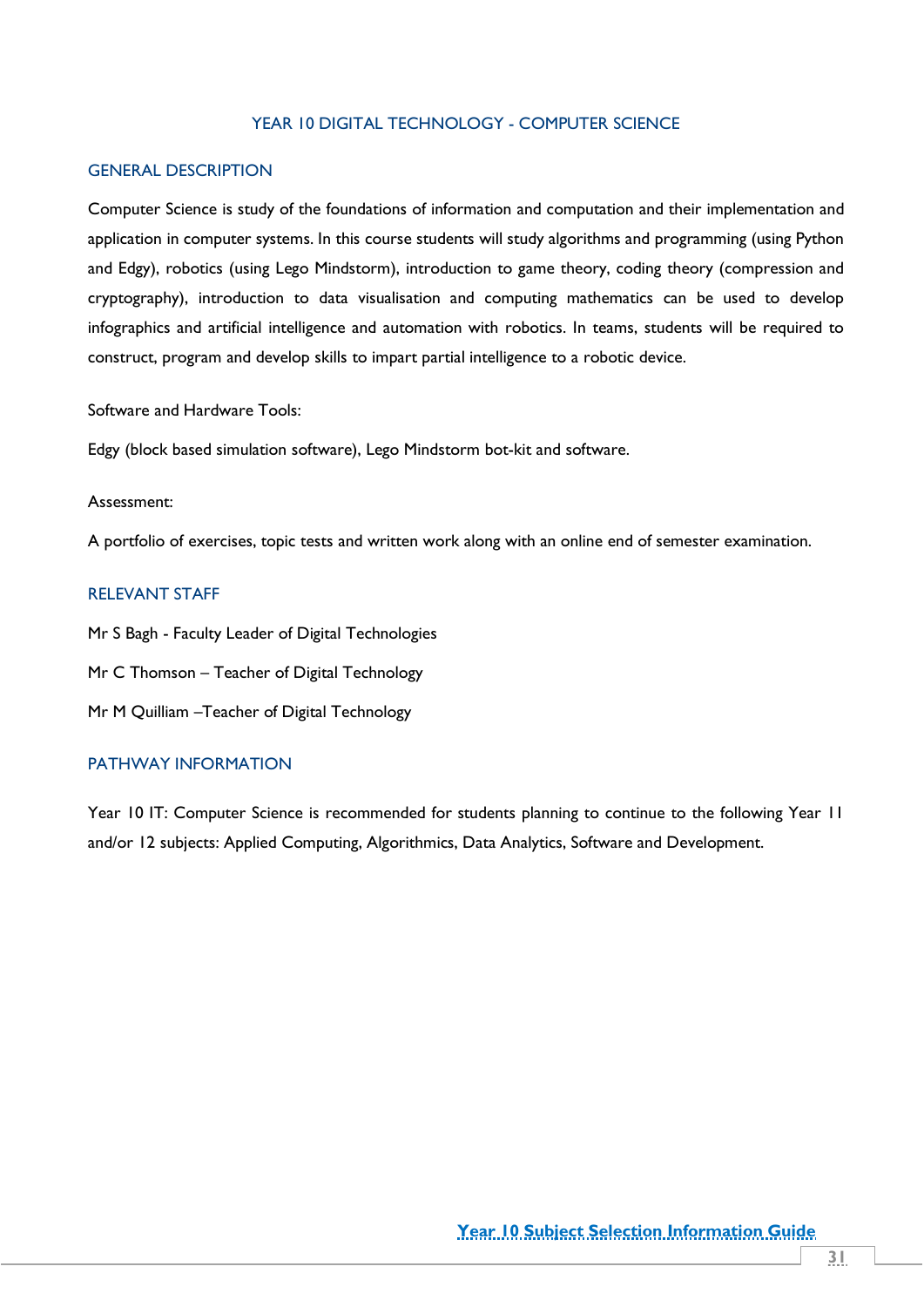## YEAR 10 DIGITAL TECHNOLOGY - HARDWARE & NETWORK

## GENERAL DESCRIPTION

The aim of this unit is to introduce students to the internal hardware and architecture of personal computers. This hands-on course will guide students through sourcing their own components, building a PC and installing Operating System software. This elective will also provide students with the opportunity to gain practical skills in designing, configuring and installing home computer networks using routers, switches and hubs, hosts, etc. Other topics will include parts identification, expansion buses, system assembly techniques, BIOS configuration utilities and software installation and configuration.

## Assessment:

A portfolio of practical demonstration and exercises is required for assessment along with an online end of semester examination.

## RELEVANT STAFF

Mr S Bagh – Faculty Leader of Digital Technologies

Mr C Thomson – Teacher of Computing & IT Hardware

Mr M Quilliam – Mathematics and Computing Teacher

## PATHWAY INFORMATION

Year 10 IT: Hardware is recommended for students planning to continue to the following Year 11 and/or 12 subjects: VET Information Technology, Digital Media and Communication.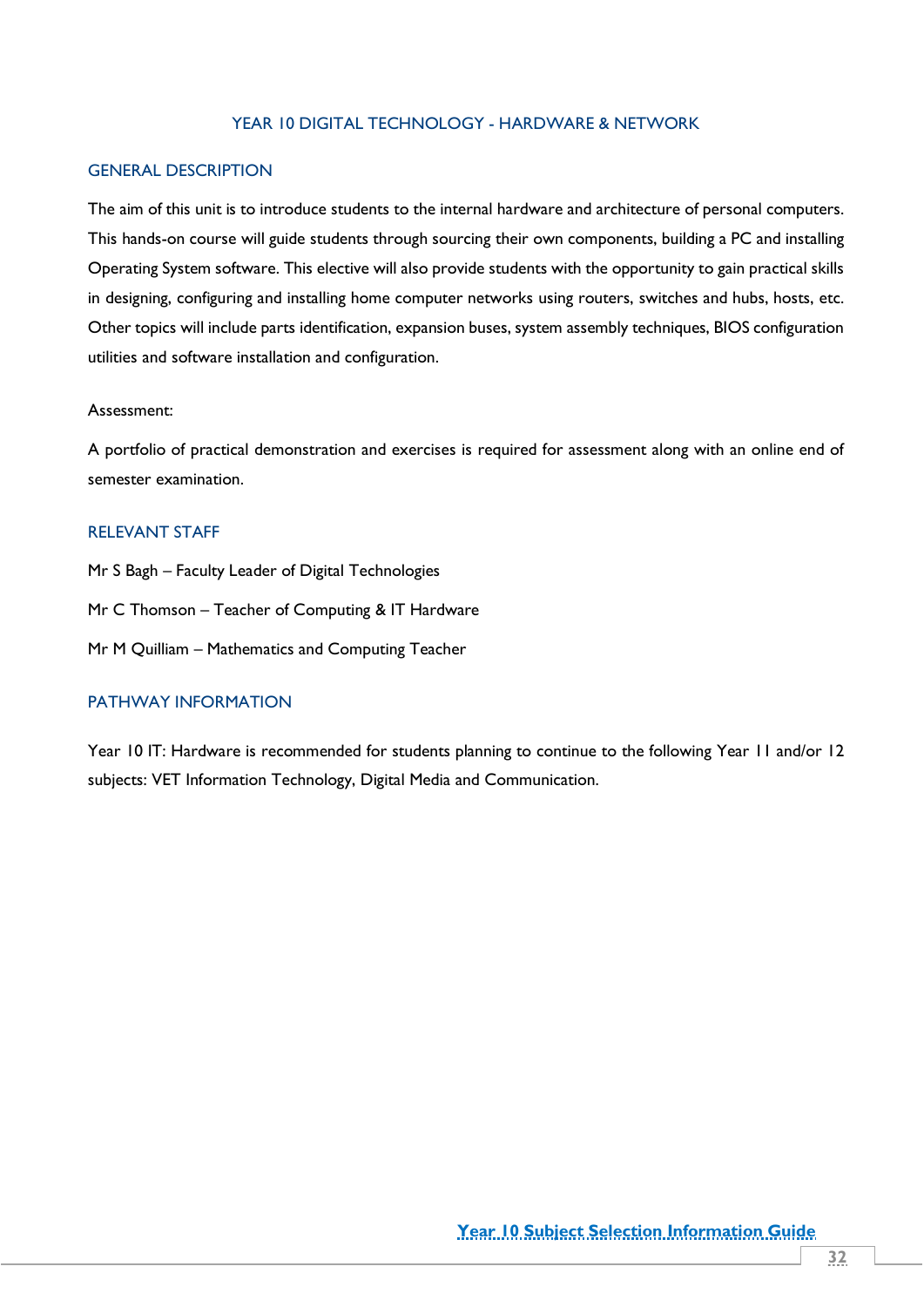## YEAR 10 DIGITAL TECHNOLOGY - PROGRAMMING

## GENERAL DESCRIPTION

This course focuses on collaborative work, controlling data and security and object-oriented programming. Students complete a project using APP inventor (for Andriod) to develop a working APP designed collaboratively. Students learn concepts of authorisation, encryption, malicious code and how to safe guard from cyber-attacks. Students develop basic programs in, Visual Basic, NET framework, where students create programs using graphical interface and learn new concepts such as advanced functions such array and list.

#### Software Tools:

APP Inventor (block-based Android APP development) and Visual Basic.NET object-oriented programming (Industry software).

#### Assessment:

Task one focuses on Analysis, Design, Development and Testing of APP and series of practice portfolio. A case study of ransomware attack and presentation on data breaches. A portfolio of Visual Basic programming exercises and finally an online end of semester examination.

## RELEVANT STAFF

Mr S Bagh - Faculty Leader of Digital Technologies Mr M Quilliam –Teacher of VCE Computing & Mathematics Mr A Vasiagin - Teacher of Digital Technology & Mathematics Ms S Pavia - Teacher of VCE Software Development & Mathematics

## PATHWAY INFORMATION

Year 10 IT: Software Development is recommended for students planning to continue to the following Year 11 and/or 12 subjects: Applied Computing, Algorithmics, Data Analytics, Software and Development.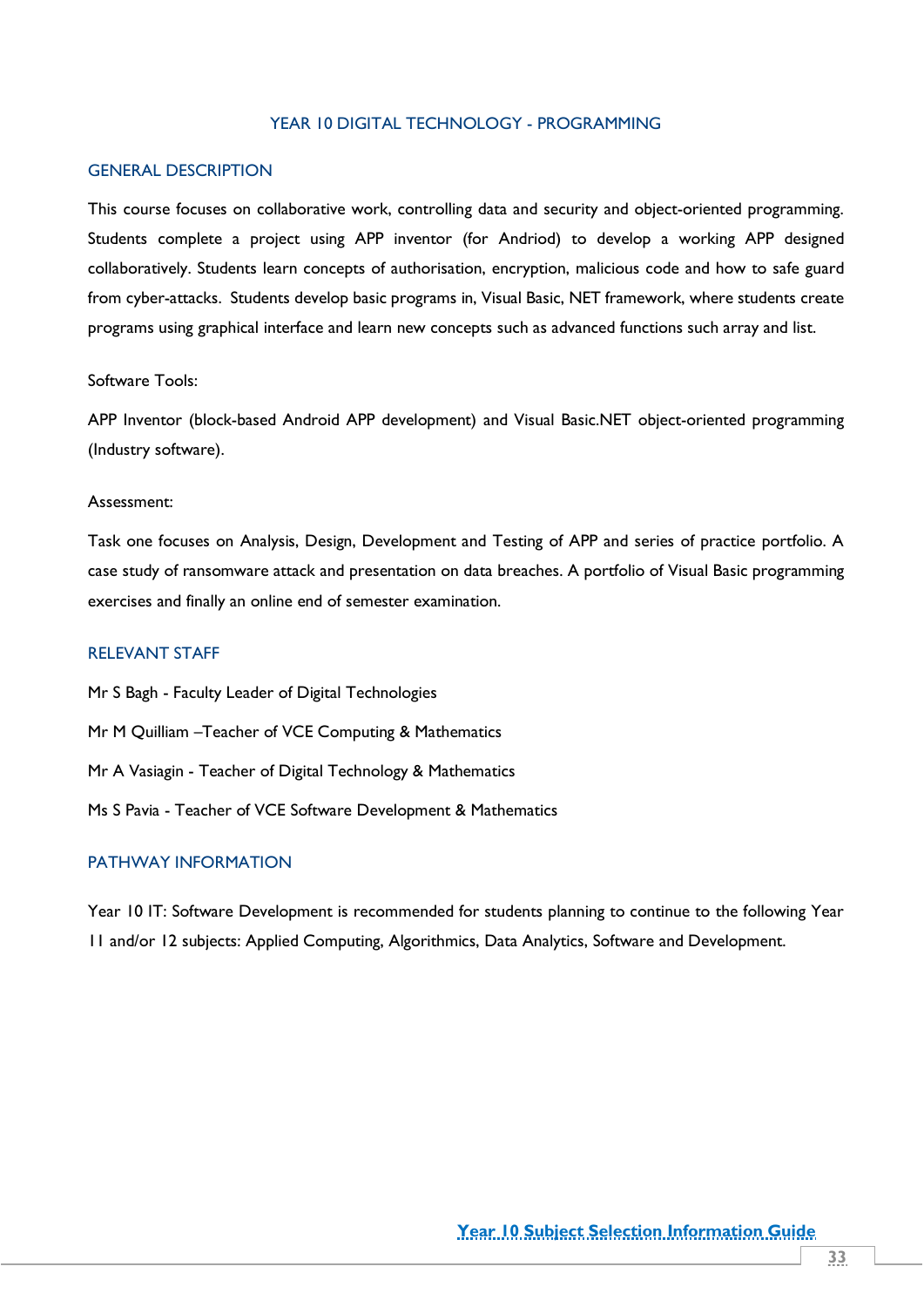## YEAR 10 TECHNOLOGY 1

#### GENERAL DESCRIPTION

This course introduces students to the design process and project management. Students will learn to use these to develop solutions to problems using technology. Primarily the students will use hard materials such as wood metal and plastics to achieve these goals. The students will make drawings, porotypes and scale models of their solutions as proof of concept. This ensures that what they make as a solution is not only fit for purpose but well-made beautiful and sustainable. This course is suitable for students like making things to help prepare them for either VCE or VET in Year 11.

- Safety: The safe use of tools and equipment in the workshop;
- Materials: Wood, metal and plastics;
- Problem Solving: Designing, making and appraising potential solutions;
- Design Briefs: Presentation of a problem requiring a solution;
- Drawings: Sketching ideas orthographic, isometric, oblique, CAD;
- Skills: Development of skills through processing of materials;
- New Technologies laser cutting
- Investigation: Inquiry into the effects of the use of materials in today's society.

## RELEVANT STAFF

Mr M Gowers – Faculty Leader of Technology Mr M Di Muzio – Teacher of Technology Mr | Bau – Teacher of Technology

# PATHWAY INFORMATION

Year 10 Technology 1 is recommended for students planning to continue to the following Year 11 and/or 12 subjects: VCE Product & Design, VCE Systems Engineering, VET Building & Construction.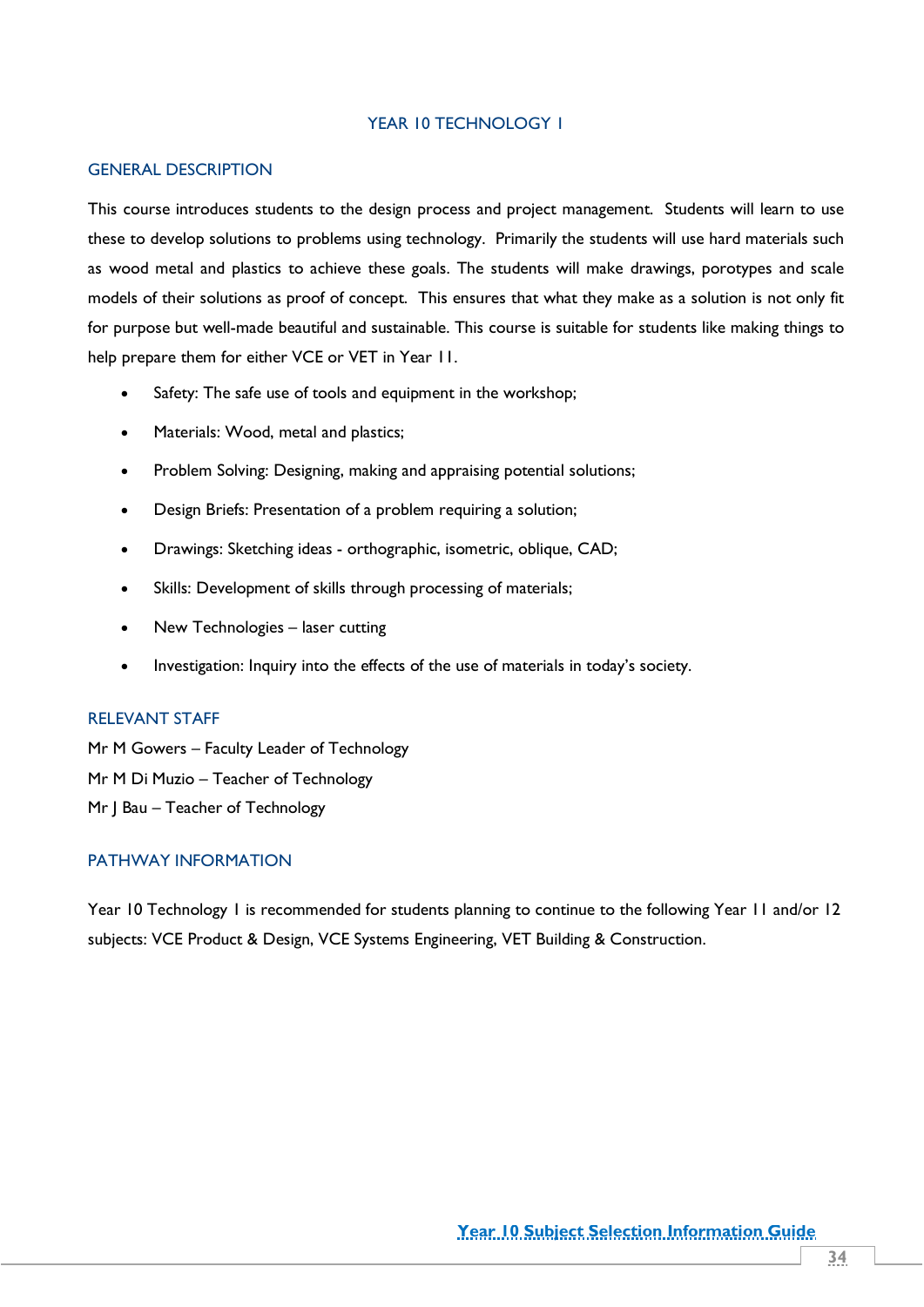# YEAR 10 TECHNOLOGY 2

## GENERAL DESCRIPTION

Technology 2 is an extension unit to Technology 1. Students can only select Technology 2 if they have first selected Technology 1. Technology 2 is designed to provide students who may be considering a possible career in carpentry or product design a full year of study to help prepare them for either VCE or VET studies in Year 11.

In Technology 2, students extend their knowledge by completing the following tasks:

- Complete a design folio, outlining the steps to complete a solution, a log book; and the evaluation criteria to prove fitness for purpose.
- Understand how natural and man-made timbers play a major part in today's society, and the social and environmental impact of the materials;
- Complete a solution to a problem;
- Investigate the property of materials and methods of joining them associated with the creation of the solution.

## RELEVANT STAFF

Mr M Gowers – Faculty Leader of Technology Mr M Di Muzio – Teacher of Technology Mr P Gorman – Teacher of Technology Mr | Bau – Teacher of Technology

# PATHWAY INFORMATION

Year 10 Technology 2 is recommended for students planning to continue to the following Year 11 and/or 12 subjects: VCE Product & Design, VCE Systems Engineering, VET Building & Construction.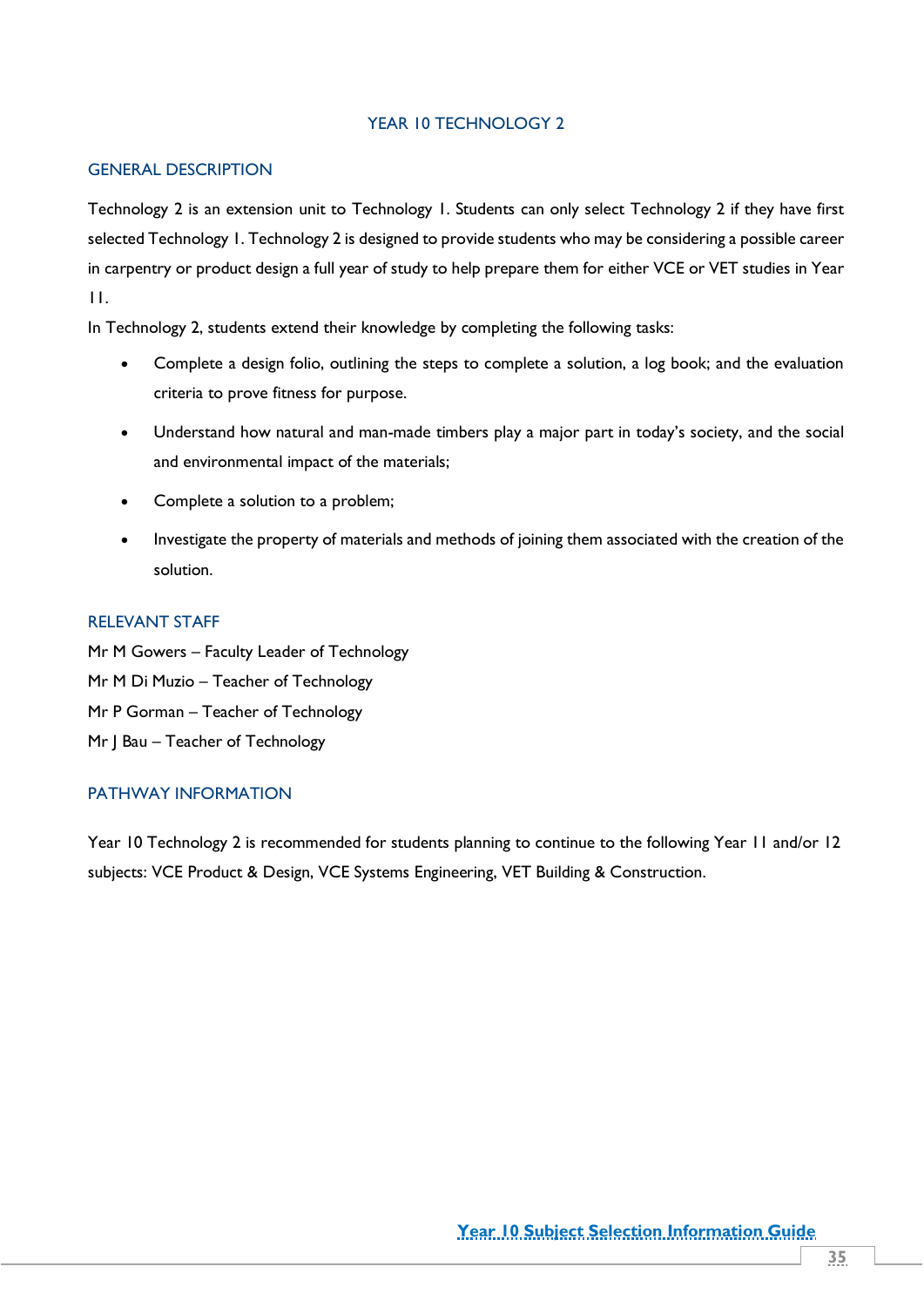## OTHER SUBJECTS

There are no restrictions on the selection of these subjects.

## YEAR 10 ART

## GENERAL DESCRIPTION

Learning in the Visual Arts involves making and responding to artworks and drawing on the world as a source of ideas. The themes explored in this unit are Family & Cultural Identity, Heroes & Celebrities and Life Events & Social issues. Students will undertake studies of artists from a variety of historical and cultural contexts, such as Andy Warhol and Ando Hiroshige, where they will learn to discuss, analyse, appreciate, interpret and evaluate artworks and the practices used by artists to create artworks. Printmaking and painting will form the focus of their artistic explorations where they will learn skills, techniques and processes in these mediums to make artworks that express ideas and intentions.

During their practical studies of Art, students will learn:

Colour Reduction lino printing is a technique where a multi-coloured print is made with the use of a single block.

Acrylic painting: students will learn to paint a Photo realistic or Pop Art style coloured portrait using a variety of acrylic painting techniques and mediums, including colour mixing, underpainting, dry brush and blending. Students will produce their paintings on canvas and structure them to suit the techniques, styles and artforms being used.

During both units, students learn and follow the same art making process that will be used in VCE. This unit aims to give Year 10 students a solid grounding in the basics of Studio Arts practices and prepare them for senior study.

## RELEVANT STAFF

Mrs P Glover - Faculty Leader of Visual Arts Ms L Bradley – Art and Design Teacher Mr G Mahoney - Art and Design Teacher

# PATHWAY INFORMATION

Year 10 Art is recommended for all students and especially those planning to continue to the following Year 10, 11 and/or 12 Visual Arts subjects:

- Units 1-4 Studio Arts
- Units 1-4 Visual Communication & Design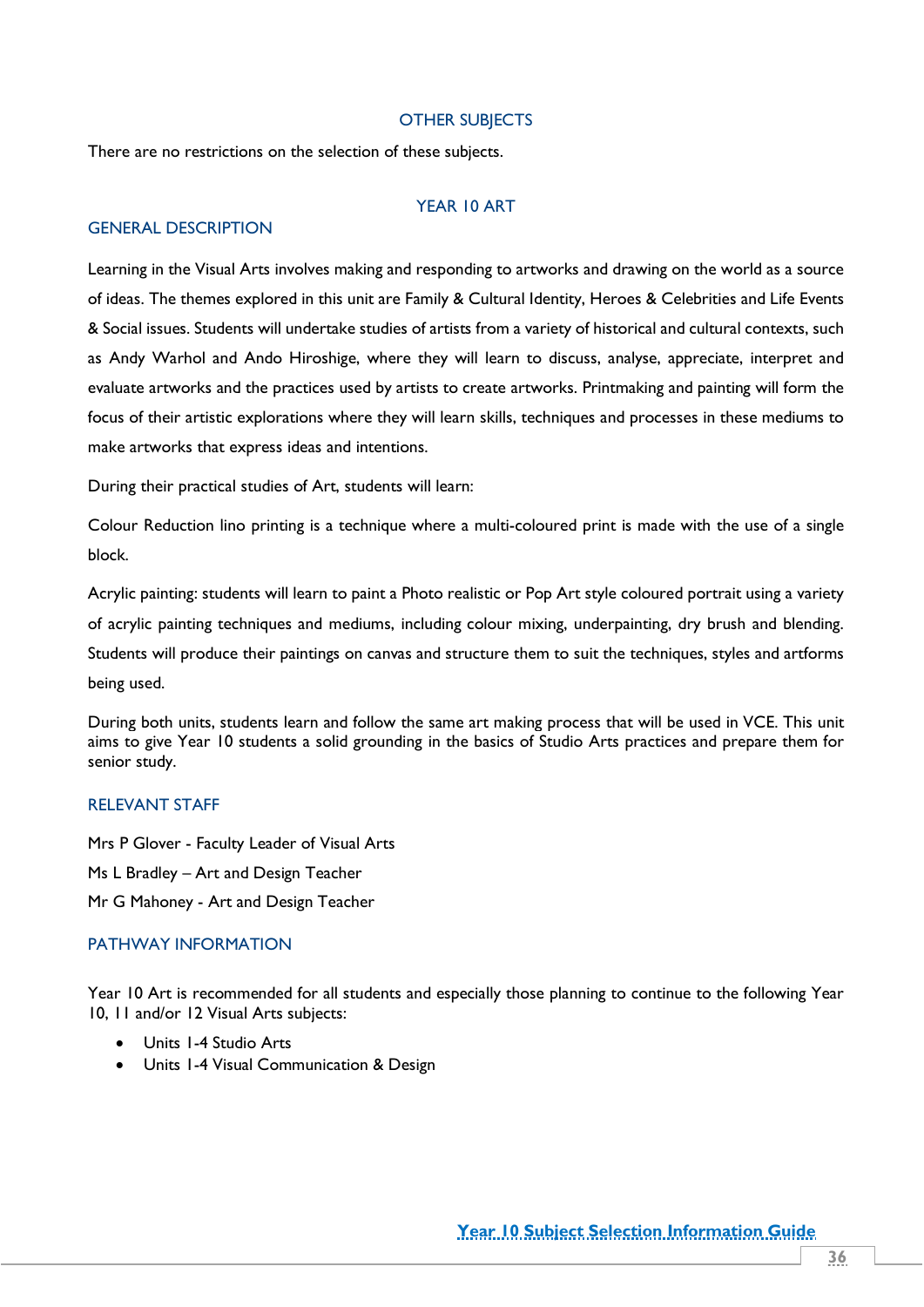#### YEAR 10 BUSINESS STUDIES

#### GENERAL DESCRIPTION

This Commerce elective explores the innovative and enterprising behaviours and skills required by all businesses for survival in a global economy. Students are given the opportunity to demonstrate their understanding of businesses and the need for innovation through an application of their knowledge of market opportunities. They explore their own sense of entrepreneurial skills and behaviours required for ongoing success, and evaluate financial risks versus rewards They further examine the nature of work, work trends, and the changing focus of work in Australia and globally.

## Topics:

The Business Environment

- Innovation (nature of, importance of etc.)
- Competitive advantage in domestic and global markets which are necessary through innovation
- Enterprising behaviours/capabilities that capture proactiveness/innovation through research and development

Consumer and Financial Literacy

• Financial risks/rewards for innovative entrepreneurs and/or businesses

## Work and Work Futures

- The changing work environment (that links into demographics/skills/gender etc.)
- Implications of current work environment trends (part-time, casual, de-skilling, up-skilling etc.)
- Roles and responsibilities of workplace participants

## RELEVANT STAFF

Mr L Rabenda - Faculty Leader of Commerce Ms T Hislop – Business Management Teacher Ms T Kremers – Business Management and Accounting Teacher Ms C Lemos - Commerce Teacher

# PATHWAY INFORMATION

Year 10 Business Studies is recommended for students planning to continue to the following Year 11 and/or 12 subjects: Business Management, VET Business.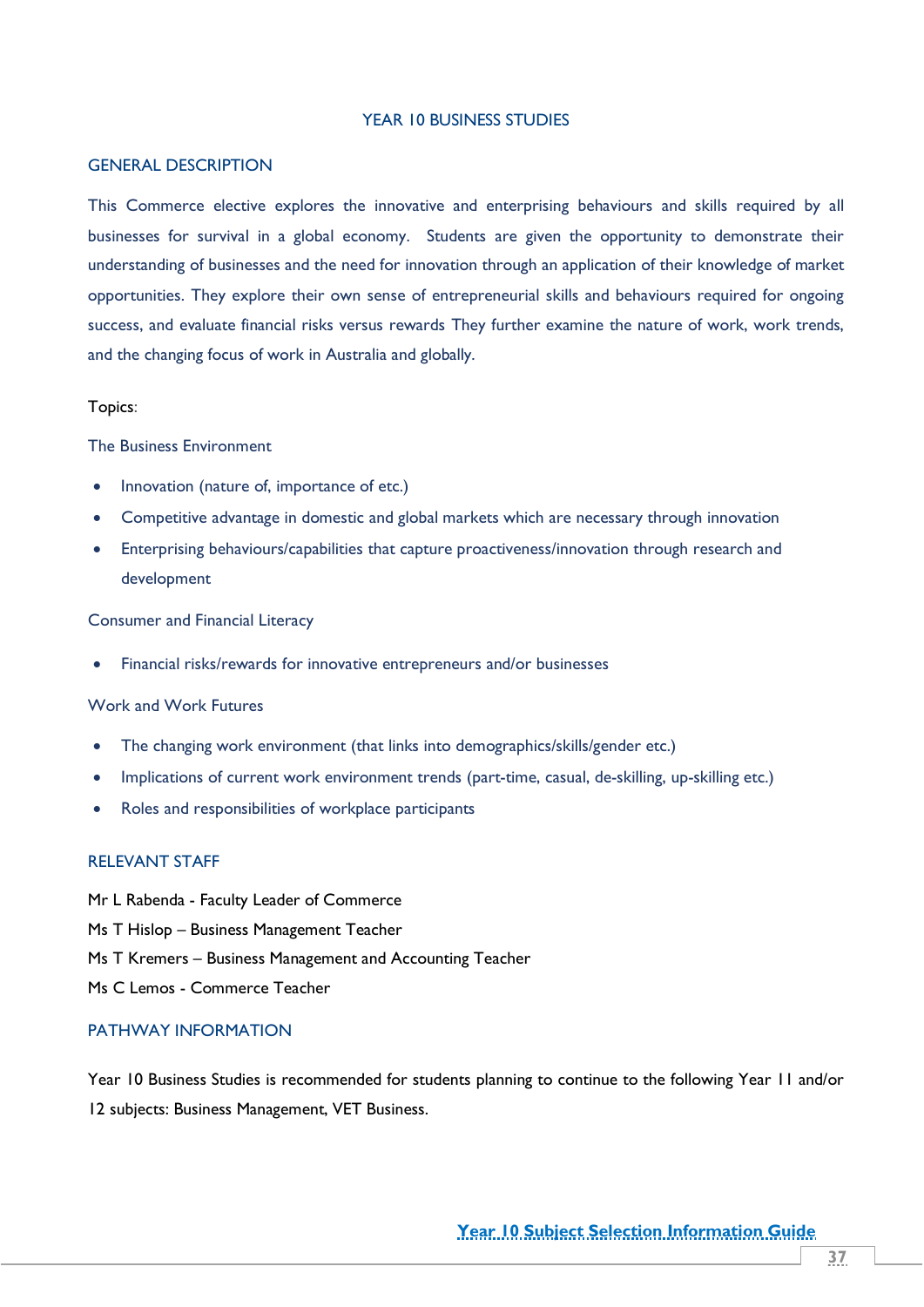## YEAR 10 DANCE

#### GENERAL DESCRIPTION

The Year 10 Dance course is specially designed to provide students with the opportunity to study a myriad of different types of dance styles, focusing on the historical, cultural and social aspects of the art form.

Students explore how contexts influences what is choreographed and performed within the unit. Students view professional dance works and make informed judgments about dance styles and adapt what they have interpreted into their own choreography. Performance is an integral part of this subject. Students work independently and collaboratively to choreograph routines utilising the elements of dance, choreographic devices, safe dance practices and a combination of movement motifs, expressive and technical skills. Year 10 Dance students are required to attend and prepare for rehearsals and are required to perform for an audience at various College events.

Assessment and classwork tasks include an exploration of a variety of dance techniques and the incorporation of these techniques into performance, analysis of choreographic principles, improvisation of dance techniques through exploration and composition.

#### RELEVANT STAFF

Mr B Hodges - Head of Performing Arts Ms D Micairan – Dance Teacher Ms A Fernandes – Dance Teacher

## PATHWAY INFORMATION

Year 10 Dance is recommended for students who enjoy storytelling as well as having the ability to use physicality to communicate feelings, thoughts and emotions. Students who express an interest in Dance may also be interested in other Arts subjects such as Theatre Studies and Music and/or subjects under the domain of Health and Physical Education.

Students are strongly encouraged to study Year 10 Dance when planning to continue to the following: Year 11 and/or 12 VCE Dance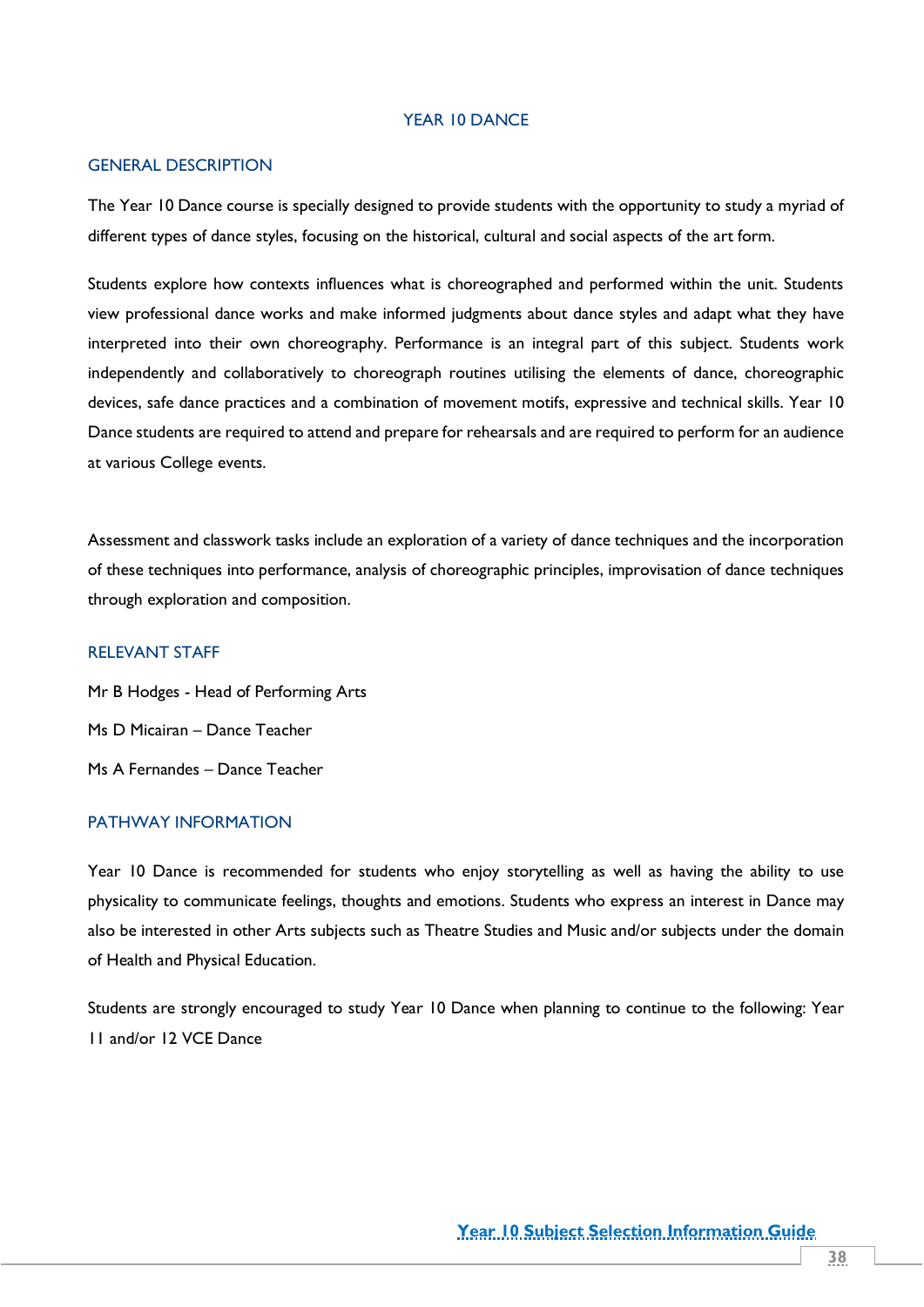## YEAR 10 VISUAL COMMUNICATION DESIGN

## GENERAL DESCRIPTION

This course is intended to introduce students to the major roles of designers within industry. Throughout the course, three folios will be developed, extending knowledge and skills in the fields of communication design, industrial design and environmental design.

Communication design tasks involve problem solving skills and presentation skills and reinforce the work of graphic designers who produce graphic design pieces for various industries and professions. Students will use the visual communication production process as a means of developing ideas and personal expression. Computer software will be used to present final presentations.

Industrial design tasks will provide students with an understanding of orthogonal layouts, and parallel drawing methods such as isometric. This work will be enhanced by research into the styles and concepts of practising furniture designers. Students will be expected to present furniture designs that demonstrate an understanding of functional and aesthetic considerations and to justify their personal evaluations of selected designs through critical analysis. Students will also investigate the cultural and historical contexts to specific furniture designs. This type of work will give insight into the working processes of a product designer.

Environmental design tasks will enable students to undertake perspective drawing methods while providing further opportunities to develop computer software skills in a three-dimensional context. This work will give students an opportunity to experience some of the drawing techniques employed in architectural drawing.

During both units, students learn and follow the same design process that will be used in VCE. This unit aims to give Year 10 students a solid grounding in the basics of Visual Communication Design and prepare them for senior study.

#### RELEVANT STAFF

Mrs P Glover - Faculty Leader of Visual Arts Ms L Bradley – Art and Design Teacher Ms | So - VCE Visual Communication Design Teacher Ms D Crisologo - VCE Visual Communication Design Teacher

## PATHWAY INFORMATION

Year 10 Design is recommended for all students and especially those planning to continue with Year 11 and/or 12 Visual Communication Design.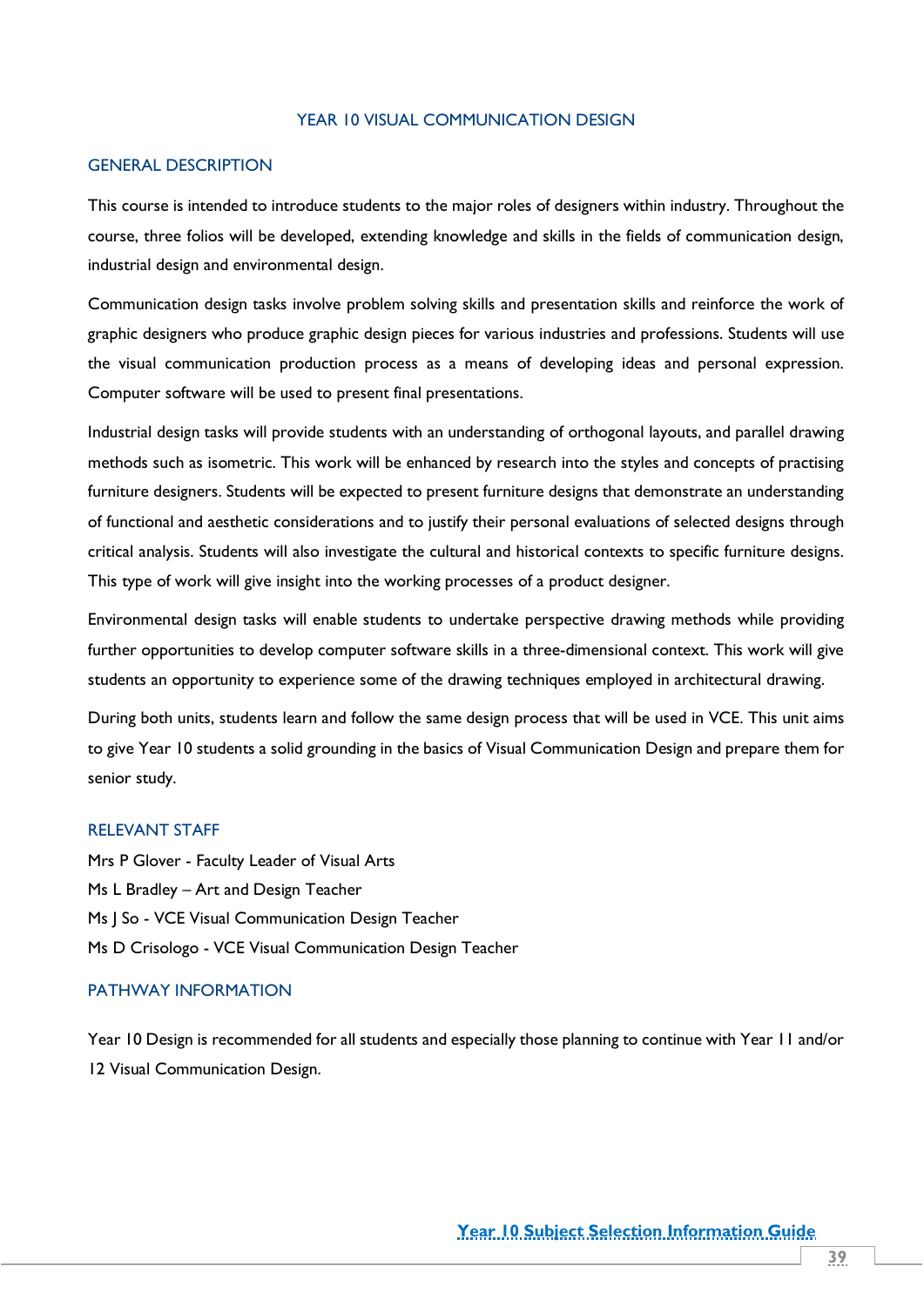## YEAR 10 DIGITAL PHOTOGRAPHY

## GENERAL DESCRIPTION

The focus of this unit will be on the use of digital DSLR cameras and Adobe Creative Suite Photoshop software. The course will feature a combination of both art and design approaches and is intended to equip students with a range of computer based working methods, that can be taken to either art or design subjects at Years 11 and 12.

Students will be required to use a digital camera and the development of a website as essential elements of their artistic practice.

Basic and advanced skills in digital photography and editing will be covered as a means of sourcing digital images, which can then be manipulated and enhanced to form resolved photography artworks.

Studies of relevant professional photographers and style such as Man Ray will inform students' stylistic development, as well as a study of the techniques used by contemporary digital photographers.

Students will be expected to present artworks that demonstrate an understanding of visual cohesiveness and aesthetic qualities, such as experimenting with ISO, Aperture and shutter speed within a composition to achieve various visual effects. Final works will need to be presented in an appropriate way to suit the techniques, styles and photographic forms being used. Effective control of digital media and equipment must be shown using information technologies.

### RELEVANT STAFF

Mrs P Glover - Faculty Leader of Visual Arts Ms L Bradley – Art and Design Teacher Ms | So – Art and Design Teacher Mr G Mahoney – Art and Design Teacher Mr S Ong - VCE Studio Arts Teacher

# PATHWAY INFORMATION

Year 10 Digital Photography is recommended for all students and especially those planning to continue to the following Year 10, 11 and/or 12 Visual Arts subjects:

- Units 1-4 Studio Arts
- Units 1-4 Visual Communication & Design.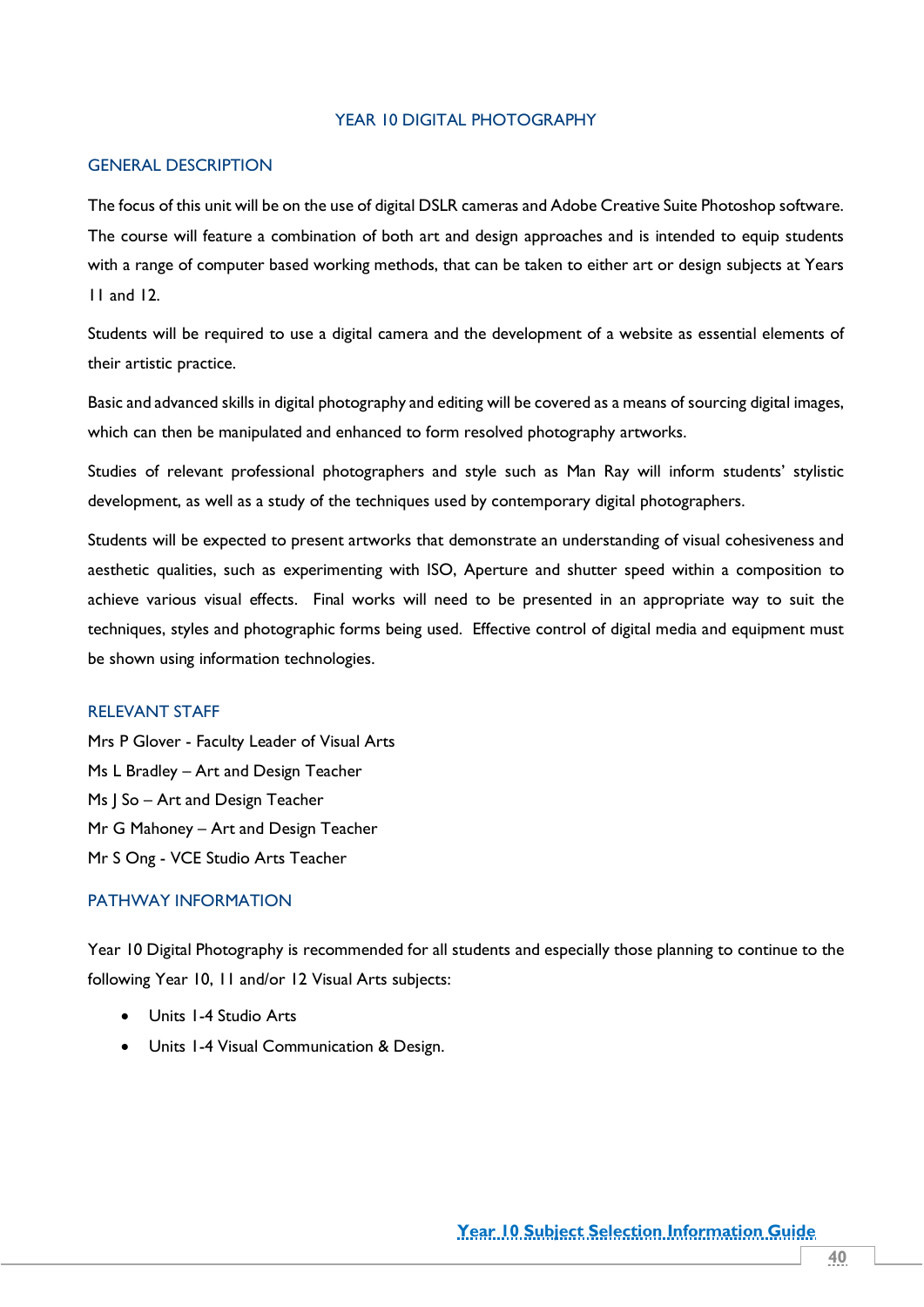## YEAR 10 FINANCIAL STUDIES

#### GENERAL DESCRIPTION

The aim of this unit is to introduce students to the knowledge and skills required to undertake VCE Accounting & Economics. Students are introduced to recording and reporting of financial data for small businesses. Students will develop basic record keeping skills & financial management skills. Students also demonstrate their knowledge in personal financial literacy. Students will develop an understanding of the ways society allocates limited resources to satisfy needs and wants, and how they participate in the economy as consumers, workers and producers. Students will also explore economic issues and key factors that influence the Australian economy.

Two major units will be covered in this subject:

Accounting for Small Business:

Recording cash journals, preparing profit & loss statements, balance sheets and cash flow statements. This unit further explores general financial management principles followed by small business operators. Students also develop knowledge about various personal financial aspects- Income tax, investments, frauds, etc.

Economics:

This unit focuses on Australian and world economic issues and indicators, such as unemployment, poverty and wealth distribution. Students also develop an understanding of globalisation i.e. the study of imports and exports, global issues, technology and sustainability.

## RELEVANT STAFF

Mr L Rabenda - Faculty Leader of Commerce

Ms C Lemos - Accounting Teacher

Ms T Hislop - Financial Studies and Business Management Teacher

## PATHWAY INFORMATION

Year 10 Financial Studies is recommended for students planning to continue to the following Year 11 and/or 12 subjects: Accounting, Business Management, Economics.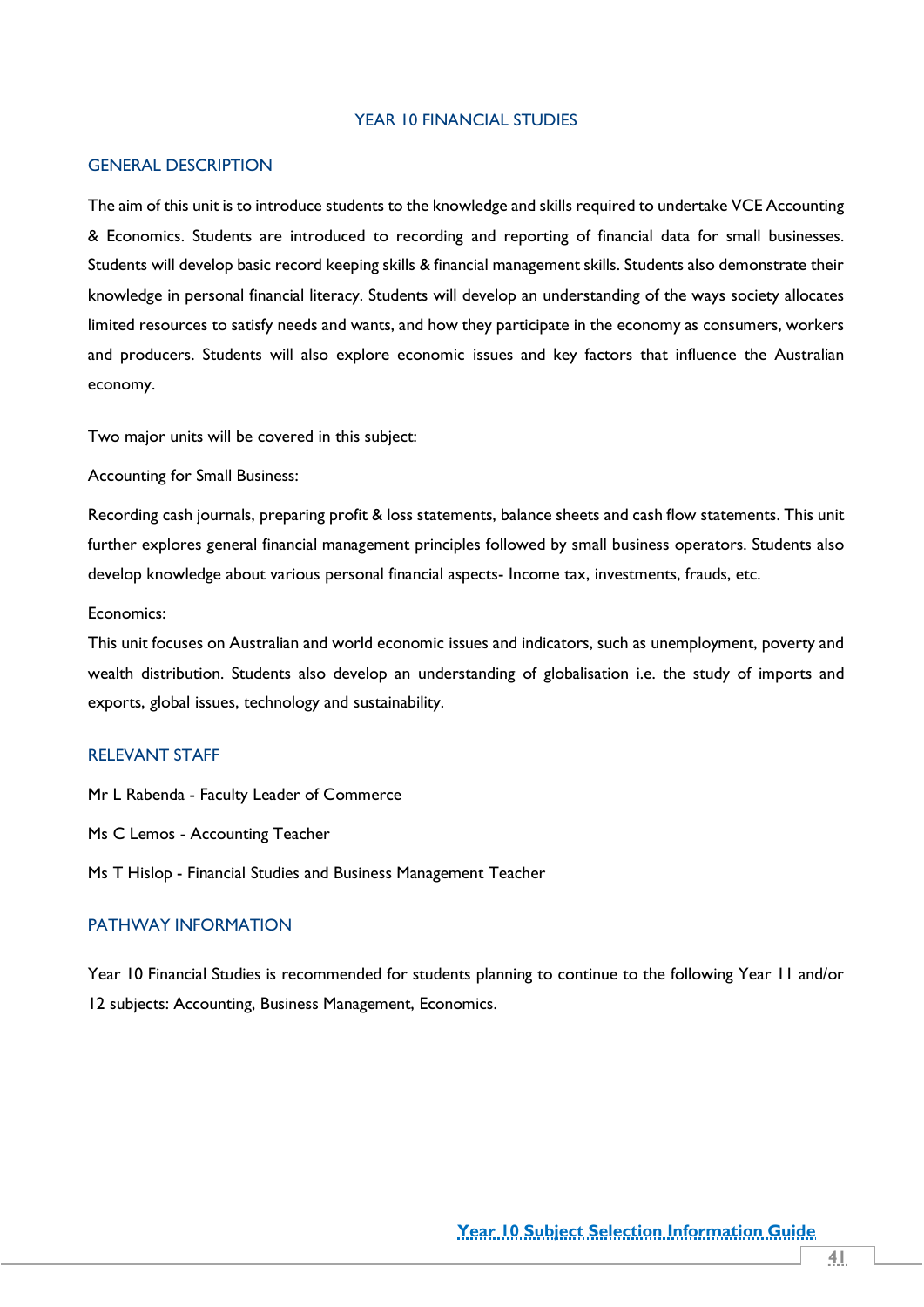## YEAR 10 LEGAL STUDIES

## GENERAL DESCRIPTION

The aim of this unit is to introduce students to the kinds of legal concepts that will be explored more fully in VCE Legal Studies. The subject will focus on a number of areas across the semester, such as the need for rules and laws and the functions of those laws, the role of legislation and law-making bodies in the Parliament, Courts and Subordinate Authorities and an exploration of the Australian legal system. The role of the police will be examined, including the rights and responsibilities of teenagers when dealing with law enforcement officers. An overview of Criminal Law and the courts, including the definitions of crimes, sanctions and trial procedures will be introduced, as well as topics involving juries, Civil Law and the courts, suing for damages and compensation awards. Case studies will focus specifically on the law as it applies to young people and new technologies, making the course particularly relevant to senior secondary school students.

## RELEVANT STAFF

Mr L Rabenda - Faculty Leader of Commerce Ms M Tascone – Legal Studies and Commerce Teacher Ms M Pezzi-Incani – Legal Studies and Commerce Teacher

#### PATHWAY INFORMATION

Year 10 Legal Studies is recommended for students planning to continue to the following Year 11 and/or 12 subjects: Legal Studies.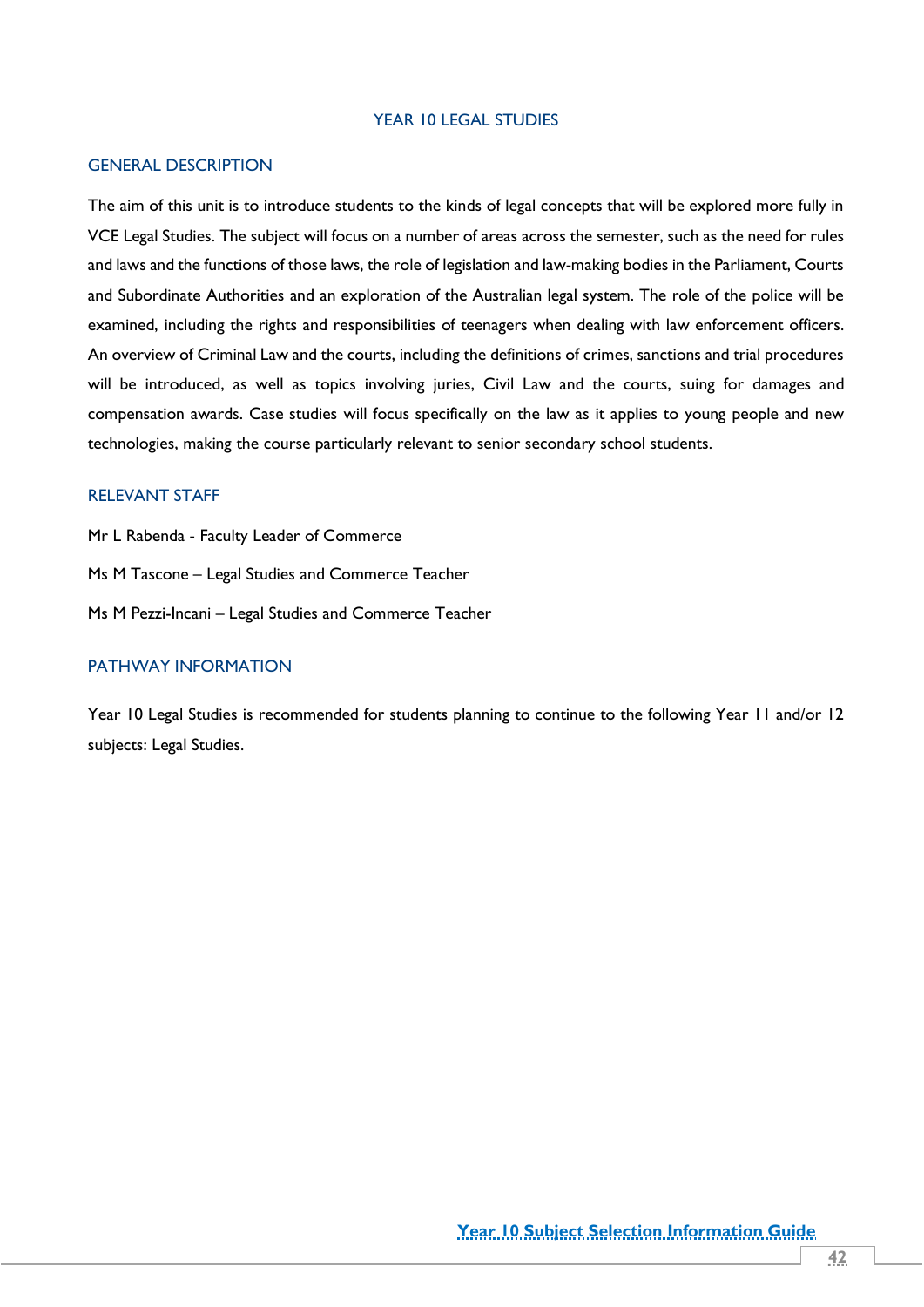#### YEAR 10 LITERATURE

#### GENERAL DESCRIPTION

Studying Literature as a semester based elective at Year 10 allows students to broaden their thinking and expand their ability to express themselves. It encourages creative thinking and facilitates dialogue and collaboration through the study of set texts, which have been chosen to engage students and to enable them to develop an understanding of different ways of thinking. Capable English students are able to thrive in this environment, expanding their: vocabulary, ability to analyse texts and communication with others. It is also an excellent choice for those who enjoy interpreting, discussing and writing about texts, even if they may need further guidance about how to improve their writing. If students undertake the Literature elective at Year 10, they have a better idea about the different emphasis within the two VCE English options and so will be able to make a more informed choice about which English study or studies to undertake in their final years of secondary school. Students who are successful in Year 10 Literature, may be given the option of selecting Literature as their only VCE English study in Units 1 and 2 and then 3 and 4.

## RELEVANT STAFF

Ms A Foster - Faculty Leader of English

# PATHWAY INFORMATION

Year 10 Literature is recommended for students planning to continue to the following Year 11 and/or 12 subjects: Literature Units 1-4.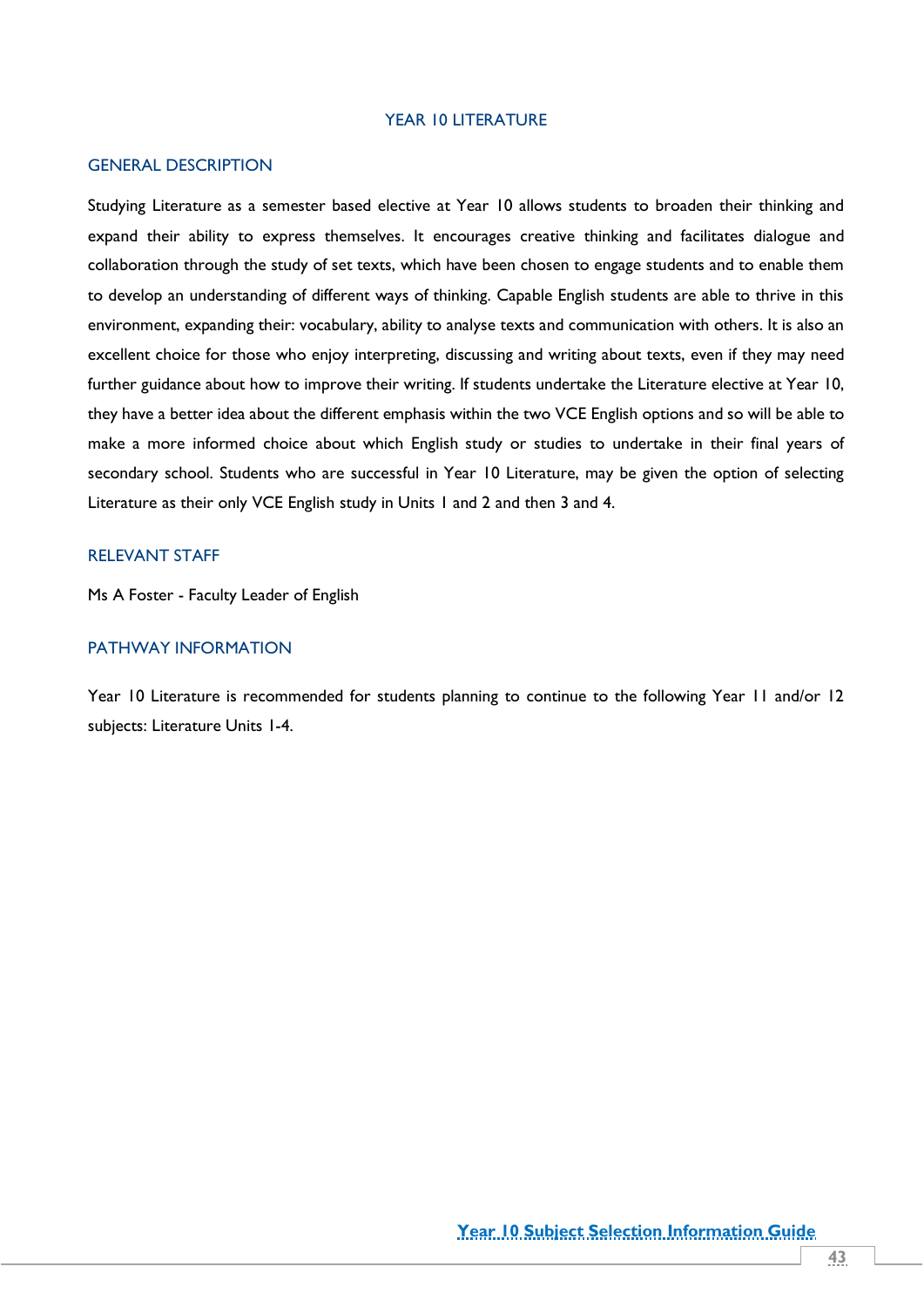## YFAR 10 LANGUAGES: FRENCH

#### GENERAL DESCRIPTION

Please note: Year 10 Language is a full year study, rather than a single semester. Accordingly, a Languages elective counts as two elective units, not one.

In this year of French you will gain a better understanding of the structure of the language and will be able to describe events in the future and in the past. You will be able to understand French people conversing on a wider range of topics and be more ambitious in your creative writing. A greater awareness of French culture and history will be fostered through films, and both library and internet research. Students will be encouraged to compete in state-wide poetry recital and investigate student exchange programs. General topics of exploration include: travel and modes of transport, school (Australian and French systems), eating at cafes and restaurants, holidays, entertainment, health and welfare, letter writing, and issuing, accepting or refusing invitations.

Studying a second language not only provides you with skills in that language, but also with thinking processes and viewpoints which can be applied across all other subjects, particularly in the Arts, Humanities and Science fields.

## RELEVANT STAFF

Ms M Theodosis - Faculty Leader of Languages

#### PATHWAY INFORMATION

Year 10 Languages: French is compulsory for students planning to continue to the following Year 11 and/or 12 subjects: French.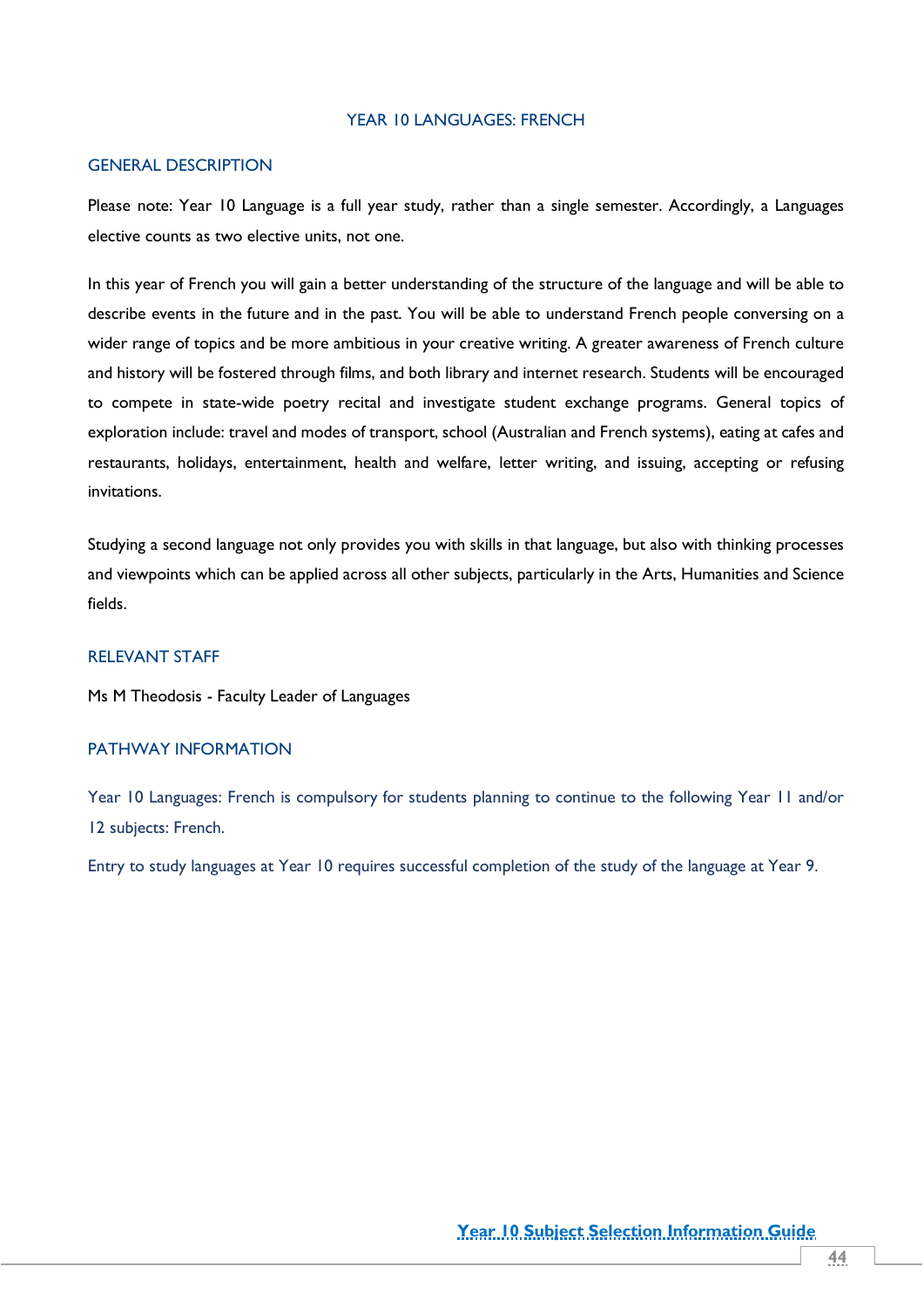#### YEAR 10 LANGUAGES: GREEK

#### GENERAL DESCRIPTION

Please note: Year 10 Languages is a full year study, rather than a single semester. Accordingly, a Language elective counts as two elective units, not one.

This subject is for students who wish to broaden their communication in the Greek language. In Year 10 your comprehension skills will improve noticeably because your vocabulary will increase. You will be able to speak with greater confidence on topics of relevance such as yourself, your family, leisure activities and school.

Reading and writing activities will help to consolidate conversational skills. Some topics covered previously will be revised in greater depth. Topics will include expressing preferences, saying what you want to do and can do, dates and time, asking and giving directions, saying what you have done, wishing people well, and accepting and declining invitations. Your knowledge of the Greek language will improve and cultural studies will form an important aspect of the course. Successful completion of Year 10 will give you sufficient language that can be practised in the community.

Studying a second language not only provides you with skills in that language, but also with thinking processes and viewpoints which can be applied across all other subjects, particularly in the Arts, Humanities and Science fields.

## RELEVANT STAFF

Ms M Theodosis - Faculty Leader of Languages

#### PATHWAY INFORMATION

Year 10 Languages: Greek is compulsory for students planning to continue to the following Year 11 and/or 12 subjects: Greek.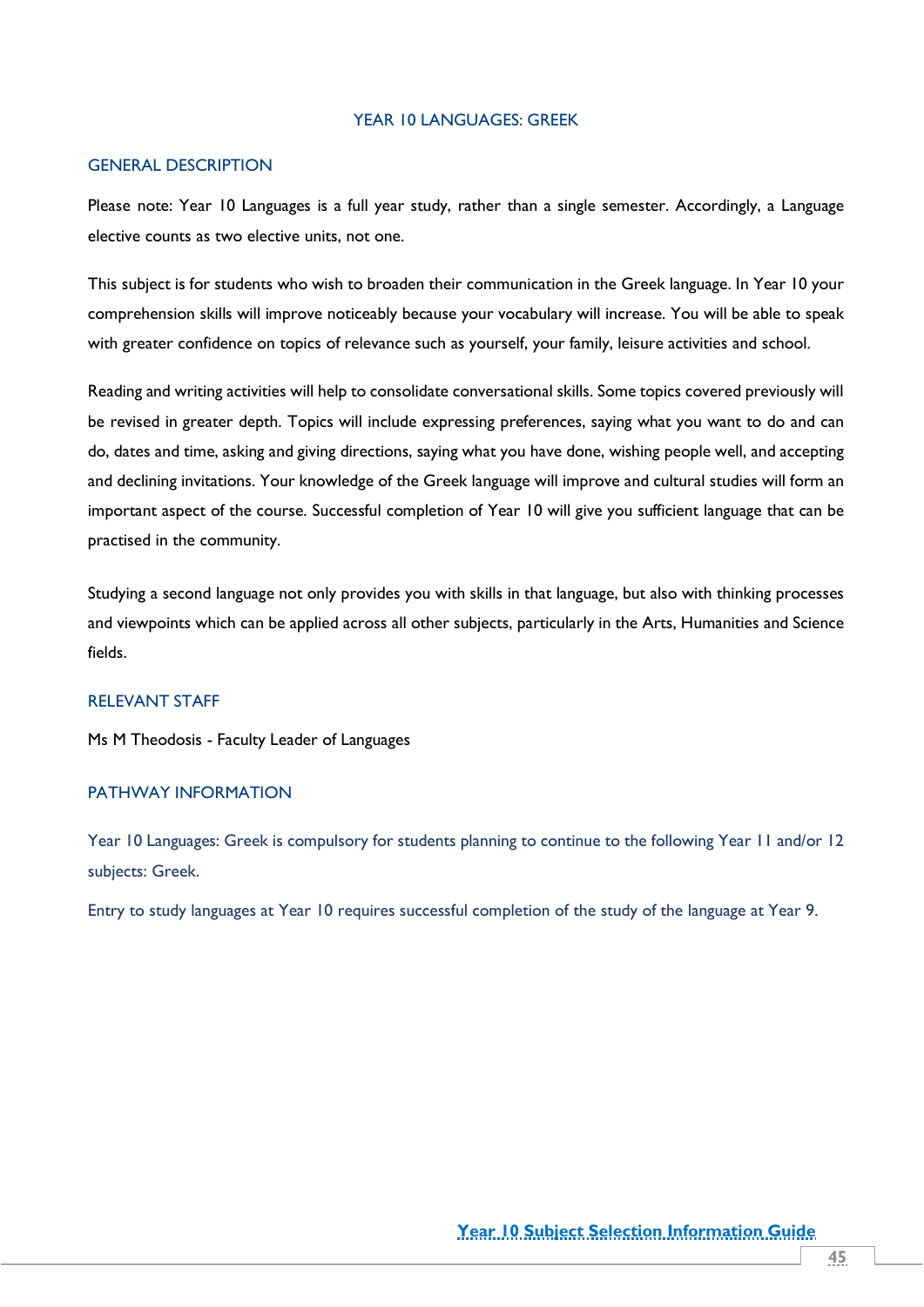### YEAR 10 LANGUAGES: ITALIAN

## GENERAL DESCRIPTION

Please note: Year 10 Languages is a full year study, rather than a single semester. Accordingly, a Language elective counts as two elective units, not one.

In this year of Italian you will gain a better understanding of the structure of the language and will be able to describe events in the future and in the past. You will be able to understand Italian people conversing on a wider range of topics and be more ambitious in your creative writing. A greater awareness of Italian culture and history will be fostered through films, library and internet research. You will also be encouraged to compete in a state-wide poetry recital and the writing of your own poetry. General topics of exploration include: travel, holidays, entertainment, music and planning your future.

Studying a second language not only provides you with skills in that language, but also with thinking processes and viewpoints which can be applied across all other subjects, particularly in the Arts, Humanities and Science fields.

## RELEVANT STAFF

Ms M Theodosis - Faculty Leader of Languages

#### PATHWAY INFORMATION

Year 10 Languages: Italian is compulsory for students planning to continue to the following Year 11 and/or 12 subjects: Italian.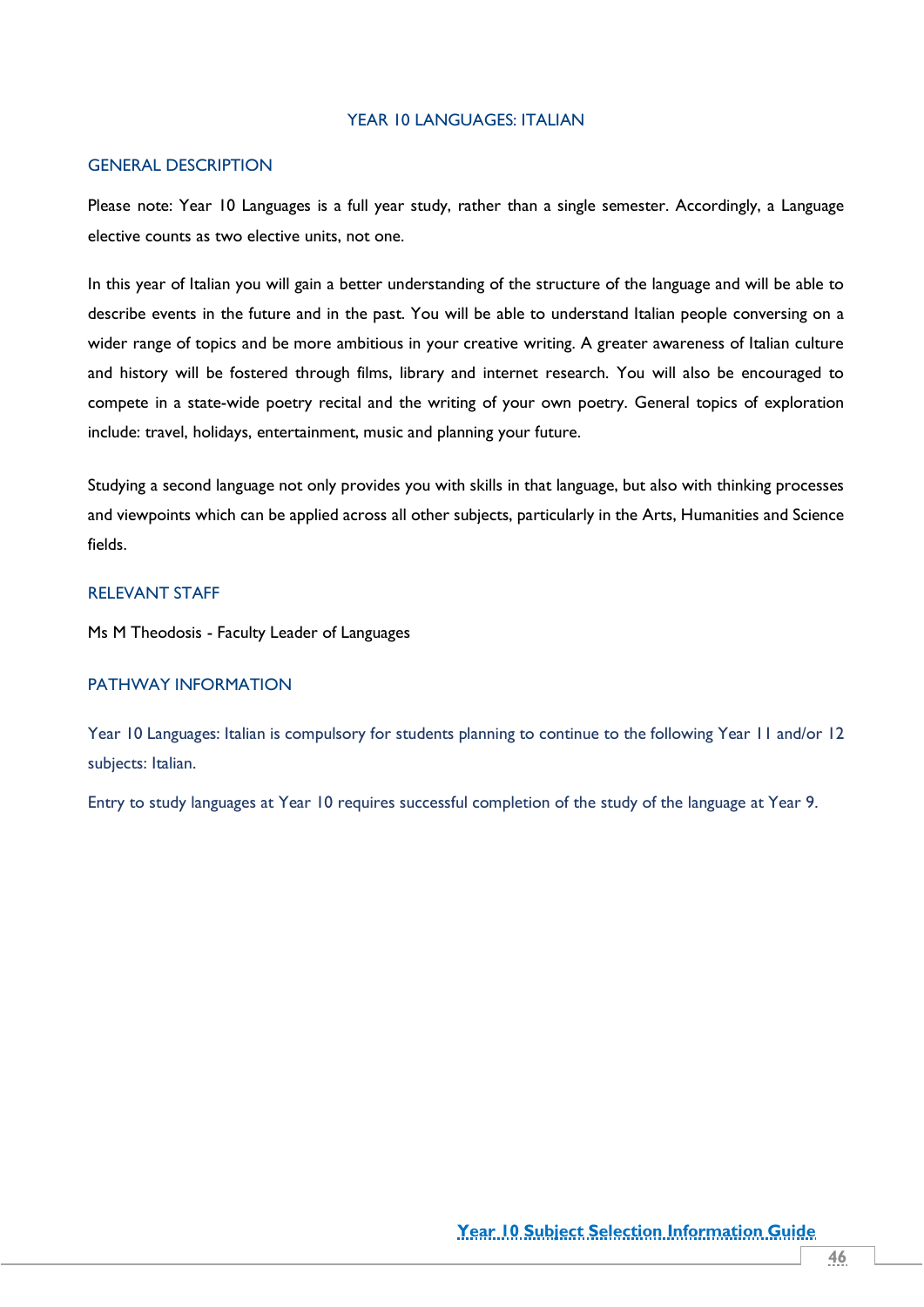#### YEAR 10 LANGUAGES: JAPANESE

## GENERAL DESCRIPTION

Please note: Year 10 Languages is a full year study, rather than a single semester. Accordingly, a Language elective counts as two elective units, not one.

In Year 10 your communication and comprehension skills will be enhanced as you gain more vocabulary and study grammar points systematically. Through verbal comprehension, you will be able to describe your family and friends, your daily life and your future plans. In listening comprehension, you will encounter Japanese from a variety of sources. These practices will give you greater confidence in communication with the Japanese. In reading comprehension, several forms of writing will be introduced such as a diary, reports and journals. You will gain confidence with them as you learn more vocabulary and Kanji. Successful completion of Year 10 will give you practical communication skills and fundamental competencies to progress to VCE Japanese.

Studying a second language not only provides you with skills in that language, but also with thinking processes and viewpoints which can be applied across all other subjects, particularly in the Arts, Humanities and Science fields.

## RELEVANT STAFF

Ms M Theodosis - Faculty Leader of Languages

## PATHWAY INFORMATION

Year 10 Languages: Japanese is compulsory for students planning to continue to the following Year 11 and/or 12 subjects: Japanese.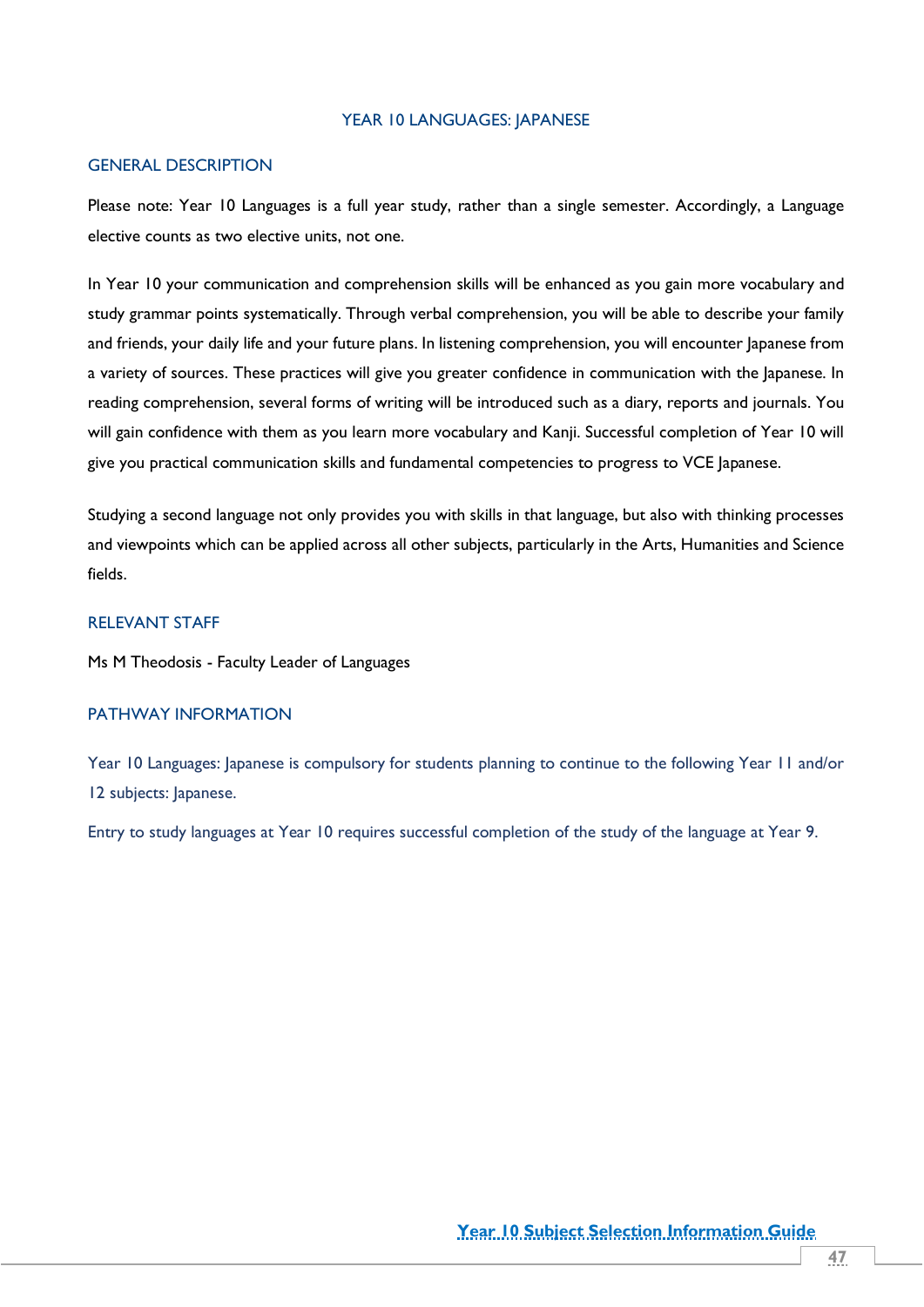### YEAR 10 LANGUAGES: SPANISH

#### GENERAL DESCRIPTION

Please note: Year 10 Languages is a full year study, rather than a single semester. Accordingly, a Language elective counts as two elective units, not one.

This subject is for students who wish to broaden their communication in the Spanish language. In Year 10 your comprehension skills will improve noticeably because your vocabulary and grammar will increase. You will be able to speak with greater confidence on topics of relevance such as yourself, your family, leisure activities and school. Reading, listening and writing activities will help to consolidate conversational skills. Some topics covered previously will be revised in greater depth. Topics will include Leisure, Music, Travelling, Going on holidays, Spanish and Latino major cultural festivities, Popular personalities, bearings and directions, Wellbeing and Body, Healthy lifestyle, Sport, Future studies, Future careers, Dreams. Your knowledge of the Spanish language will improve and cultural studies will form an important aspect of the course. Successful completion of Year 10 will be the pathway to VCE Spanish as well as give you sufficient language that can be practised in the community.

Studying a second language not only provides you with skills in that language, but also with thinking processes , self confidence, communication-skills, respect of other cultures and viewpoints which can be applied across all other subjects, particularly in the Arts, Humanities and Science fields.

## RELEVANT STAFF

Ms M Theodosis - Faculty Leader of Languages

## PATHWAY INFORMATION

Year 10 Languages: Spanish is compulsory for students planning to continue to the following Year 11 and/or 12 subjects: Spanish.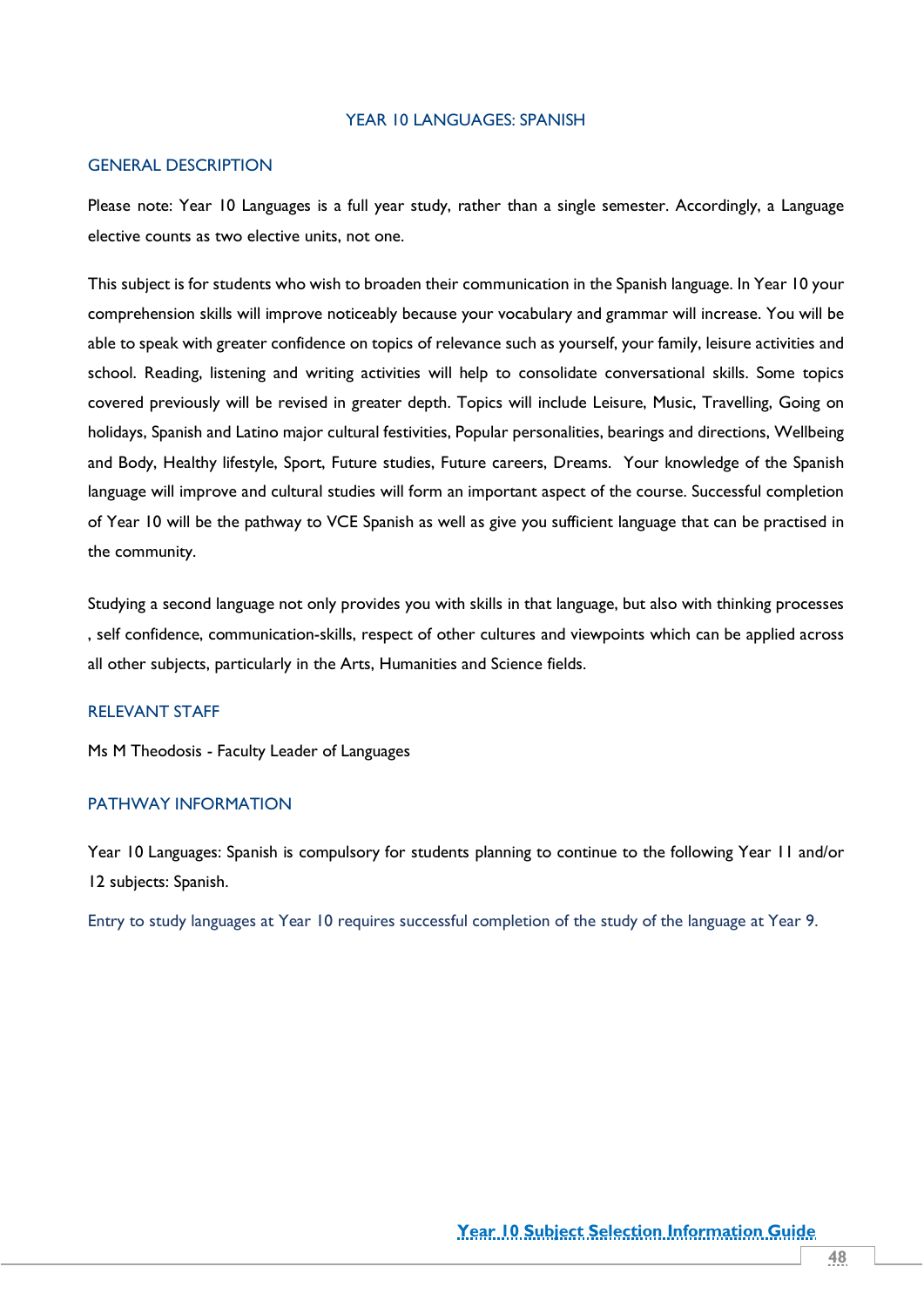## YEAR 10 MEDIA - INVESTIGATION

## GENERAL DESCRIPTION

Year 10 Media Investigation allows students to become more aware of the media-diverse culture in which their generation is immersed.

It provides a great opportunity for students to develop concepts important for VCE and investigate the impact of the media in society.

Assignments are catered to student interest and assists them to develop their literacy skills and becoming more active digital citizens. There is a focus on interpretation, discussion and analysis.

Media classes at the senior campus are conducted in the fully developed media center that features: Mac computer labs and cinema projector.

Media Investigation is a subject that develops students' skills in a range of disciplines; English, History, Politics and more.

## RELEVANT STAFF

Mrs P Glover - Faculty Leader of Visual Arts Mr B Schubert Ms M Keele Mr K Tibaldi

# PATHWAY INFORMATION

Year 10 Media is recommended for students planning to continue to the following Year 11 and/or 12 subjects: Units 1 & 2 Media is recommended for students' progression to Units 3 & 4 however there is the option to study Units 3 & 4 as an advanced course whilst in Year 11.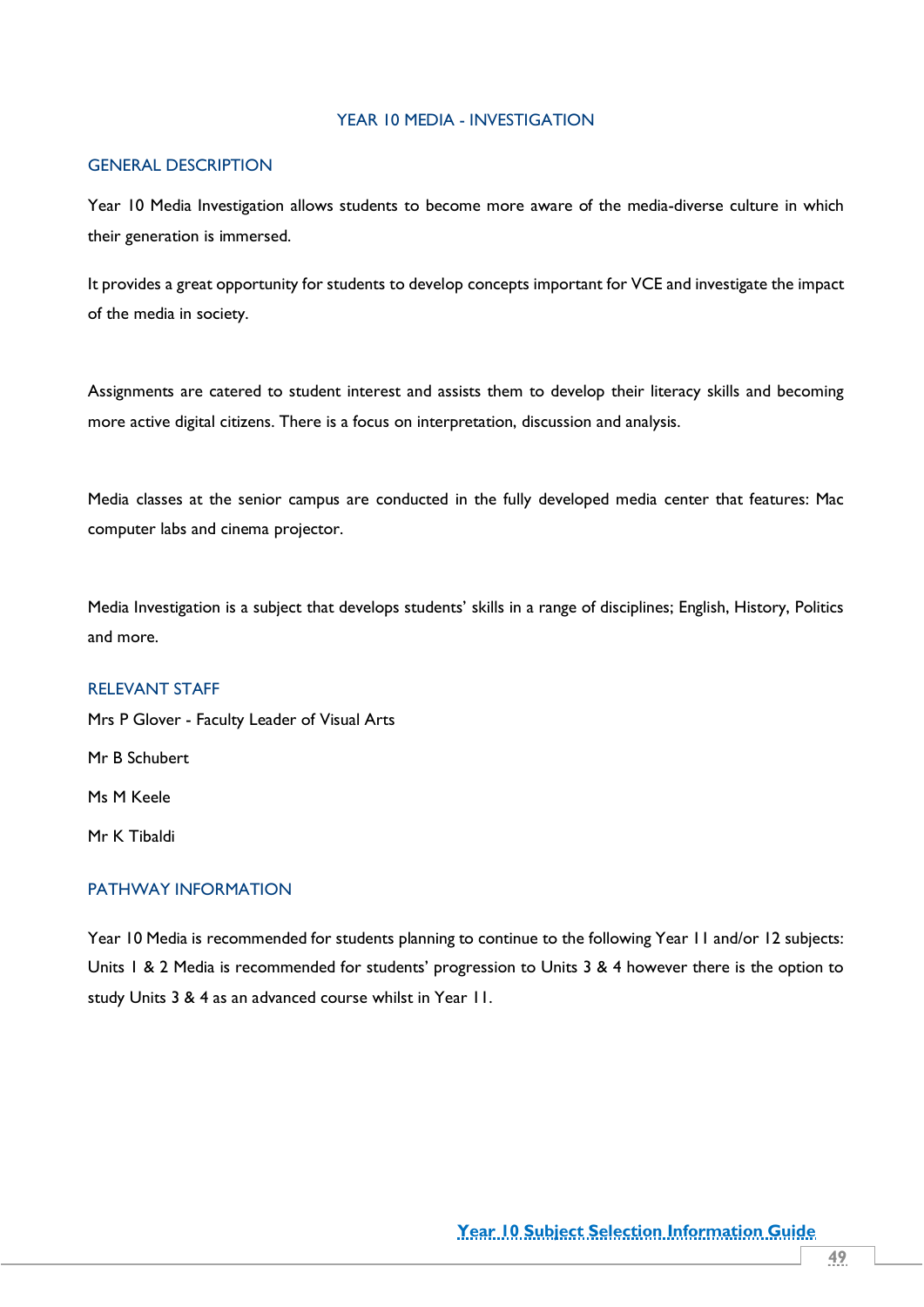## YEAR 10 MEDIA - POPULAR CULTURE

# GENERAL DESCRIPTION

Year 10 Media Popular Culture will introduce students to the study of a television series and a film study.

It provides a great opportunity for students to develop concepts important for VCE and investigate the impact of the media in society. Assignments are theory and practical based and designed for student engagement.

There is a focus on interpretation, discussion and analysis. Media classes at the senior campus are conducted in the fully developed media centre that features: Mac computer labs, cinema projector and filmmaking equipment.

Media – Popular Culture develops students' skills in a range of disciplines; English, History and more.

#### RELEVANT STAFF

Mrs P Glover - Faculty Leader of Visual Arts

Ms C Petrone

Mr B Schubert

Mr K Tibaldi

## PATHWAY INFORMATION

Year 10 Media is recommended for students planning to continue to the following Year 11 and/or 12 subjects: Units 1 & 2 Media is recommended for students' progression to Units 3 & 4 however there is the option to study Units 3 & 4 as an advanced course as an advanced course whilst in Year 11.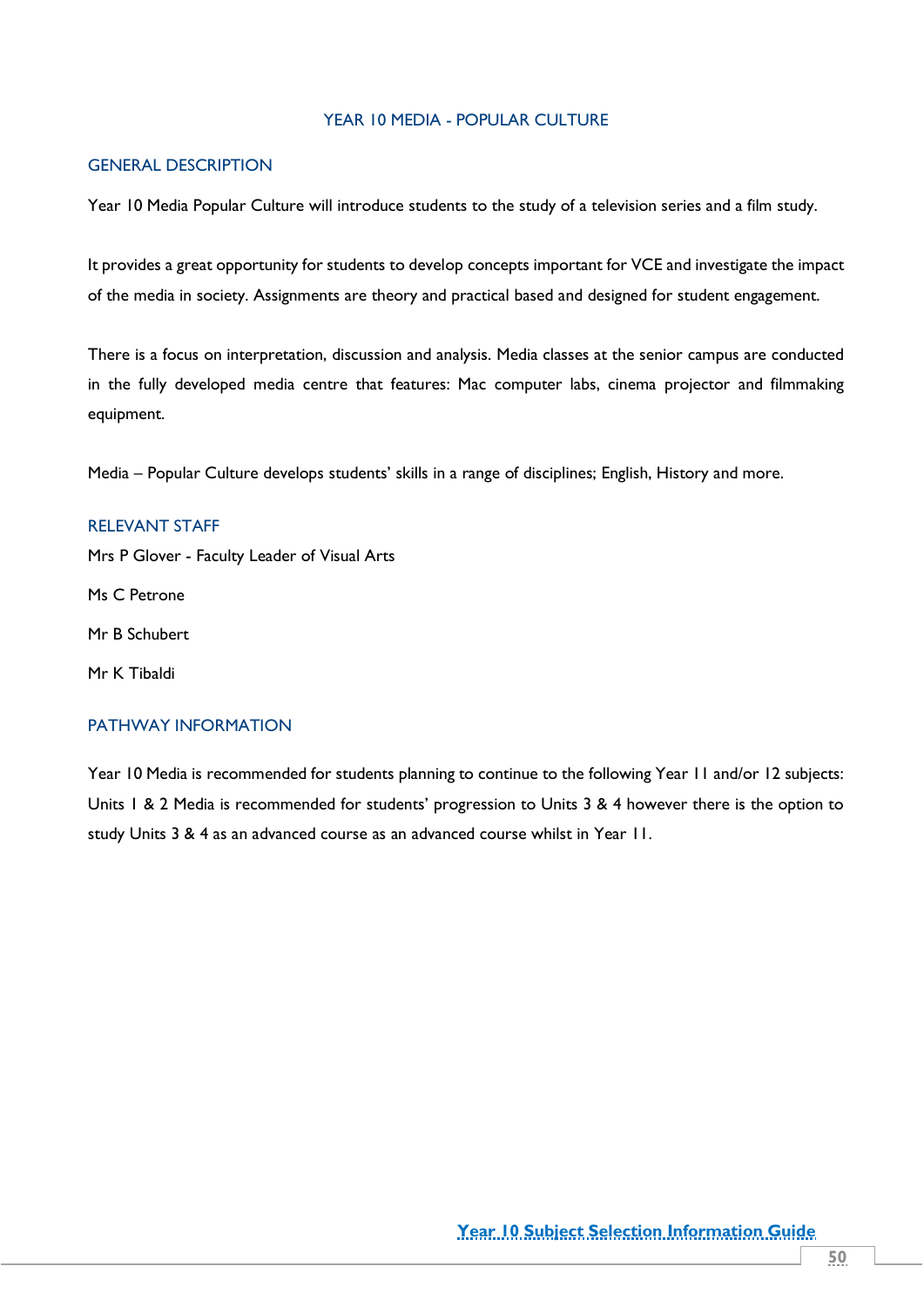## YEAR 10 MEDIA - FILMMAKING

# GENERAL DESCRIPTION

Students undertake various practical tasks, including filmmaking processes such as scripting, filming and editing. The format of the film can include options such as Claymation, animation, stop motion, music video, narrative or documentary

Through this practical work, students will explore the entire process of media production from the initial concept to the final presentation, working through the stages of media production such as pre-production, production and post-production.

Media classes at the senior campus are conducted in the fully developed media centre that features: Mac computer labs, cinema projector and filmmaking equipment.

## RELEVANT STAFF

Mrs P Glover - Faculty Leader of Visual Arts

Mr B Schubert

Mr K Tibaldi

Mr R Whitehouse

## PATHWAY INFORMATION

Year 10 Media is recommended for students planning to continue to the following Year 11 and/or 12 subjects: Units 1 & 2 Media is recommended for students' progression to Units 3 & 4 however there is the option to study Units 3 & 4 as an advanced course as an advanced course whilst in Year 11.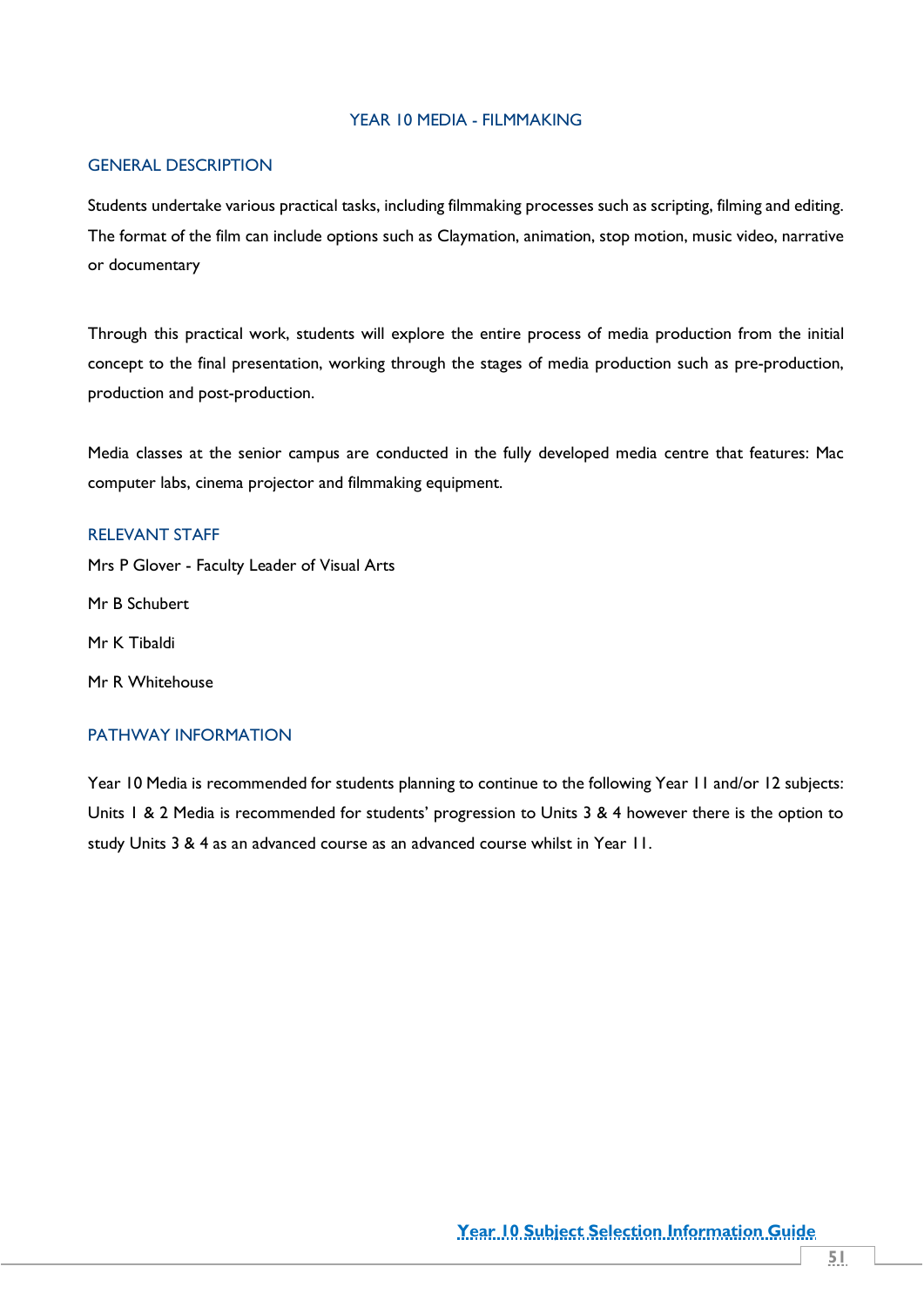#### YEAR 10 MUSIC

#### GENERAL DESCRIPTION

Please note: Year 10 Music can be studied for a whole year or as one semester. If you are interested in studying music for the whole year, please select Music 1 and Music 2 on your Subject Selection form.

The Year 10 Music course is highly immersive and offers students the chance to further develop their instrumental skills. Students who enjoy music performance and are enrolled in vocal or instrumental music lessons are encouraged to enrol in this subject.

In this course students explore music to generate and develop ideas for creating and making music. Through the use of technology and musical software, students refine their compositions skills and collaborate with their peers in a variety of ensemble projects. They develop an understanding of the use of musical elements in a range of performance styles and are provided the opportunity to develop and refine solo performance skills. Students also learn about the social, cultural and historical foundation of music as an art form. Students develop skills to evaluate music and learn methods to analyse and evaluate the musical intentions of composers and their ability to communicate ideas through technical and expressive skills in musical scores.

Assessment and classwork tasks will include solo and ensemble performances, aural analysis of musical works, a creative organisation folio and a research presentation, as well as musicianship theory and comprehension tasks.

## RELEVANT STAFF

Mr B Hodges - Faculty Leader of Performing Arts Mr D Hatherell – Director of Music Ms L Rizzi – VCE and Senior Music Teacher Mr D Sirianni – Music Teacher

#### PATHWAY INFORMATION

Year 10 Music is recommended for students who enjoy playing a musical instrument or individuals who want to refine their vocal or instrumental technique. Students who receive school based or private music tuition will also benefit from studying this subject. Studying Music at the College complements other Performing Arts subjects such as Theatre studies and Dance.

Students are strongly encouraged to study Year 10 Music when planning to continue to the following Year 11 and/or 12 subjects: VCE Music Performance.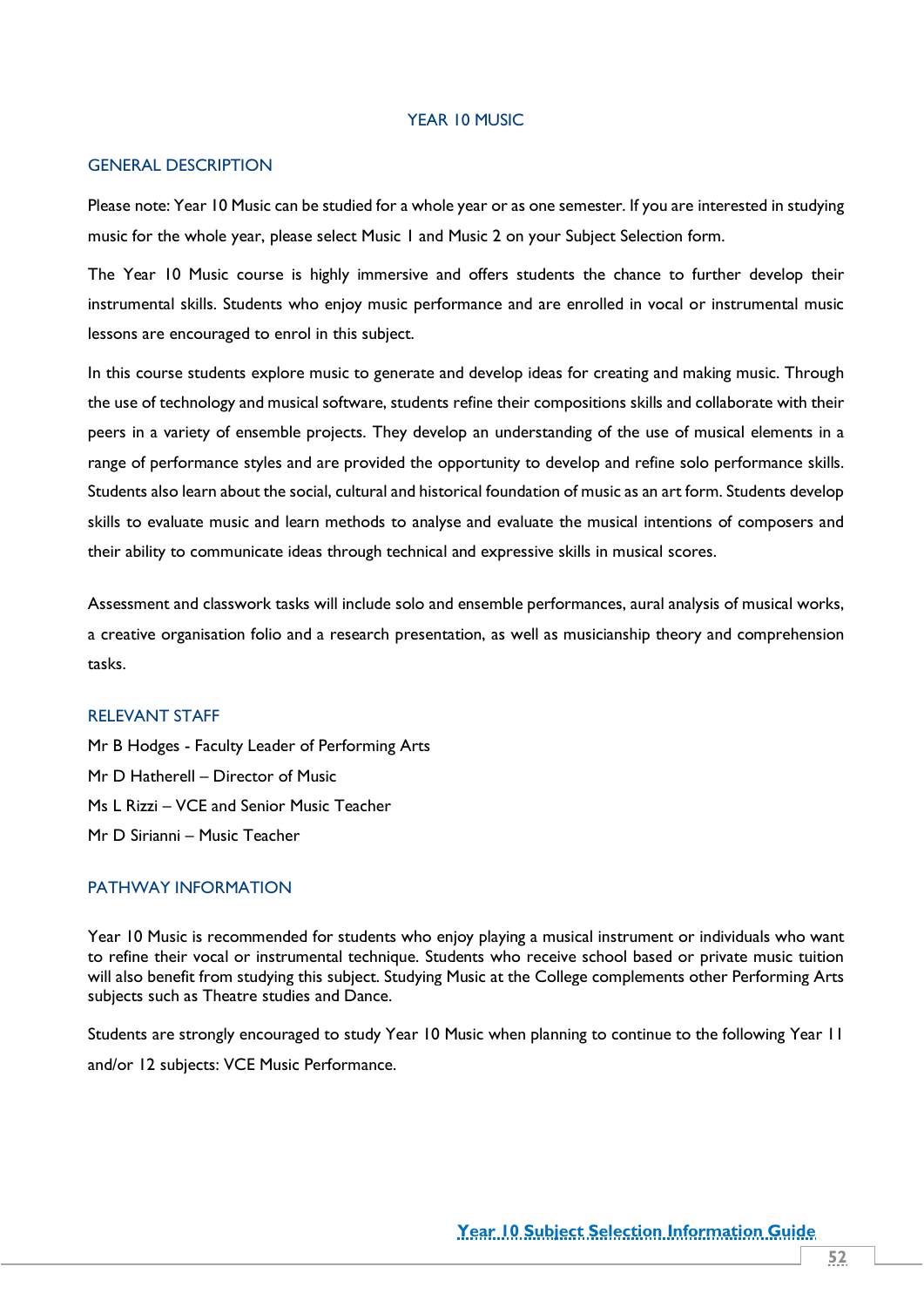### YEAR 10 TEXTILES

## GENERAL DESCRIPTION

In this subject students gain knowledge on the classification, characteristics and properties of fibres/fabrics so they can choose the appropriate fabrics when producing a textile product. Students learn how to embellish and decorate fabrics using a variety of different methods, helping them create original and unique textile products. They learn how to use the sewing machine and overlocker by producing different sewing/decorative techniques. Design elements and principles are taught so that students can achieve certain visual effects when designing for a particular purpose. Students prepare a design brief and specifications in order to give them a clear understanding of their client's needs and requirements. Product/fashion drawing is taught so students can present clear annotated design options that satisfy the client's needs. Pattern preparation and product/garment construction methods are taught so students can produce a high quality finished product that meets the needs of the client.

## RELEVANT STAFF

Ms E Italiano - Textiles Teacher Ms H Koutoulogenis – Technology Teacher

#### PATHWAY INFORMATION

Year 10 Textiles is recommended for students planning to continue to the following Year 11 and/or 12 subjects: Product and Design – Textiles.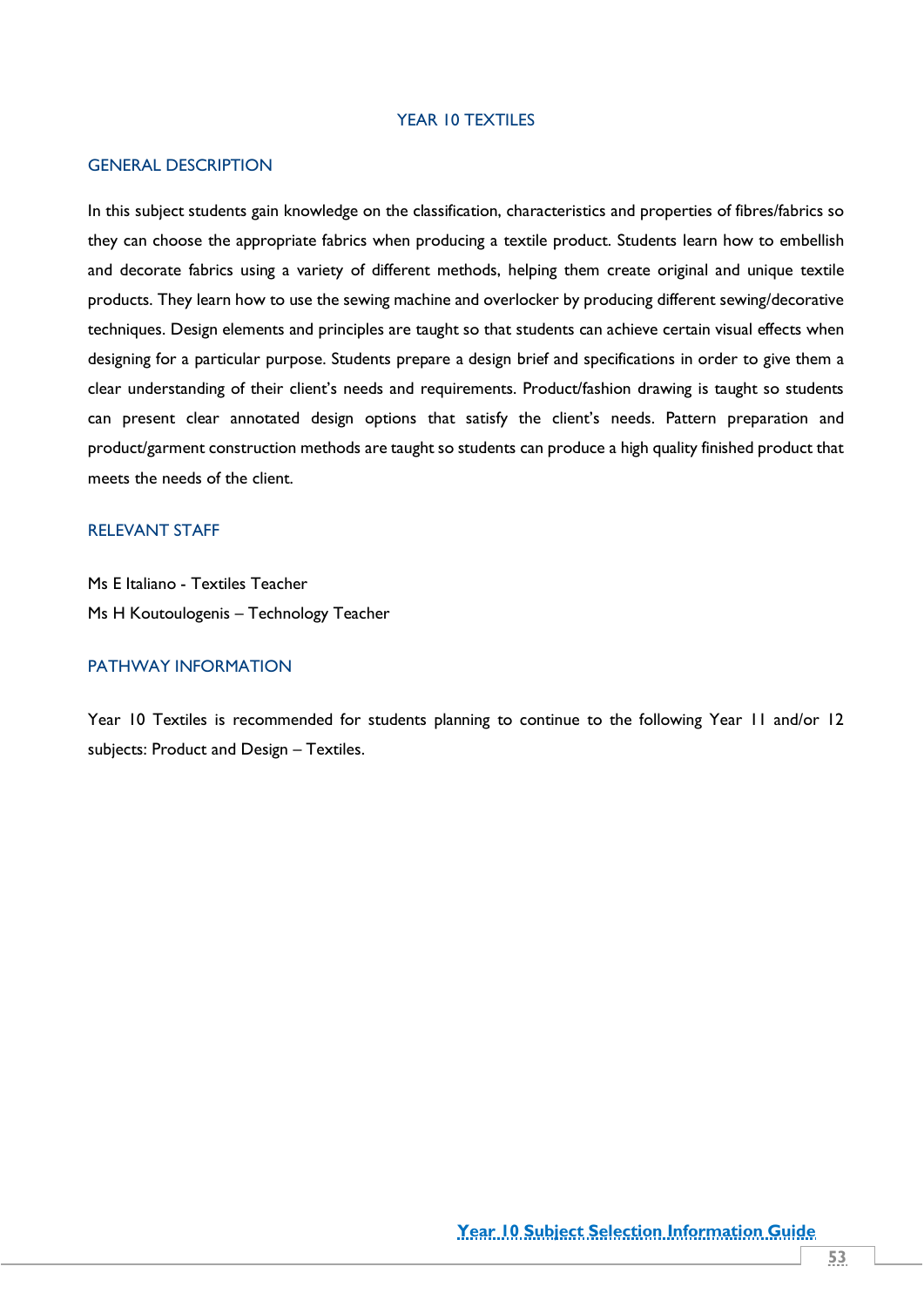#### YEAR 10 THEATRE STUDIES

## GENERAL DESCRIPTION

Theatre Studies at Year 10 is highly practical and collaborative as students engage in devising and developing theatre for performance at school and other external professional venues. Students develop more sophisticated approaches to explore scripted theatre and refine their improvisation skills as actors and theatre designers. A grounding in many theatrical styles is further enhanced via analysis of the history of theatre production involving a range of texts and traditions. Students build upon their knowledge and application of set design, lighting, sound, props, costume, theatre technologies, acting and direction. Theatre students are trained to effectively analyse and evaluate professional theatre productions, discussing the effectiveness of actors and their use of expressive skills to convey character intentions.

Assessment and classwork tasks include: solo and ensemble performances (in-class and externally), performance analysis tasks and activities with an emphasis on devising theatre using written and visual materials as stimulus.

## RELEVANT STAFF

Mr B Hodges - Head of Performing Arts Mr R Whitehouse – Theatre Studies Teacher Mr M Spiteri – Theatre Studies Teacher Ms L McLeod – Theatre Studies Teacher Ms L Falcone – Theatre Studies Teacher

## PATHWAY INFORMATION

Year 10 Theatre Studies is recommended for students who enjoy expressing themselves and creating opportunities to help others better understand the social and historical aspects of our world. Theatre Studies develops life skills, builds confidence and improves public speaking skills. Studying theatre complements other subject combinations such as English, Literature and History.

Students are encouraged to study Year 10 Theatre Studies when planning to continue to the following Year 11 and/or 12 subjects: VCE Theatre Studies.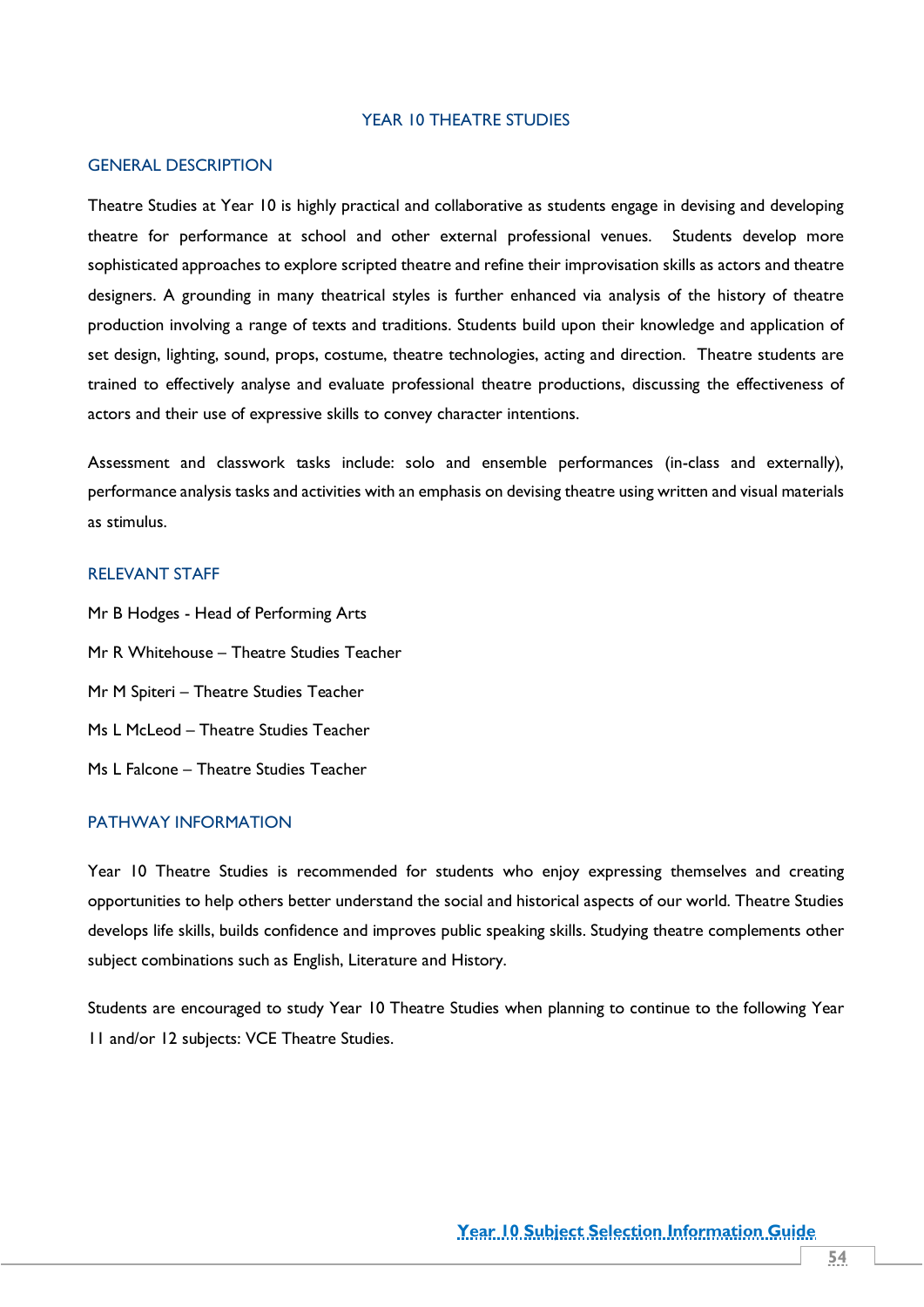# PROGRAMS

# YEAR 10 PRE-VCAL

## GENERAL DESCRIPTION

The Pre-VCAL program at St Monica's College is designed for students who already are thinking about going into various types of employment, TAFE courses or trade apprenticeships, following their time at St Monica's College.

Pre-VCAL replaces core English and Mathematics in Year 10 and teaches students practical based Literacy and Numeracy which will equip them for further education and for the workplace. The Pre-VCAL program includes a Certificate I in Employment Pathways. In this Certificate, students are introduced to different types of careers, different types of workplaces and the common regulations concerning pay and conditions. There is also a marked focus on work related and personal development skills for the workplace.

Where possible students complete practical based work and there are many opportunities for excursions. However, many of the concepts taught involve class based and theoretical activities. Students must be prepared to work hard.

Students who go into the Year 10 Pre-VCAL course benefit from expert teaching staff who deliver a structured and targeted program. The course maps the VCAA Planning Guides for the Victorian Certificate of Applied Learning and the curriculum is specifically designed to ensure that the students have satisfactory standards of Literacy and Numeracy.

## Key points:

- Pre-VCAL is a by application only program. Places are limited.
- Pre-VCAL is suitable for students who are interested in employment, TAFE or trade apprenticeships following their time at St Monica's College
- Year 10 Pre-VCAL is targeted to develop a student's Literacy and Numeracy Skills
- All Year 10 Pre-VCAL students complete Certificate I in Employment Pathways
- Students who complete Year 10 Pre-VCAL mostly go on to Year 11 to complete Intermediate VCAL alongside their VET studies. However, some students decide to return to a mainstream VCE Program in Year 11.

# RELEVANT STAFF

Mrs K Registro – Coordinator of VCAL

Mrs Helen Rabenda – Senior Teacher – VETis and VCAL Programs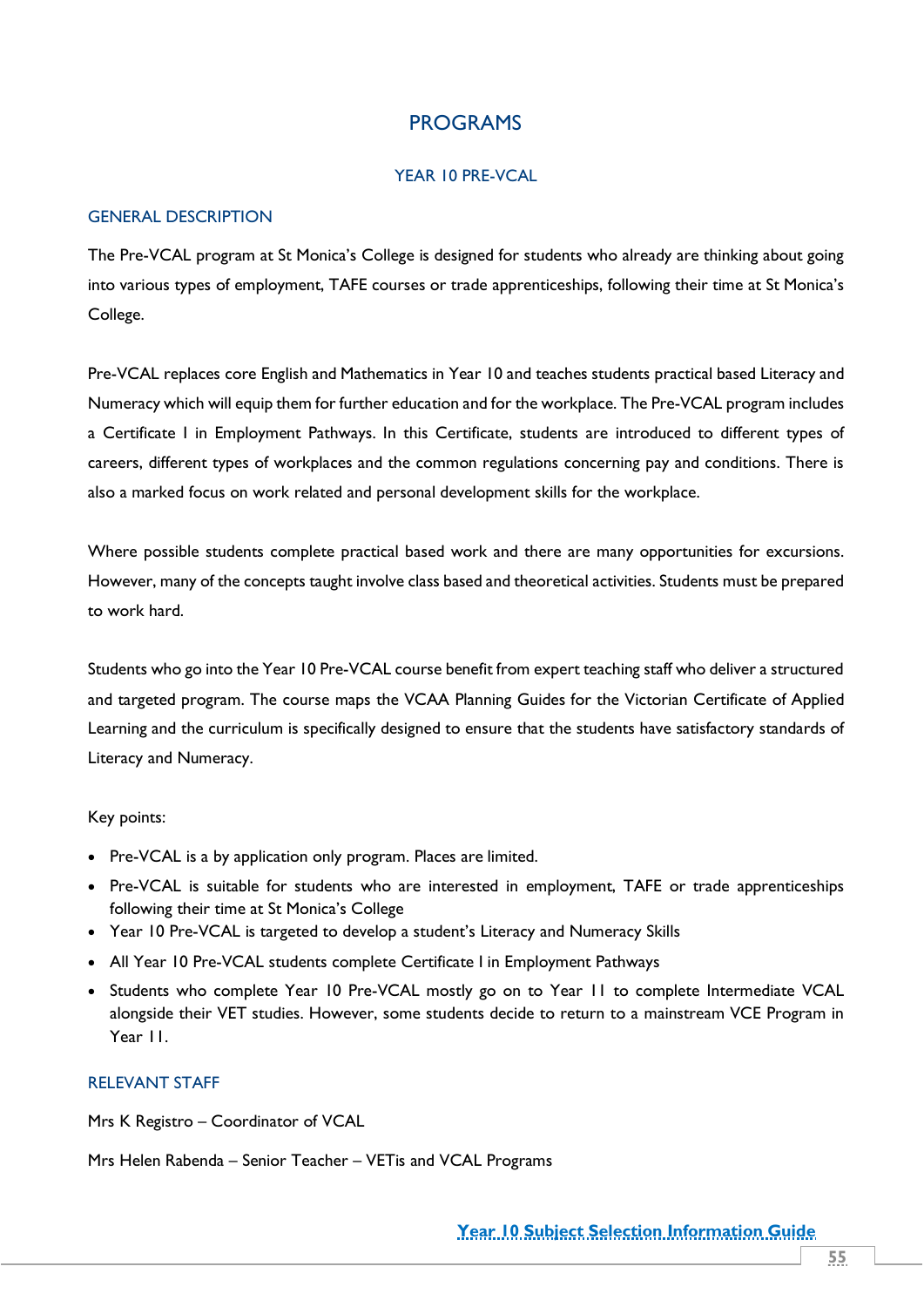#### NORTHERN FOOTBALL ACADEMY

#### GENERAL DESCRIPTION

The Northern Football Academy is a football intensive learning experience for Year 10 students, blending pursuits in the world of football with St Monica's expansive curriculum. It affords the students in the Academy the opportunity to continue their studies with a football focus.

The subjects that comprise the Northern Football Academy include:

Religious Education

Core subject, universally studied by all students at Year 10 with a focus on ethics, the Eucharist, the Gospel of Mark and ancient and indigenous spirituality.

The context of football is employed within the content of this subject.

The social justice portfolio for the Academy focuses on KIVA, a charitable micro-financing initiative.

English

Core subject, universally studied by all students at Year 10 with a focus on text response, language analysis and context.

**Mathematics** 

Core subject, Mathematics, studied by the majority of students at Year 10.

Consideration is made for students interested in taking up Mathematics A.

Sport Science

Exclusive Northern Football Academy subject.

Incorporating topics such as energy systems, data analysis, sports nutrition, injury recovery, training methods, DNA genetics, sport psychology and others.

Theory and practical based subject.

Aligned with careers associated with professional and amateur sports teams.

VET Cert. II: Sport Career Oriented Participation

Exclusive Northern Football Academy subject.

Subjects associated with sports administration, industry knowledge, nutrition, finance, media and personal management as an athlete.

Serves as a precursor to the College's VCE subject, VET Certificate III: Sport and Recreation.

**Year 10 Subject Selection Information Guide**